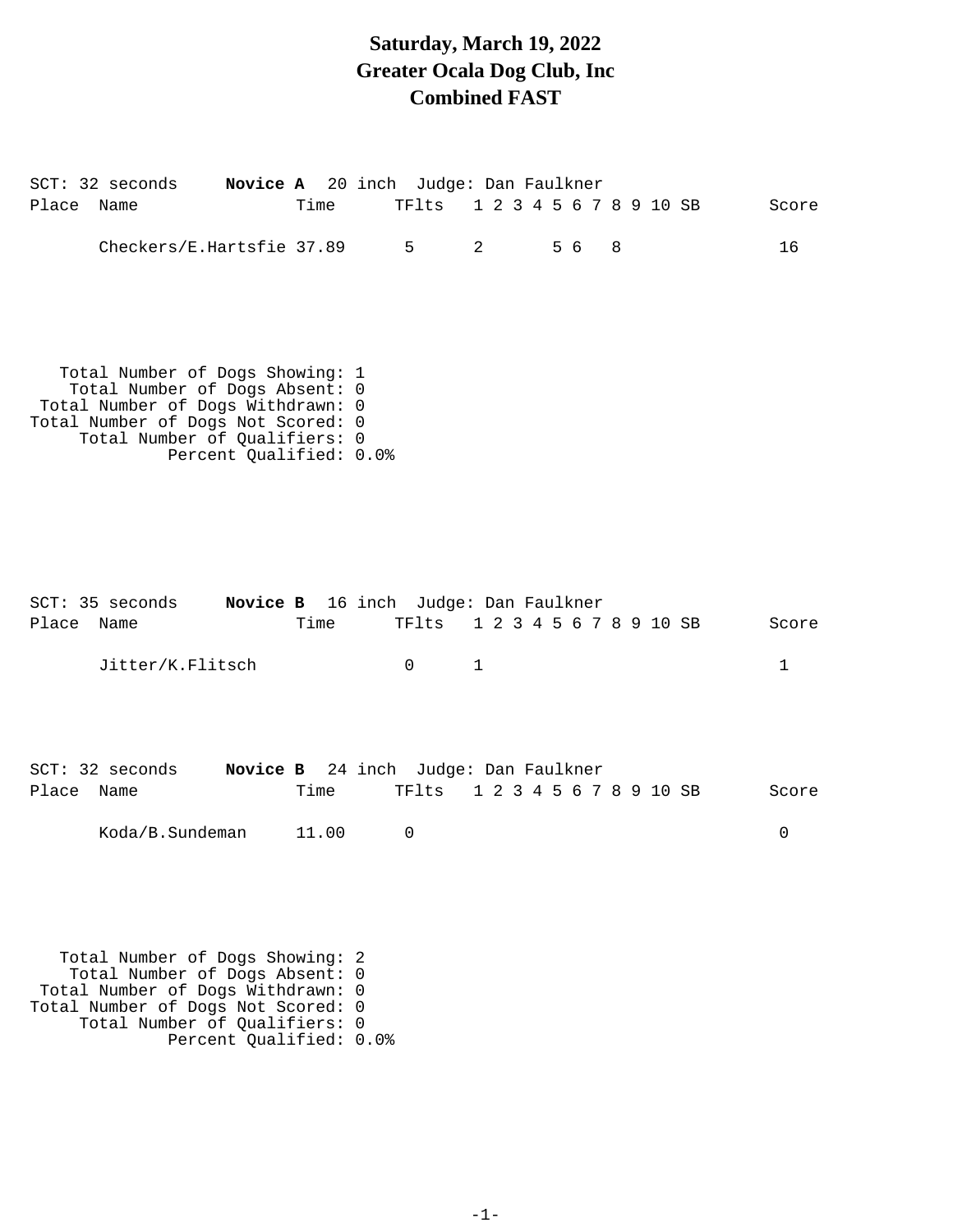|              | SCT: 35 seconds |      | <b>Open</b> 12 inch Judge: Dan Faulkner |  |  |  |       |           |
|--------------|-----------------|------|-----------------------------------------|--|--|--|-------|-----------|
| Place Name   |                 | Time | TF1ts 1 2 3 4 5 6 7 8 9 10 SB           |  |  |  | Score |           |
| $\mathbf{1}$ | Tia/K.Day       |      | 27.76 0 52 4567 91020                   |  |  |  | 68    | Oualified |

|       | SCT: 32 seconds<br>Open | 20 inch | Judge: Dan Faulkner |                         |        |        |  |  |        |     |       |           |
|-------|-------------------------|---------|---------------------|-------------------------|--------|--------|--|--|--------|-----|-------|-----------|
| Place | Name                    | Time    | TF1ts               | 1 2 3 4 5 6 7 8 9 10 SB |        |        |  |  |        |     | Score |           |
|       | Kit/L.Perry             | 22.88   | - 0                 | 2 2 3 4 5 6 7 8 10 20   |        |        |  |  |        |     | 67    | Qualified |
|       | Halo/B.McDonald         | 35.13   |                     | 2 2                     | 456789 |        |  |  |        | 20  | 60    | Qualified |
|       | DJ/A.Ziesmer            | 35.98   | 3                   | 1 2                     |        | 456789 |  |  |        | -20 | 59    | Qualified |
|       | Soarin'/T.Flitsch       | 21.58   | $\Omega$            | 3 2                     |        |        |  |  | 6 8910 |     | 38    |           |

 Total Number of Dogs Showing: 5 Total Number of Dogs Absent: 0 Total Number of Dogs Withdrawn: 0 Total Number of Dogs Not Scored: 0 Total Number of Qualifiers: 4 Percent Qualified: 80.0%

|       | SCT: 38 seconds             | Excellent |       | 8 inch Judge: Dan Faulkner |                               |                     |  |  |  |  |       |           |
|-------|-----------------------------|-----------|-------|----------------------------|-------------------------------|---------------------|--|--|--|--|-------|-----------|
| Place | Name                        |           | Time  |                            | TF1ts 1 2 3 4 5 6 7 8 9 10 SB |                     |  |  |  |  | Score |           |
|       | Geni/J.Culhane              |           | 32.92 |                            | $\Omega$ and $\Omega$         | 5 2 4 5 6 7 9 10 20 |  |  |  |  | 68    | Qualified |
|       | $Chase/C.Schmidt-Owe 45.95$ |           |       |                            | $7\overline{ }$               | 2 2 4 6 8 10        |  |  |  |  | 25    |           |
|       | Piper/L.Budnick 42.30       |           |       |                            | 4                             | 22 456 8910         |  |  |  |  | 42    |           |

|            | SCT: 35 seconds | <b>Excellent</b> 12 inch Judge: Dan Faulkner |  |                               |  |  |  |  |             |  |       |
|------------|-----------------|----------------------------------------------|--|-------------------------------|--|--|--|--|-------------|--|-------|
| Place Name |                 | Time                                         |  | TF1ts 1 2 3 4 5 6 7 8 9 10 SB |  |  |  |  |             |  | Score |
|            | Bella/D.Mason   | 39.79                                        |  | 4                             |  |  |  |  | 32 4567 910 |  | 42    |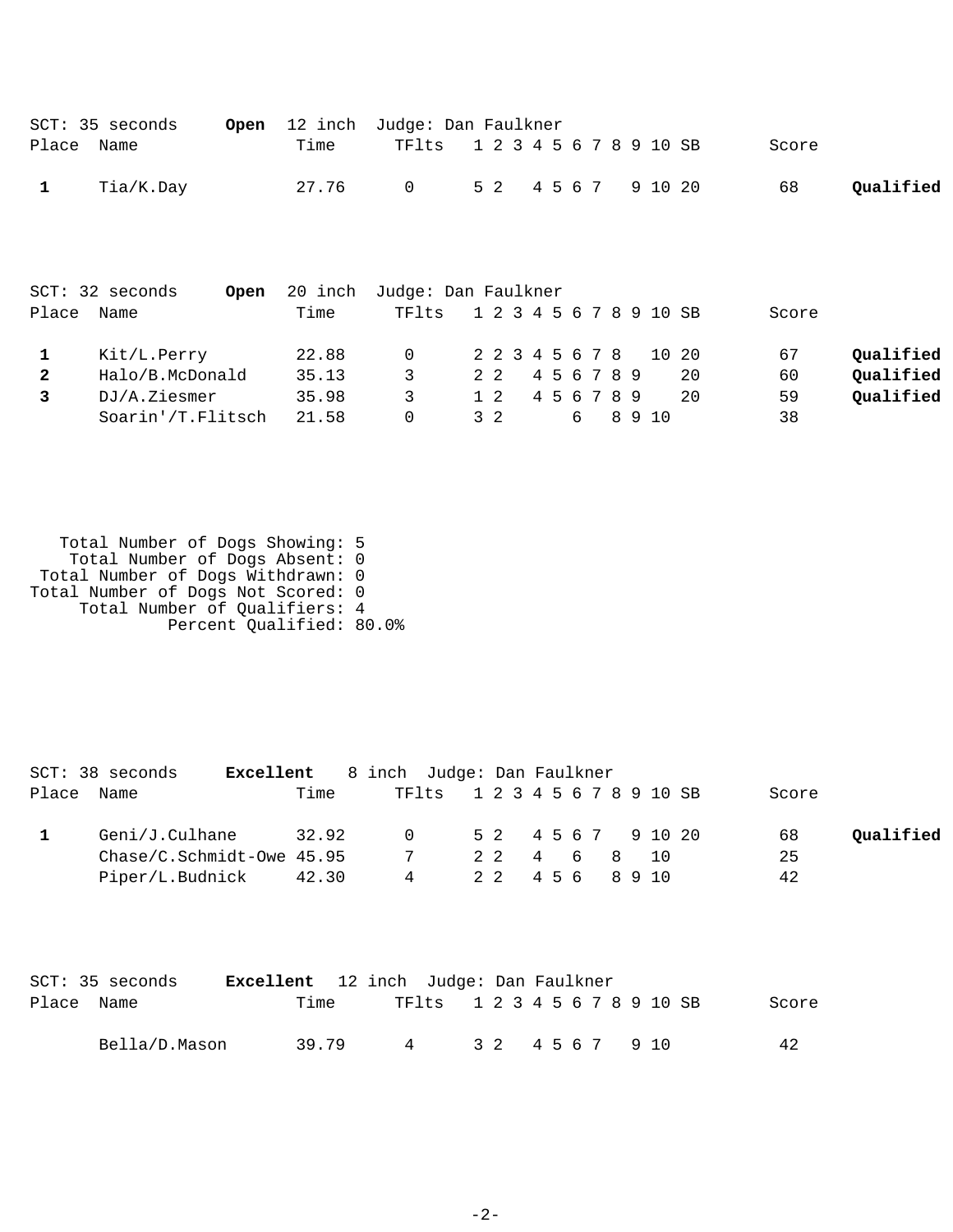| Place Name              | SCT: 32 seconds                                                                                                                                                                                           | Excellent 20 inch Judge: Dan Faulkner<br>Time | TFlts               |            | 1 2 3 4 5 6 7 8 9 10 SB       |         | Score                |           |
|-------------------------|-----------------------------------------------------------------------------------------------------------------------------------------------------------------------------------------------------------|-----------------------------------------------|---------------------|------------|-------------------------------|---------|----------------------|-----------|
|                         | Axl Rose/J.O'Neill 42.20<br>Vesper/L.Lane                                                                                                                                                                 | Absent                                        | 10                  |            | 1 2 4 5 6 7 8                 |         | 23                   |           |
|                         | SCT: 32 seconds Excellent 24 inch Judge: Dan Faulkner                                                                                                                                                     |                                               |                     |            |                               |         |                      |           |
| Place Name              |                                                                                                                                                                                                           | Time                                          | TFlts               |            | 1 2 3 4 5 6 7 8 9 10 SB       |         | Score                |           |
|                         | Carson/N.Grossman                                                                                                                                                                                         | 38.62                                         | 6                   | $1\quad2$  | 4 5 6                         | 8<br>10 | 30                   |           |
|                         | Total Number of Dogs Showing: 6<br>Total Number of Dogs Absent: 1<br>Total Number of Dogs Withdrawn: 0<br>Total Number of Dogs Not Scored: 0<br>Total Number of Qualifiers: 1<br>Percent Qualified: 16.7% |                                               |                     |            |                               |         |                      |           |
|                         | SCT: 38 seconds                                                                                                                                                                                           | Master 8 inch Judge: Dan Faulkner             |                     |            |                               |         |                      |           |
| Place Name              |                                                                                                                                                                                                           | Time                                          |                     |            | TF1ts 1 2 3 4 5 6 7 8 9 10 SB |         | Score                |           |
| $\mathbf{1}$            | Bindi/R.Stille<br>Lexi/C.Tolson                                                                                                                                                                           | 32.79                                         | 0<br>$\overline{0}$ | $3\quad2$  | 4 5 6 7 8 9 10 20             |         | 74<br>$\overline{0}$ | Qualified |
| Place                   | SCT: 35 seconds<br>Name                                                                                                                                                                                   | Master 12 inch Judge: Dan Faulkner<br>Time    | TFlts               |            | 1 2 3 4 5 6 7 8 9 10 SB       |         | Score                |           |
| $\mathbf{1}$            | Kimber/N.Schanda                                                                                                                                                                                          | 26.90                                         | 0                   | 4 2        | 4 5 6 7 8 9 10 20             |         | 75                   | Qualified |
| $\overline{\mathbf{2}}$ | Jolie/R.Goudreau                                                                                                                                                                                          | 39.69                                         | $\overline{4}$      | $2\quad 2$ | 4 5 6 7 8 9 10 20             |         | 69                   | Qualified |

Beyda/J.Shelley 35.15 0 2 2 4 5 6 8 27

 Spiffy/S.Price Absent Riley/C.Ruth Absent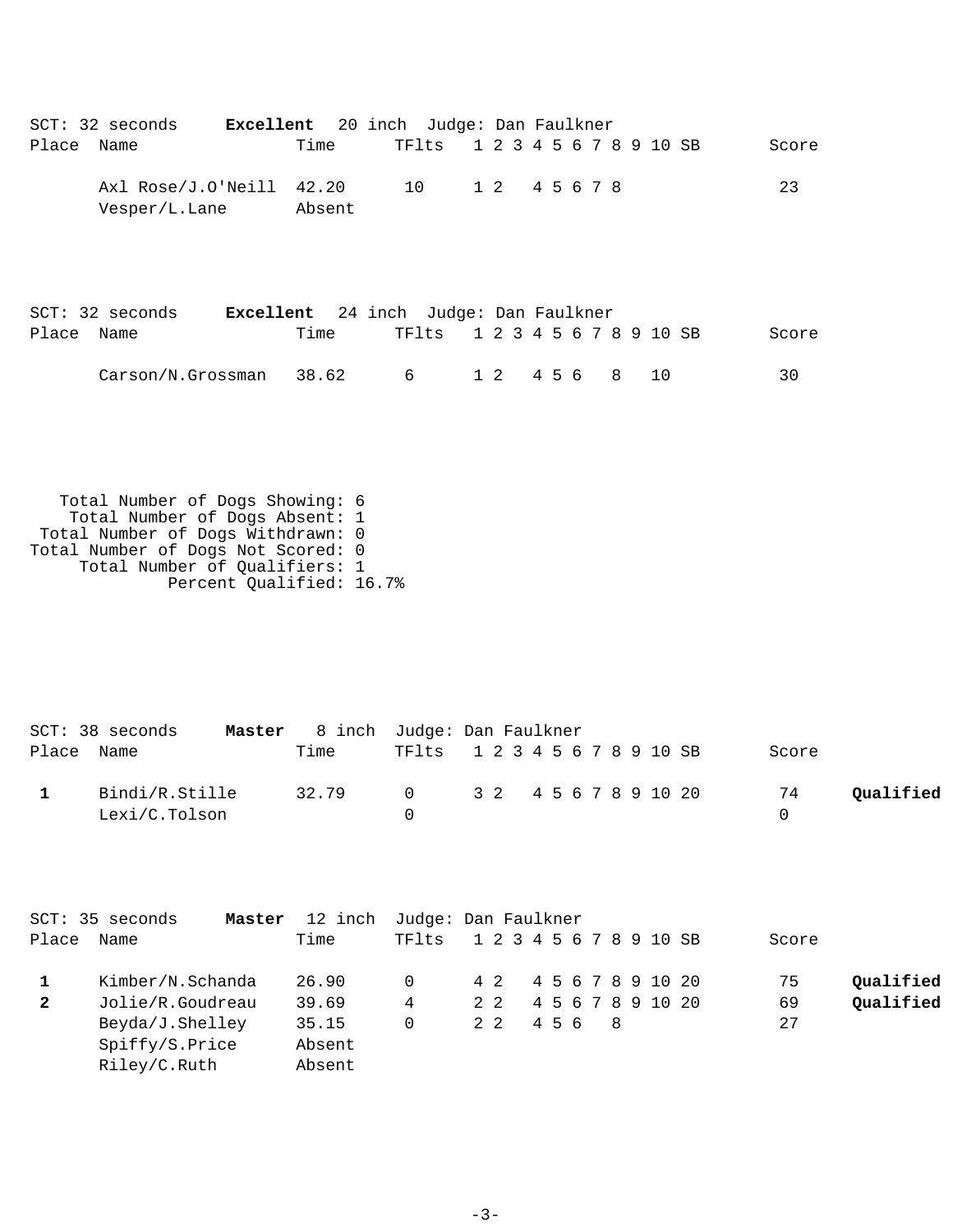|              | SCT: 35 seconds<br>Master | 16 inch | Judge: Dan Faulkner |   |             |  |     |             |  |                         |       |           |
|--------------|---------------------------|---------|---------------------|---|-------------|--|-----|-------------|--|-------------------------|-------|-----------|
| Place        | Name                      | Time    | TFlts               |   |             |  |     |             |  | 1 2 3 4 5 6 7 8 9 10 SB | Score |           |
|              | Flyer/A.Goodspeed 29.37   |         | 0                   |   |             |  |     |             |  | 5 2 3 4 5 6 7 8 9 10 20 | 79    | Qualified |
| 2            | Jimmy Choo/N.Stegal 37.97 |         | 2                   |   | 5 2         |  |     |             |  | 4 5 6 7 8 9 10 20       | 74    | Qualified |
| $\mathbf{3}$ | Patch/A.Okrasinski        | 39.20   | 4                   |   | $2 \quad 2$ |  |     |             |  | 4 5 6 7 8 9 10 20       | 69    | Qualified |
| 4            | Bragg/S.Moody             | 41.66   | 6                   | 4 |             |  |     | 3 4 5 6 7 8 |  | 10 20                   | 61    | Qualified |
|              | Sara/A.Hartman            |         | 0                   |   | $1\quad2$   |  | 456 |             |  |                         | 18    |           |
|              | Mickey Mantle/N.Ste 41.39 |         | 6                   | 6 |             |  |     | 5678        |  | 10                      | 36    |           |
|              |                           |         |                     |   |             |  |     |             |  |                         |       |           |

| 32 seconds<br>Master | 20<br>inch |                                                                                       |        |        |                                                                                                                                                    |                |                 |                          |                                             |                                                                         |                                                      |                                                             |                         |                  |                                                                                       |           |
|----------------------|------------|---------------------------------------------------------------------------------------|--------|--------|----------------------------------------------------------------------------------------------------------------------------------------------------|----------------|-----------------|--------------------------|---------------------------------------------|-------------------------------------------------------------------------|------------------------------------------------------|-------------------------------------------------------------|-------------------------|------------------|---------------------------------------------------------------------------------------|-----------|
| Name                 | Time       | TFlts                                                                                 |        |        |                                                                                                                                                    |                |                 |                          |                                             |                                                                         |                                                      |                                                             |                         |                  | Score                                                                                 |           |
| Kali/R.Grinsell      | 27.22      | $\Omega$                                                                              |        |        |                                                                                                                                                    |                |                 |                          |                                             |                                                                         |                                                      |                                                             |                         |                  | 77                                                                                    | Qualified |
| Jet/P.Campbell       | 28.52      | 0                                                                                     |        |        |                                                                                                                                                    |                |                 |                          |                                             |                                                                         |                                                      |                                                             |                         |                  | 77                                                                                    | Qualified |
| Ravyn/F.Jones        | 27.80      | $\Omega$                                                                              |        |        |                                                                                                                                                    |                |                 |                          |                                             |                                                                         |                                                      |                                                             |                         |                  | 74                                                                                    | Qualified |
| Ava/J.Kern           | 24.09      | 0                                                                                     |        |        |                                                                                                                                                    |                |                 |                          |                                             |                                                                         |                                                      |                                                             | 10                      |                  | 68                                                                                    | Qualified |
| Roxy/P.Carlile       |            | 0                                                                                     |        |        |                                                                                                                                                    |                |                 |                          |                                             |                                                                         |                                                      |                                                             |                         |                  | 0                                                                                     |           |
| Aspen/N.Young        | 32.81      | 0                                                                                     |        |        |                                                                                                                                                    |                |                 |                          |                                             |                                                                         |                                                      |                                                             | 10                      |                  | 37                                                                                    |           |
| Buoy/J.Correnti      | 34.07      | 2                                                                                     |        |        |                                                                                                                                                    |                |                 |                          |                                             |                                                                         |                                                      | 9                                                           |                         |                  | 47                                                                                    |           |
|                      |            | 2                                                                                     |        |        |                                                                                                                                                    |                |                 |                          |                                             |                                                                         |                                                      |                                                             |                         |                  | 29                                                                                    |           |
|                      |            | 0                                                                                     |        |        |                                                                                                                                                    |                |                 |                          |                                             |                                                                         |                                                      |                                                             |                         |                  | 48                                                                                    |           |
| Echo/F.Jones         | 32.81      | 0                                                                                     |        |        |                                                                                                                                                    |                |                 |                          |                                             |                                                                         |                                                      |                                                             |                         |                  | 65                                                                                    | Qualified |
| Gemma/S.Hyde         | 25.52      | 0                                                                                     |        |        |                                                                                                                                                    |                |                 |                          |                                             |                                                                         |                                                      |                                                             |                         |                  | 68                                                                                    | Qualified |
| Lacy/I.Dauer         | 25.80      | 0                                                                                     |        |        |                                                                                                                                                    |                |                 |                          |                                             |                                                                         |                                                      |                                                             |                         |                  | 66                                                                                    | Qualified |
| Mick/D.McAtee        | 24.69      | 0                                                                                     |        |        |                                                                                                                                                    | 4              |                 |                          |                                             |                                                                         |                                                      |                                                             |                         |                  | 63                                                                                    | Qualified |
| Thor/S.Calcano       | Absent     |                                                                                       |        |        |                                                                                                                                                    |                |                 |                          |                                             |                                                                         |                                                      |                                                             |                         |                  |                                                                                       |           |
| Nox/K.Short          | 34.53      | 2                                                                                     |        |        | 3                                                                                                                                                  |                |                 |                          |                                             |                                                                         |                                                      |                                                             | 10                      |                  | 68                                                                                    | Qualified |
| Harley/D.Philibert   | Absent     |                                                                                       |        |        |                                                                                                                                                    |                |                 |                          |                                             |                                                                         |                                                      |                                                             |                         |                  |                                                                                       |           |
| Aspen/A.Fluty        | 25.47      | 0                                                                                     |        |        |                                                                                                                                                    |                |                 |                          |                                             |                                                                         |                                                      |                                                             |                         | 20               | 65                                                                                    | Qualified |
|                      |            |                                                                                       |        |        |                                                                                                                                                    |                |                 |                          |                                             |                                                                         |                                                      |                                                             |                         |                  |                                                                                       |           |
|                      | Place      | Flick/A.Boyazis-Rod 34.65<br>Black Ice/S. Sandrey 29.14<br>Petty/J.Bauder-Heid Absent | Judge: | 6<br>4 | 6 2<br>6 2<br>3 <sub>2</sub><br>$2\quad 2$<br>6 2<br>3 <sub>2</sub><br>4 2<br>3 <sub>2</sub><br>6 2<br>$1\quad2$<br>3 <sub>2</sub><br>$5 \t2$<br>2 | $\overline{a}$ | $1\quad2\quad3$ | 4<br>$\overline{4}$<br>4 | 4 5<br>4 5<br>4 5<br>-5<br>4 5<br>-5<br>4 5 | Dan Faulkner<br>4 5 6<br>6<br>6<br>6<br>456<br>5 6<br>6<br>6<br>6<br>56 | 7<br>7<br>7<br>4 5 6 7<br>$7\overline{ }$<br>4 5 6 7 | 4 5 6 7 8<br>8<br>78<br>8<br>78<br>8<br>78<br>78<br>8<br>78 | - 9<br>9<br>7 8 9<br>89 | 8910<br>10<br>10 | SB<br>8 9 10 20<br>9 10 20<br>10 20<br>20<br>10 20<br>10 20<br>10 20<br>9 10 20<br>20 |           |

|       | $SCT: 32$ seconds<br>Master | 24 inch Judge: Dan Faulkner |          |  |                         |       |  |  |  |     |       |           |
|-------|-----------------------------|-----------------------------|----------|--|-------------------------|-------|--|--|--|-----|-------|-----------|
| Place | Name                        | Time                        | TFlts    |  | 1 2 3 4 5 6 7 8 9 10 SB |       |  |  |  |     | Score |           |
|       | Markus/P.Mueller 33.49      |                             | $\sim$ 1 |  | 2 2 4 5 6 7 8 9 10 20   |       |  |  |  |     | 72    | Qualified |
|       | Slash/J.Bauder-Heid         |                             |          |  | 1 2 4 5 6               |       |  |  |  |     | 18    |           |
|       | Ripaa/V.Corley              | 37.37                       | 5        |  | 22 4567                 |       |  |  |  | 1 O | 31    |           |
|       | Ahron/B.McDonald            |                             |          |  |                         | 45678 |  |  |  |     | 33    |           |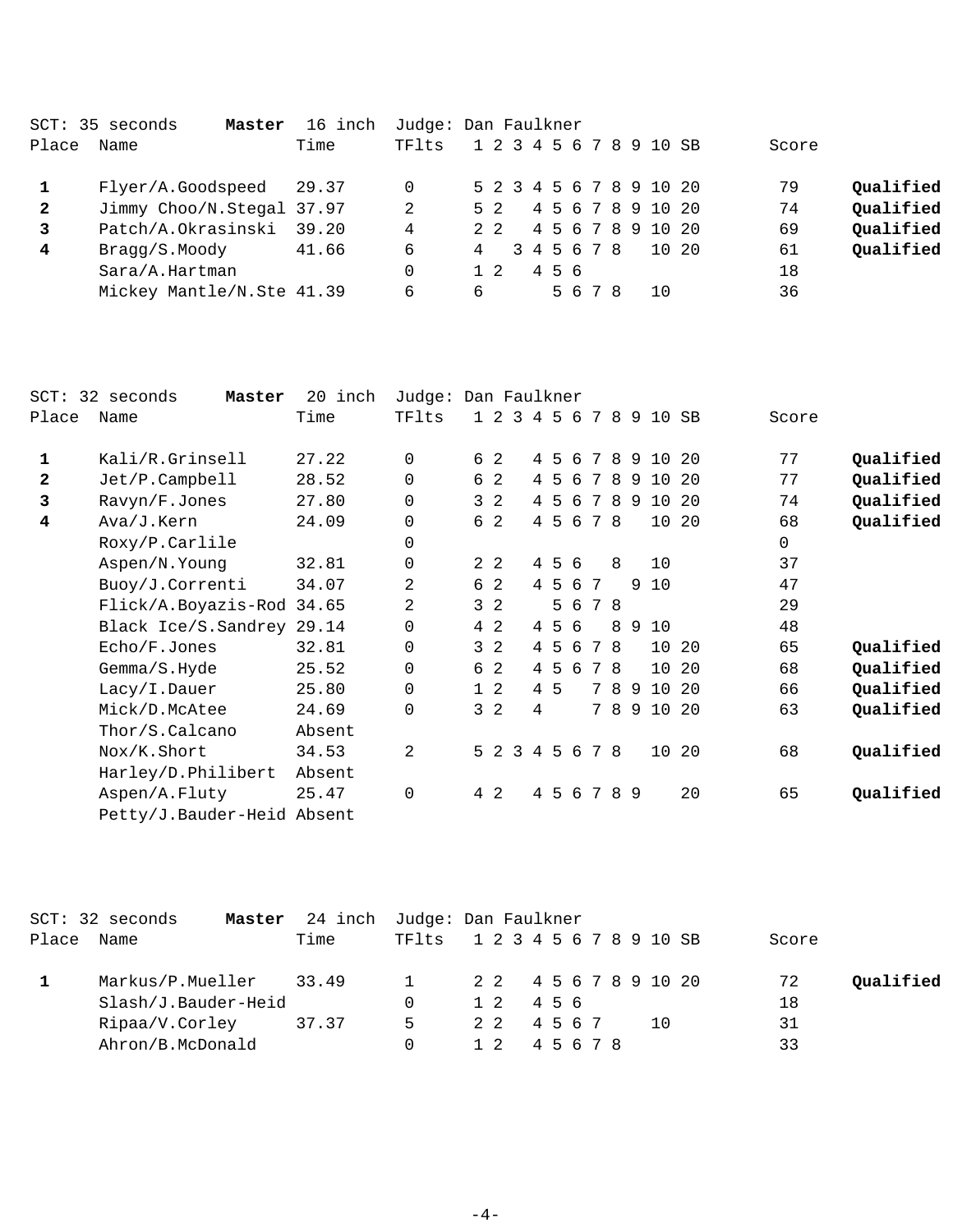| Total Number of Dogs Showing: 30   |  |
|------------------------------------|--|
| Total Number of Dogs Absent: 5     |  |
| Total Number of Dogs Withdrawn: 0  |  |
| Total Number of Dogs Not Scored: 0 |  |
| Total Number of Qualifiers: 18     |  |
| Percent Qualified: 60.0%           |  |

|            | $SCT: 38$ seconds                            |      | <b>Novice Pref</b> 12 inch Judge: Dan Faulkner |                               |  |  |       |           |
|------------|----------------------------------------------|------|------------------------------------------------|-------------------------------|--|--|-------|-----------|
| Place Name |                                              | Time |                                                | TF1ts 1 2 3 4 5 6 7 8 9 10 SB |  |  | Score |           |
|            | Crunchy/S.Harris 37.43 0 4 2 4 5 6 8 9 10 20 |      |                                                |                               |  |  | 68    | Qualified |

|                         | SCT: 35 seconds         | Novice Pref 16 inch Judge: Dan Faulkner |                               |  |  |  |  |  |       |           |
|-------------------------|-------------------------|-----------------------------------------|-------------------------------|--|--|--|--|--|-------|-----------|
|                         | Place Name              | Time                                    | TF1ts 1 2 3 4 5 6 7 8 9 10 SB |  |  |  |  |  | Score |           |
|                         | Brighton/M.Burton 24.20 |                                         | 0 3 2 4 5 6 7 8 9 10 20       |  |  |  |  |  | 74    | Qualified |
| $\overline{\mathbf{2}}$ | Party/M.Burton          | 24.67                                   | 0 3 2 4 5 6 7 8 9 10 20       |  |  |  |  |  | 74    | Qualified |

```
 Total Number of Dogs Showing: 3
 Total Number of Dogs Absent: 0
 Total Number of Dogs Withdrawn: 0
Total Number of Dogs Not Scored: 0
 Total Number of Qualifiers: 3
 Percent Qualified: 100.0%
```

|            | SCT: 35 seconds                                |      | <b>Open Pref</b> 20 inch Judge: Dan Faulkner |  |  |       |           |
|------------|------------------------------------------------|------|----------------------------------------------|--|--|-------|-----------|
| Place Name |                                                | Time | TF1ts 1 2 3 4 5 6 7 8 9 10 SB                |  |  | Score |           |
|            | Kaiser/P.Henderson $21.72$ 0 6 2 4 5 6 8 10 20 |      |                                              |  |  | 61    | Qualified |

 Total Number of Dogs Showing: 1 Total Number of Dogs Absent: 0 Total Number of Dogs Withdrawn: 0 Total Number of Dogs Not Scored: 0 Total Number of Qualifiers: 1 Percent Qualified: 100.0%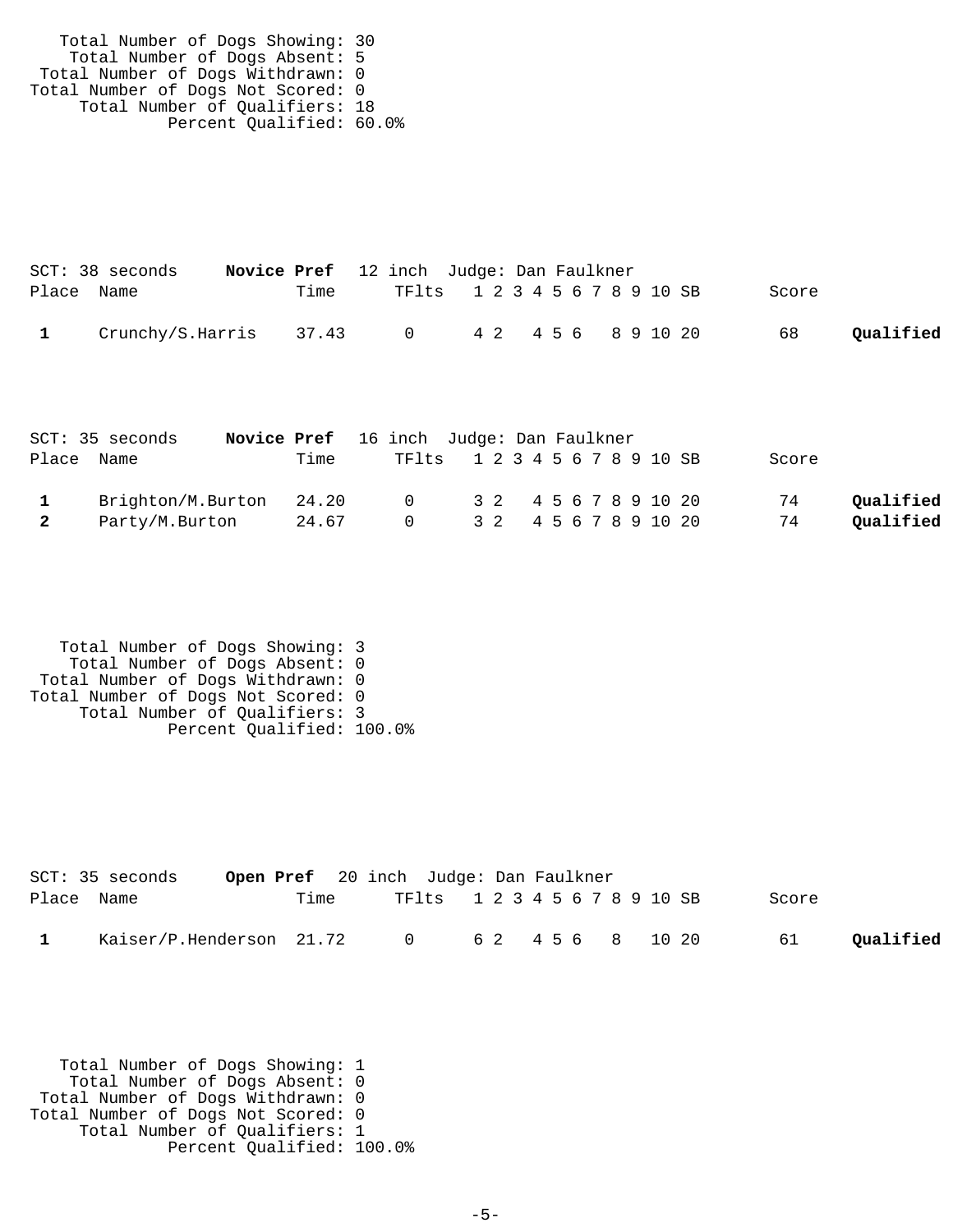|            | SCT: 41 seconds    | <b>Excellent Pref</b> 4 inch Judge: Dan Faulkner |                               |  |  |     |       |
|------------|--------------------|--------------------------------------------------|-------------------------------|--|--|-----|-------|
| Place Name |                    | Time                                             | TF1ts 1 2 3 4 5 6 7 8 9 10 SB |  |  |     | Score |
|            | Rhiannon/J.Culhane |                                                  |                               |  |  | 910 | -21   |

 Total Number of Dogs Showing: 1 Total Number of Dogs Absent: 0 Total Number of Dogs Withdrawn: 0 Total Number of Dogs Not Scored: 0 Total Number of Qualifiers: 0 Percent Qualified: 0.0%

|            | SCT: 38 seconds<br>Master Pref |       |        |   | 8 inch Judge: Dan Faulkner       |           |
|------------|--------------------------------|-------|--------|---|----------------------------------|-----------|
| Place Name |                                | Time  | TFlts  |   | 1 2 3 4 5 6 7 8 9 10 SB<br>Score |           |
|            | Opie/L.Budnick                 | 33.47 |        |   | 0 5 2 3 4 5 6 7 8 9 10 20<br>79  | Oualified |
|            | Kermit/S.Murphy                | 43.83 | 5      |   | 22<br>22 456 8                   |           |
|            | Pulse/C.Kemper                 | 35.30 | $\cap$ | 3 | 43<br>45678<br>10                |           |

|            | SCT: 38 seconds |      | Master Pref 12 inch Judge: Dan Faulkner |                               |  |  |       |           |
|------------|-----------------|------|-----------------------------------------|-------------------------------|--|--|-------|-----------|
| Place Name |                 | Time |                                         | TF1ts 1 2 3 4 5 6 7 8 9 10 SB |  |  | Score |           |
|            | Stella/J.Salemi |      | 35.81 0 62 4567891020                   |                               |  |  | 77    | Qualified |

|       | <b>Master Pref</b> 16 inch Judge: Dan Faulkner<br>SCT: 35 seconds |        |                               |  |          |  |  |  |  |       |           |
|-------|-------------------------------------------------------------------|--------|-------------------------------|--|----------|--|--|--|--|-------|-----------|
| Place | Name                                                              | Time   | TF1ts 1 2 3 4 5 6 7 8 9 10 SB |  |          |  |  |  |  | Score |           |
|       | Garnet/P.Miloglav-R 30.84                                         |        | 0 52 4567891020               |  |          |  |  |  |  | 76    | Oualified |
|       | Deacon/L.Coleman                                                  | 39.82  | 4                             |  | 12 4 6 8 |  |  |  |  | 17    |           |
|       | Corie/D.Brisson                                                   | Absent |                               |  |          |  |  |  |  |       |           |

|            | SCT: 35 seconds         | Master Pref 20 inch Judge: Dan Faulkner |      |                               |       |  |  |  |  |  |       |
|------------|-------------------------|-----------------------------------------|------|-------------------------------|-------|--|--|--|--|--|-------|
| Place Name |                         |                                         | Time | TF1ts 1 2 3 4 5 6 7 8 9 10 SB |       |  |  |  |  |  | Score |
|            | Jolie-Ko/M.Spence 36.15 |                                         |      | 1 2 45678910                  |       |  |  |  |  |  | 50    |
|            |                         |                                         |      |                               | $-6-$ |  |  |  |  |  |       |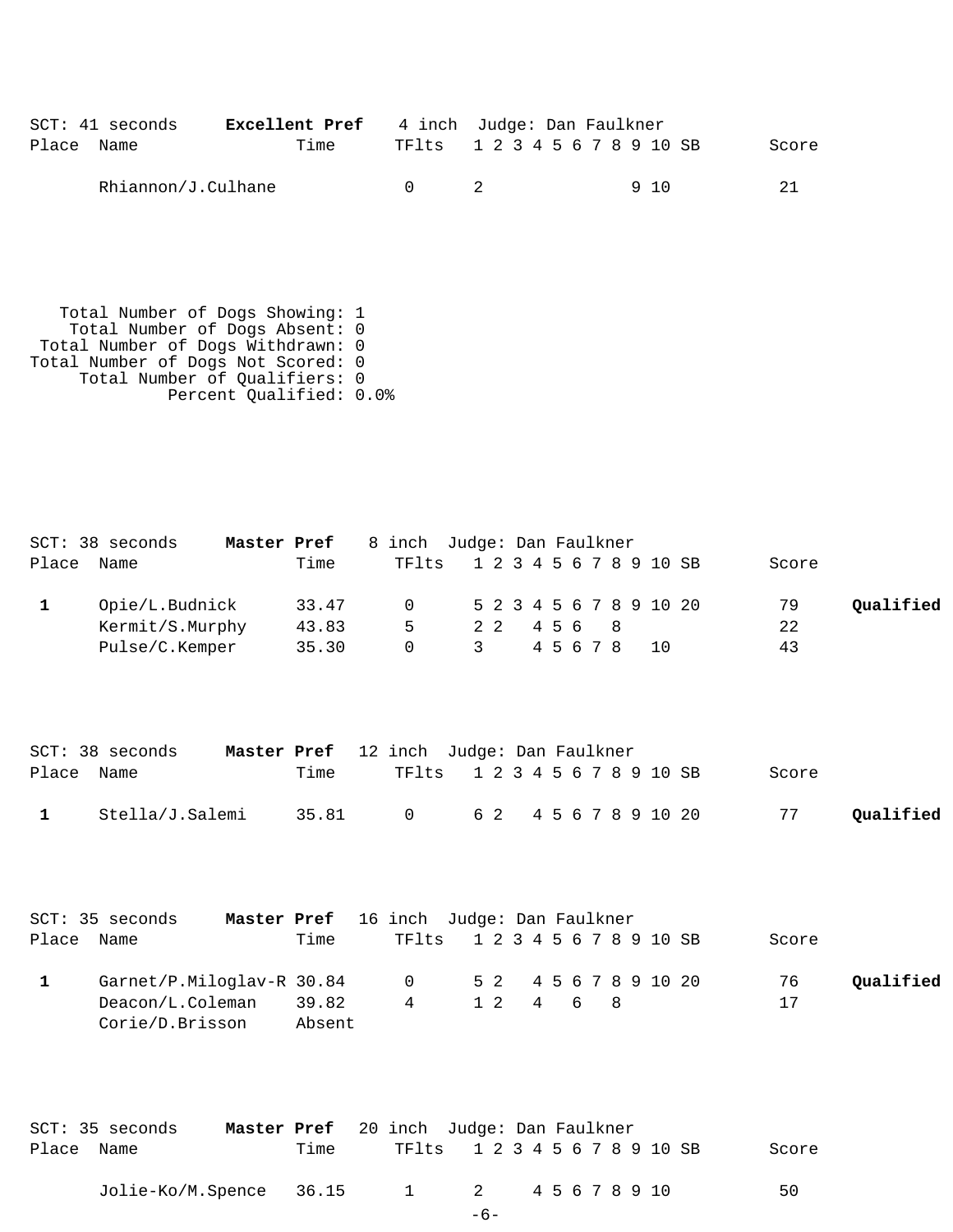Total Number of Dogs Showing: 7 Total Number of Dogs Absent: 2 Total Number of Dogs Withdrawn: 0 Total Number of Dogs Not Scored: 0 Total Number of Qualifiers: 3 Percent Qualified: 42.9%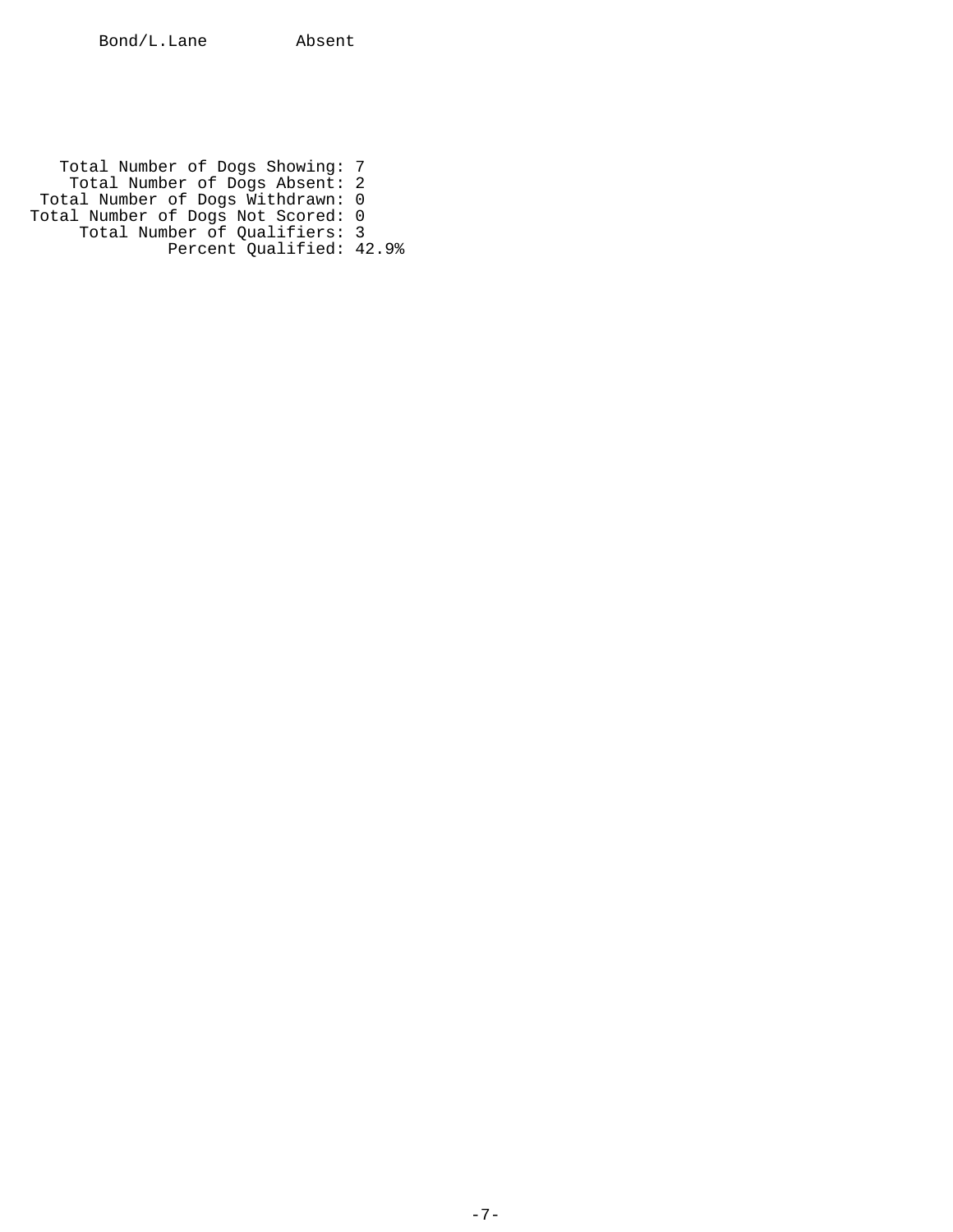#### **Saturday, March 19, 2022 Greater Ocala Dog Club, Inc Novice Standard**

Distance: 147 yards SCT: 70 seconds **Novice A** 20 inch Judge: Dan Faulkner Place Name Time TFlts RFlts WCFlts TblFlts E/F Score Checkers/E.Hartsfie 74.42 4 2 1 0 1 Elim Total Number of Dogs Showing: 1 Total Number of Dogs Absent: 0 Total Number of Dogs Withdrawn: 0 Total Number of Dogs Not Scored: 0 Total Number of Qualifiers: 0 Percent Qualified: 0.0% Distance: 145 yards SCT: 83 seconds **Novice B** 8 inch Judge: Dan Faulkner Place Name Time TFlts RFlts WCFlts TblFlts E/F Score Piper/L.Budnick No Time  $2$  0 0 1 Elim Distance: 145 yards SCT: 78 seconds **Novice B** 12 inch Judge: Dan Faulkner Place Name Time TFlts RFlts WCFlts TblFlts E/F Score Tonka/C.Little No Time 1 0 0 1 Elim Bling/T.Crumpler 82.82 4 2 0 0 1 Elim Distance: 146 yards SCT: 73 seconds **Novice B** 16 inch Judge: Dan Faulkner Place Name Time TFlts RFlts WCFlts TblFlts E/F Score Annie/M.Lewin No Time 0 0 0 0 2 Elim

Distance: 147 yards SCT: 70 seconds **Novice B** 20 inch Judge: Dan Faulkner Place Name Time TFlts RFlts WCFlts TblFlts E/F Score DJ/A.Ziesmer 67.47 0 4 0 1 1 Elim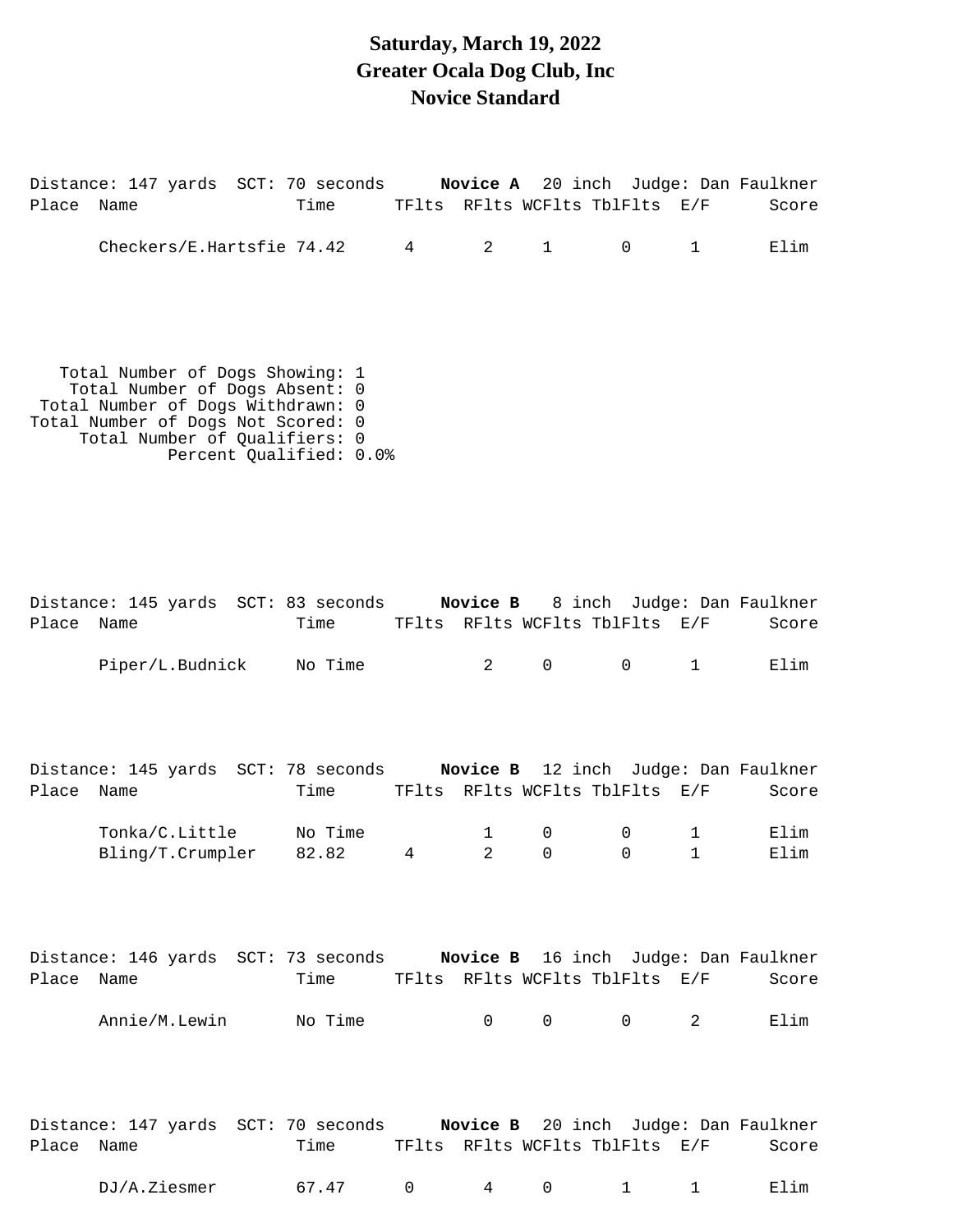Kiwi/B.Green Absent

|            |  | Distance: 147 yards SCT: 72 seconds |                                |  |  | <b>Novice B</b> 24 inch Judge: Dan Faulkner |
|------------|--|-------------------------------------|--------------------------------|--|--|---------------------------------------------|
| Place Name |  | Time                                | TFlts RFlts WCFlts TblFlts E/F |  |  | Score                                       |
|            |  | Koda/B.Sundeman 63.98 0 1 0 0 1     |                                |  |  | Flim                                        |

 Total Number of Dogs Showing: 6 Total Number of Dogs Absent: 1 Total Number of Dogs Withdrawn: 0 Total Number of Dogs Not Scored: 0 Total Number of Qualifiers: 0 Percent Qualified: 0.0%

|            | Distance: 147 yards SCT: 77 seconds |      |                                        |                                         |                                |            | <b>Novice Pref</b> 20 inch Judge: Dan Faulkner |
|------------|-------------------------------------|------|----------------------------------------|-----------------------------------------|--------------------------------|------------|------------------------------------------------|
| Place Name |                                     | Time |                                        |                                         | TFlts RFlts WCFlts TblFlts E/F |            | Score                                          |
|            | Kaiser/P.Henderson 52.12            |      |                                        | $\begin{matrix} 0 & 0 & 0 \end{matrix}$ |                                | $\Omega$ 1 | Elim                                           |
|            | Rainbow/M.Timken 59.46              |      | $\begin{array}{ccc} 0 & 2 \end{array}$ | $\Omega$                                | ()                             |            | Elim                                           |

 Total Number of Dogs Showing: 2 Total Number of Dogs Absent: 0 Total Number of Dogs Withdrawn: 0 Total Number of Dogs Not Scored: 0 Total Number of Qualifiers: 0 Percent Qualified: 0.0%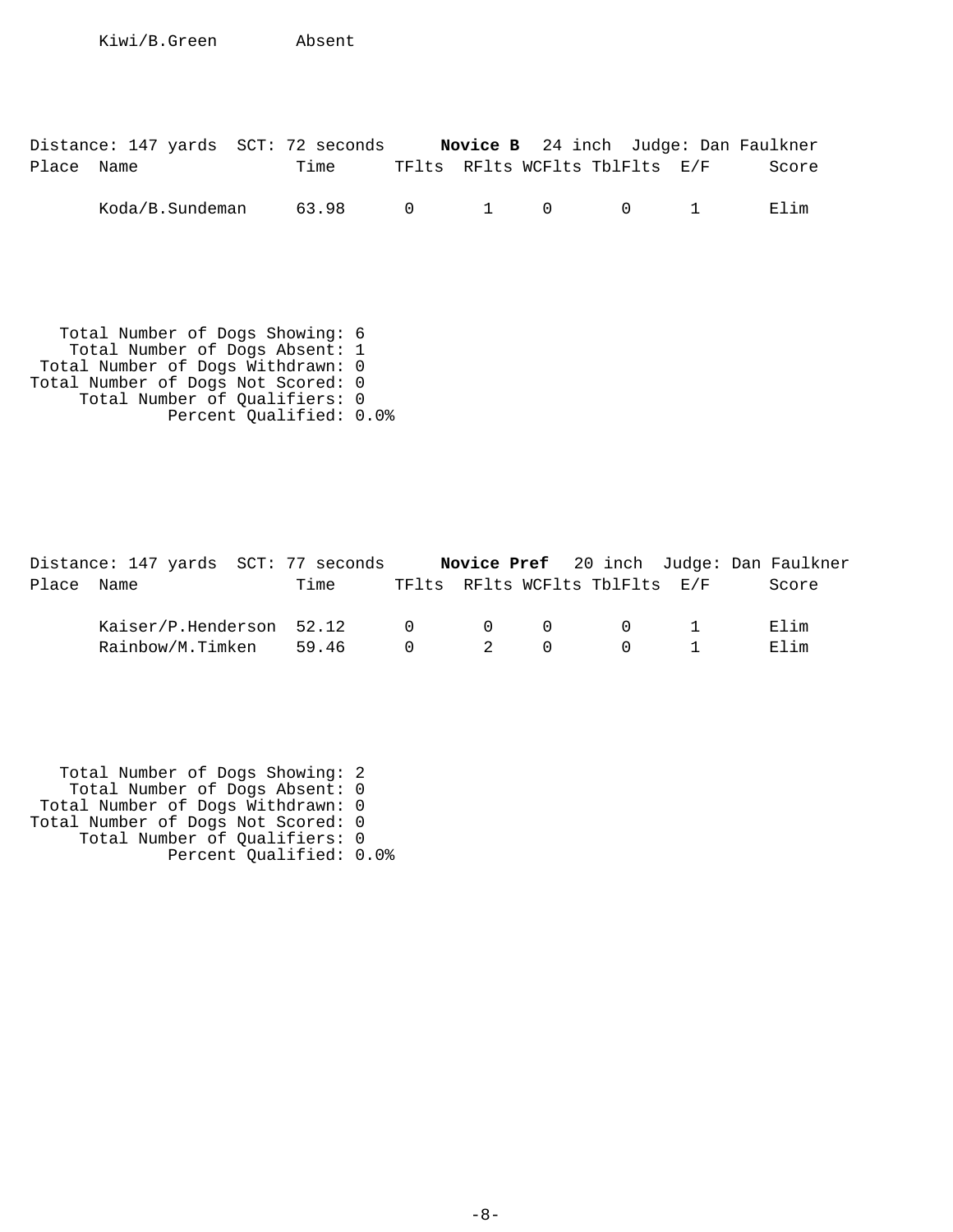### **Saturday, March 19, 2022 Greater Ocala Dog Club, Inc Open Standard**

|       | Distance: 155 yards SCT: 71 seconds Open         |         |          |                |              | 12 inch Judge: Dan Faulkner                                   |                |       |
|-------|--------------------------------------------------|---------|----------|----------------|--------------|---------------------------------------------------------------|----------------|-------|
| Place | Name                                             | Time    |          |                |              | TFlts RFlts WCFlts TblFlts E/F                                |                | Score |
|       | Rave/J.Valloze                                   | No Time |          | 2              | $\mathbf 1$  | $\Omega$                                                      | 3              | Elim  |
|       | Bella/D.Mason                                    | No Time |          | $\mathbf{1}$   | $\mathbf{1}$ | $\mathbf{1}$                                                  | 2              | Elim  |
|       | Tia/K.Day                                        | 70.99   | $\Omega$ | $\overline{a}$ | $\Omega$     | $\Omega$                                                      | $\mathbf{1}$   | Elim  |
| Place | Distance: 157 yards SCT: 68 seconds Open<br>Name | Time    |          |                |              | 16 inch Judge: Dan Faulkner<br>TFlts RFlts WCFlts TblFlts E/F |                | Score |
|       |                                                  |         |          |                |              |                                                               |                |       |
|       | Frankie/D.McCarley 58.42                         |         | $\Omega$ | 2              | $\mathbf 0$  | $\Omega$                                                      | $\Omega$       | Elim  |
|       | Abby/B.Bates                                     | 83.22   | 30       | 3              | $\mathbf 1$  | $\Omega$                                                      | $\mathbf 1$    | Elim  |
|       | Whiskey/S.Richardso No Time                      |         |          | $\overline{2}$ | 2            | $\Omega$                                                      | $\overline{2}$ | Elim  |
|       | Jitter/K.Flitsch                                 | 48.96   | $\Omega$ | $\mathfrak{D}$ | $\mathbf{1}$ | $\Omega$                                                      | $\mathbf{1}$   | Elim  |
|       | Distance: 159 yards SCT: 65 seconds Open         |         |          |                |              | 20 inch Judge: Dan Faulkner                                   |                |       |
| Place | Name                                             | Time    |          |                |              | TFlts RFlts WCFlts TblFlts                                    | E/F            | Score |
|       |                                                  |         |          |                |              |                                                               |                |       |
|       | Juno/J.Bair                                      | 43.73   | $\Omega$ | 0              | $\mathbf 0$  | $\mathbf 0$                                                   | $\mathbf 1$    | Elim  |
|       | Halo/B.McDonald                                  | 78.38   | 26       | 2              | $\Omega$     | $\Omega$                                                      | $\Omega$       | Elim  |
|       | Scarlett/D.McCarley 69.58                        |         | 8        | $\overline{2}$ | $\Omega$     | 0                                                             | $\Omega$       | Elim  |

 Total Number of Dogs Showing: 10 Total Number of Dogs Absent: 0 Total Number of Dogs Withdrawn: 0 Total Number of Dogs Not Scored: 0 Total Number of Qualifiers: 0 Percent Qualified: 0.0%

Distance: 155 yards SCT: 79 seconds **Open Pref** 4 inch Judge: Dan Faulkner Place Name Time TFlts RFlts WCFlts TblFlts E/F Score

Monroe/K.Seltzer, D Absent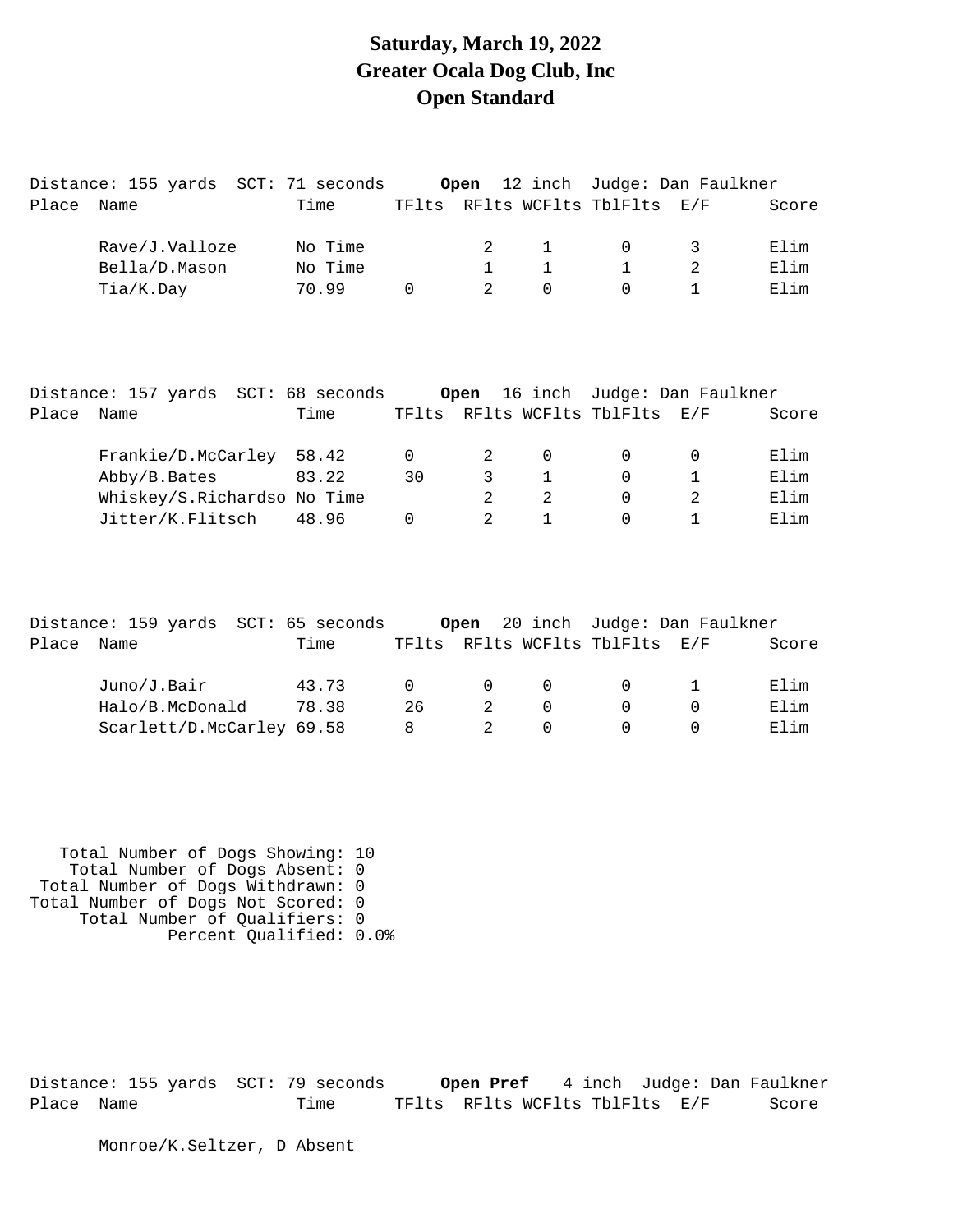Distance: 157 yards SCT: 73 seconds **Open Pref** 12 inch Judge: Dan Faulkner Place Name Time TFlts RFlts WCFlts TblFlts E/F Score

Crunchy/S.Harris Absent

|            | Distance: 159 yards SCT: 70 seconds |       |    |  |                                                 | <b>Open Pref</b> 16 inch Judge: Dan Faulkner |           |
|------------|-------------------------------------|-------|----|--|-------------------------------------------------|----------------------------------------------|-----------|
| Place Name |                                     | Time  |    |  | TFlts RFlts WCFlts TblFlts E/F                  | Score                                        |           |
|            | Deacon/L.Coleman                    | 61.06 |    |  | $\begin{matrix} 0 & 0 & 0 & 0 & 0 \end{matrix}$ | 100                                          | Oualified |
|            | Libby/T.Hawks                       | 83.22 | 26 |  | 3 1 0 1                                         | Elim                                         |           |

 Total Number of Dogs Showing: 2 Total Number of Dogs Absent: 2 Total Number of Dogs Withdrawn: 0 Total Number of Dogs Not Scored: 0 Total Number of Qualifiers: 1 Percent Qualified: 50.0%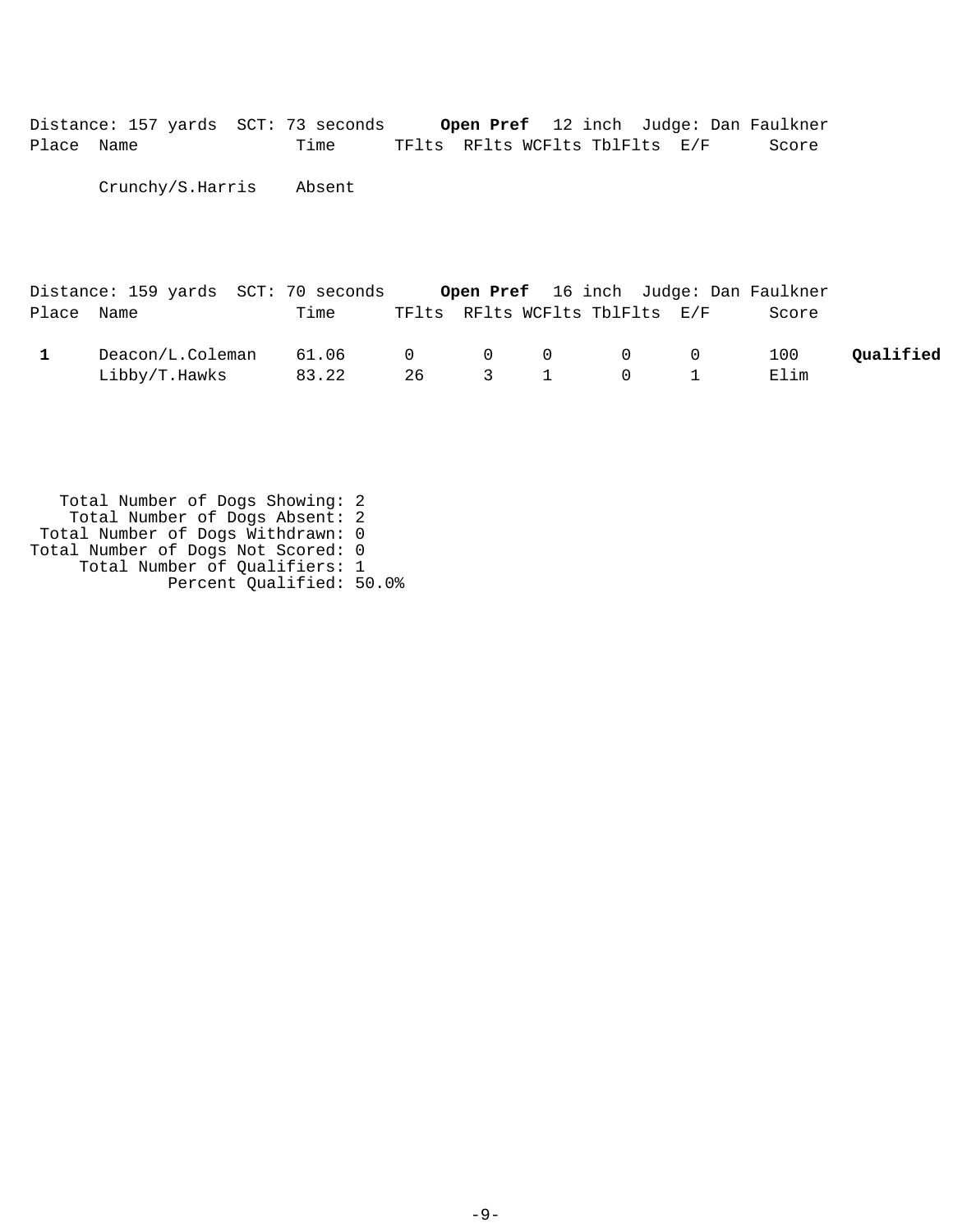# **Saturday, March 19, 2022 Greater Ocala Dog Club, Inc Master/Excellent Standard**

|             | Distance: 163 yards SCT: 70 seconds                                       |         |          | Excellent      |                        |                                |                                        | 8 inch Judge: Dan Faulkner |           |
|-------------|---------------------------------------------------------------------------|---------|----------|----------------|------------------------|--------------------------------|----------------------------------------|----------------------------|-----------|
| Place Name  |                                                                           | Time    |          |                |                        | TFlts RFlts WCFlts TblFlts E/F |                                        | Score                      |           |
|             | Ranger/E.Hurley                                                           | 71.60   | 3        | 1              | 1                      | 0                              | 1                                      | Elim                       |           |
|             | Chase/C.Schmidt-Owe No Time                                               |         |          | 2              | $\mathbf 0$            | $\overline{0}$                 | $\mathbf 1$                            | Elim                       |           |
|             | Jiffry/J.Blum                                                             | 59.44   | $\Omega$ | $\mathsf{3}$   | $\overline{a}$         | $\mathbf 0$                    | 0                                      | Elim                       |           |
|             | Geni/J.Culhane                                                            | No Time |          | $\mathbf{1}$   | $\mathbf 0$            | $\Omega$                       | 2                                      | Elim                       |           |
|             | Distance: 163 yards SCT: 65 seconds Excellent 12 inch Judge: Dan Faulkner |         |          |                |                        |                                |                                        |                            |           |
| Place Name  |                                                                           | Time    |          |                |                        | TFlts RFlts WCFlts TblFlts E/F |                                        | Score                      |           |
|             | Jet/D.Aheimer                                                             | No Time |          | 3              | $1 \quad \blacksquare$ | $\mathsf{O}$                   | $\mathbf{3}$                           | Elim                       |           |
|             |                                                                           |         |          |                |                        |                                |                                        |                            |           |
|             | Distance: 166 yards SCT: 63 seconds Excellent 16 inch Judge: Dan Faulkner |         |          |                |                        |                                |                                        |                            |           |
| Place Name  |                                                                           | Time    |          |                |                        | TFlts RFlts WCFlts TblFlts E/F |                                        | Score                      |           |
|             | Smitty/J.Miller                                                           | No Time |          | $\mathbf{1}$   | 0                      | $\overline{0}$                 | 1                                      | Elim                       |           |
|             | Tess/C.Youngblood                                                         | 69.77   | 18       | $\overline{2}$ | 0                      | $\overline{0}$                 | 0                                      | Elim                       |           |
|             | Megan/D.Hengsteler                                                        | No Time |          | $\mathbf{1}$   | $\mathbf{1}$           | $\Omega$                       | $\mathbf{1}$                           | Elim                       |           |
|             | Distance: 169 yards SCT: 60 seconds Excellent 20 inch Judge: Dan Faulkner |         |          |                |                        |                                |                                        |                            |           |
| Place Name  |                                                                           | Time    |          |                |                        | TFlts RFlts WCFlts TblFlts E/F |                                        | Score                      |           |
|             |                                                                           |         |          |                |                        |                                |                                        |                            |           |
| $\mathbf 1$ | Ms. Tank/C.Schwick 59.65                                                  |         | 0        | 0              | 0                      | 0                              | 0                                      | 100                        | Qualified |
|             | Axl Rose/J.O'Neill No Time                                                |         |          |                | $3 \t 1$               |                                | $\begin{array}{ccc} 0 & 1 \end{array}$ | Elim                       |           |
|             | Pippa/N.DePetris                                                          | No Time |          | 2              | $\mathbf{1}$           | 0                              | 1                                      | Elim                       |           |
|             | Flick/A.Boyazis-Rod 56.57                                                 |         | 0        | $\mathbf{1}$   | 0                      | $\mathbf{1}$                   | 0                                      | Elim                       |           |
|             | Della/C.Pelz                                                              | 56.38   | $\Omega$ | $\mathbf{1}$   | 0                      | $\Omega$                       | 0                                      | Elim                       |           |
|             | Black Ice/S. Sandrey No Time                                              |         |          | $\Omega$       | 0                      | $\Omega$                       | 2                                      | Elim                       |           |
|             | Looxx/J.Hamilton                                                          | No Time |          | 2              | 0                      | $\Omega$                       | 2                                      | Elim                       |           |
|             | Vesper/L.Lane                                                             | Absent  |          |                |                        |                                |                                        |                            |           |
|             | Tommy/E.Trueman                                                           | Absent  |          |                |                        |                                |                                        |                            |           |
|             | Kit/L.Perry                                                               | Absent  |          |                |                        |                                |                                        |                            |           |
|             | Petty/J.Bauder-Heid Absent                                                |         |          |                |                        |                                |                                        |                            |           |
|             |                                                                           |         |          |                |                        |                                |                                        |                            |           |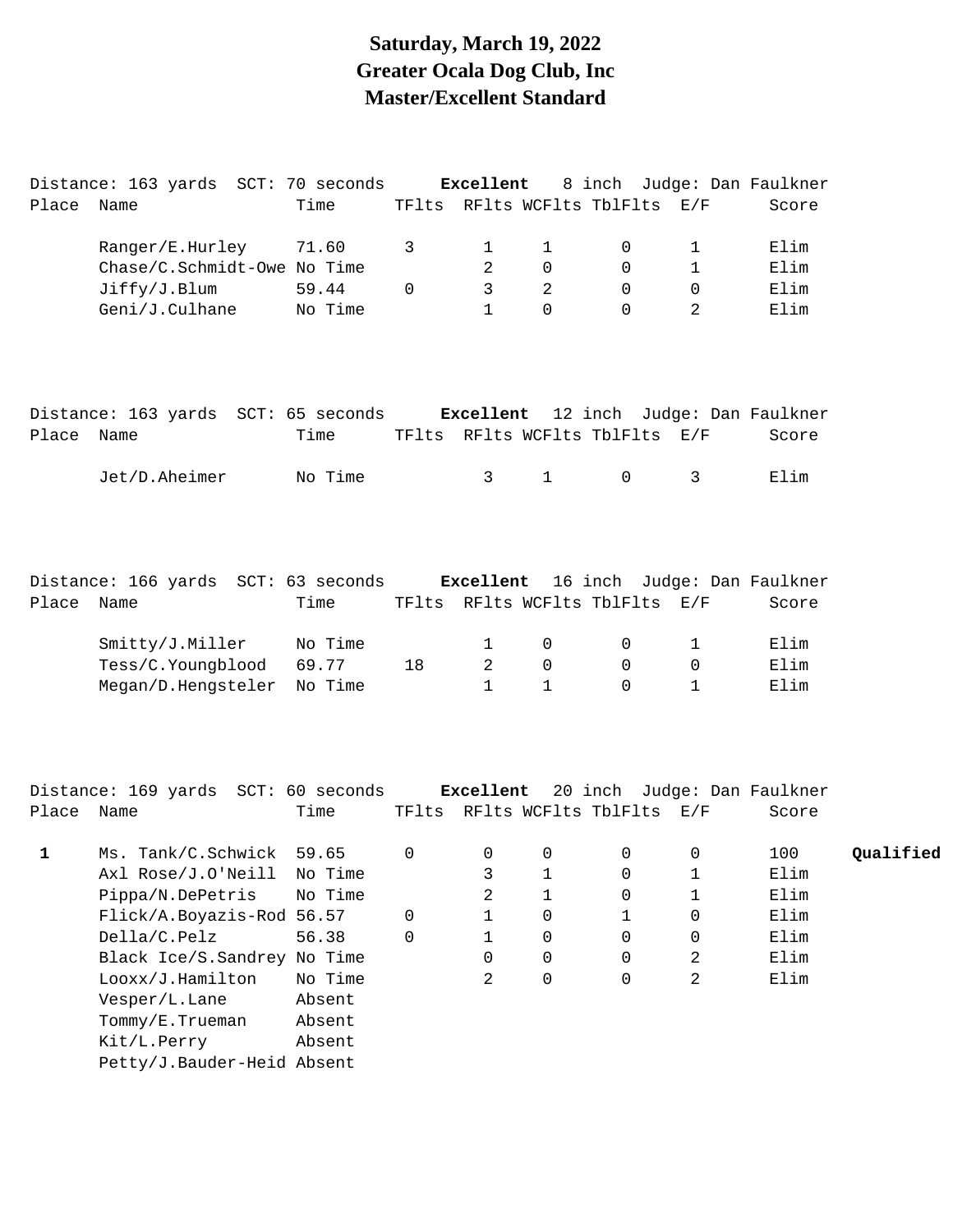|       | Distance: 169 yards SCT: 63 seconds |       |          |                  |   | Excellent 24 inch Judge: Dan Faulkner |       |
|-------|-------------------------------------|-------|----------|------------------|---|---------------------------------------|-------|
| Place | Name                                | Time  |          |                  |   | TFlts RFlts WCFlts TblFlts E/F        | Score |
|       | Ripaa/V.Corley                      | 58.53 | $\Omega$ | $1 \quad \cdots$ | 2 |                                       | Elim  |
|       | Belle/M.Briant                      | 77.99 | 42       | 2                |   |                                       | Elim  |
|       | Carson/N.Grossman                   | 49.63 | $\Omega$ | $\Omega$         |   |                                       | Elim  |

|            | Distance: 169 yards SCT: 60 seconds |                                | <b>Excellent</b> 24 inch Choice Judge: Dan Faulkner |       |  |
|------------|-------------------------------------|--------------------------------|-----------------------------------------------------|-------|--|
| Place Name | Time                                | TFlts RFlts WCFlts TblFlts E/F |                                                     | Score |  |

Lewie/M.Lewin Absent

 Total Number of Dogs Showing: 18 Total Number of Dogs Absent: 5 Total Number of Dogs Withdrawn: 0 Total Number of Dogs Not Scored: 0 Total Number of Qualifiers: 1 Percent Qualified: 5.6%

|              | Distance: 163 yards<br>SCT: | 70<br>seconds |          | Master         | 8 inch   |                      |     | Judge: Dan Faulkner |           |
|--------------|-----------------------------|---------------|----------|----------------|----------|----------------------|-----|---------------------|-----------|
| Place        | Name                        | Time          | TFlts    |                |          | RFlts WCFlts TblFlts | E/F | Score               |           |
|              | Rhythm/K.Loman Chio 44.14   |               | 0        | 0              | 0        | $\Omega$             | 0   | 100                 | Qualified |
| $\mathbf{2}$ | Winston/T.Crumpler          | 51.02         | $\Omega$ | $\Omega$       | 0        | $\Omega$             |     | 100                 | Qualified |
| 3            | Lexi/C.Tolson               | 54.84         | $\Omega$ | 0              | 0        | 0                    | 0   | 100                 | Qualified |
|              | Ember/C.Froman              | 65.87         | 0        |                | 0        | $\Omega$             | 0   | Elim                |           |
|              | Zap/J.Taugher               | No Time       |          |                |          | $\Omega$             |     | Elim                |           |
|              | Diva/L.Saputo               | 66.68         | $\Omega$ | $\mathfrak{D}$ |          |                      |     | Elim                |           |
|              | Libby/L.Clark               | 66.06         | $\Omega$ |                | $\Omega$ | $\Omega$             | 0   | Elim                |           |
|              | Bindi/R.Stille              | 50.87         | $\Omega$ |                |          | $\Omega$             | 0   | Elim                |           |
|              | Jeli/S.Jackson              | 53.07         |          |                | 0        | $\Omega$             |     | Elim                |           |
|              |                             |               |          |                |          |                      |     |                     |           |

|            | Distance: 163 yards SCT: 65 seconds |                 |  | Master 12 inch Judge: Dan Faulkner |       |           |
|------------|-------------------------------------|-----------------|--|------------------------------------|-------|-----------|
| Place Name |                                     | Time            |  | TFlts RFlts WCFlts TblFlts E/F     | Score |           |
|            | 1 Spiffy/S.Price                    | 40.69 0 0 0 0 0 |  |                                    | 100   | Qualified |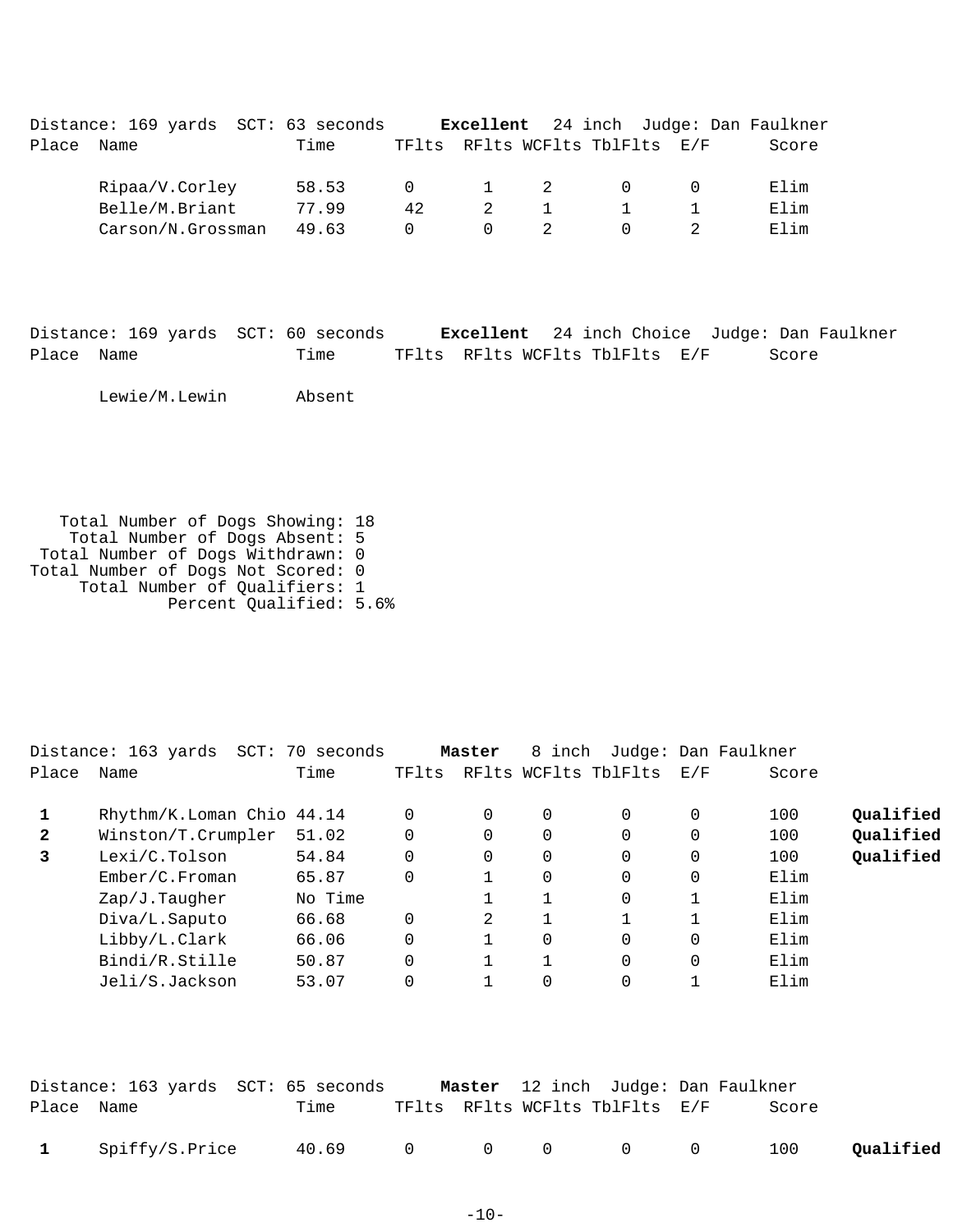| $\mathbf{2}$ | Beyda/J.Shelley           | 50.33   | 0        | 0        | 0           | $\Omega$ | 0            | 100  | Oualified |
|--------------|---------------------------|---------|----------|----------|-------------|----------|--------------|------|-----------|
|              |                           |         |          |          |             |          |              |      |           |
| 3            | Jolie/R.Goudreau          | 56.68   | $\Omega$ | 0        | $\Omega$    | $\Omega$ | $\Omega$     | 100  | Qualified |
|              | Jake/F.Salvas             | No Time |          | 3        |             | 0        |              | Elim |           |
|              | Regan/C.Tarantino         | 54.33   | $\Omega$ | 3        | 2           | $\Omega$ | 2            | Elim |           |
|              | Kimber/N.Schanda          | No Time |          |          | 2           | $\Omega$ |              | Elim |           |
|              | Obi Wan/E.Dobber          | 44.20   | $\Omega$ |          | 2           | 0        | 0            | Elim |           |
|              | Captain Jack/J.Baud 46.07 |         | $\Omega$ | $\Omega$ | $\Omega$    |          | $\Omega$     | Elim |           |
|              | Rikki/S.Jans              | 46.59   | 0        |          |             | 0        | 0            | Elim |           |
|              | Madeleine/P.Vojtas        | 39.05   | $\Omega$ |          | $\Omega$    | $\Omega$ |              | Elim |           |
|              | Ernie/N.Pagan             | 49.78   | $\Omega$ |          | 0           | $\Omega$ |              | Elim |           |
|              | Luke/F.Salvas             | 67.98   | 6        | 0        | $\mathbf 0$ | 0        |              | Elim |           |
|              | True/C.Tarantino          | 44.32   | $\Omega$ |          | $\mathbf 0$ | 0        | $\mathbf{I}$ | Elim |           |
|              | Riley/C.Ruth              | Absent  |          |          |             |          |              |      |           |
|              | Frankie/K.McClung         | Absent  |          |          |             |          |              |      |           |
|              |                           |         |          |          |             |          |              |      |           |

| Name               | Time                           | TFlts                                                                                                                                                                       |               |                         |                  | E/F                                       | Score  |                                   |
|--------------------|--------------------------------|-----------------------------------------------------------------------------------------------------------------------------------------------------------------------------|---------------|-------------------------|------------------|-------------------------------------------|--------|-----------------------------------|
|                    |                                |                                                                                                                                                                             |               |                         |                  |                                           |        |                                   |
|                    |                                |                                                                                                                                                                             |               |                         |                  |                                           |        | Qualified                         |
|                    |                                |                                                                                                                                                                             |               |                         |                  |                                           |        | Qualified                         |
| Raven/M.Reese      | 35.96                          | 0                                                                                                                                                                           | $\Omega$      | 0                       | 0                | 0                                         | 100    | Qualified                         |
| Surf/C.Glover      | 37.03                          | 0                                                                                                                                                                           | $\Omega$      | $\Omega$                | 0                | $\Omega$                                  | 100    | Qualified                         |
|                    |                                | 0                                                                                                                                                                           | 0             | 0                       |                  | 0                                         | Elim   |                                   |
| Flame/P.Hanna      | 46.56                          | 0                                                                                                                                                                           | 1             | 3                       | 0                | 2                                         | Elim   |                                   |
| Piper/C.Youngblood | No Time                        |                                                                                                                                                                             | 2             | 0                       | 0                | 2                                         | Elim   |                                   |
| Parker/S.Jans      | 33.68                          | $\Omega$                                                                                                                                                                    | 1             | 1                       | 0                | 1                                         | Elim   |                                   |
| Flyer/A.Goodspeed  | 35.05                          | 0                                                                                                                                                                           | $\Omega$      | 0                       | 0                | 1                                         | Elim   |                                   |
| Patch/A.Okrasinski | 55.59                          | $\Omega$                                                                                                                                                                    | $\Omega$      | 1                       | 0                | 1                                         | Elim   |                                   |
| Sal/S.Jans         | 49.89                          | 0                                                                                                                                                                           | 1             | 2                       | 0                | 2                                         | Elim   |                                   |
| Cooper/L.Clark     | 53.47                          | $\Omega$                                                                                                                                                                    | $\Omega$      | $\mathbf{1}$            | 0                | 0                                         | Elim   |                                   |
| Genevieve/P.Vojtas | 44.50                          | 0                                                                                                                                                                           | $\Omega$      | 0                       | 0                | 1                                         | Elim   |                                   |
| Autumn/J.Barber    | No Time                        |                                                                                                                                                                             | $\Omega$      | $\mathbf 0$             | 0                | $\mathbf 1$                               | Elim   |                                   |
| Nala/S.Richardson  | No Time                        |                                                                                                                                                                             | 2             | 0                       | 0                | 2                                         | Elim   |                                   |
| Amber/V.MacVicar   | 49.39                          | $\Omega$                                                                                                                                                                    | 0             | $\mathbf 1$             | 0                | $\mathbf 1$                               | Elim   |                                   |
| Kindle/P.Hanna     | No Time                        |                                                                                                                                                                             | 2             | $\mathbf{1}$            | 0                | 2                                         | Elim   |                                   |
|                    |                                |                                                                                                                                                                             | 1             | 1                       | 0                | 1                                         | Elim   |                                   |
|                    |                                | 0                                                                                                                                                                           | 0             | 0                       | 0                | 0                                         | 100    | Qualified                         |
|                    |                                | 0                                                                                                                                                                           | 0             | $\mathbf 0$             | 0                | 0                                         | 100    | Qualified                         |
| Kyze/D.Shevitski   | 47.55                          | 0                                                                                                                                                                           | 0             | $\mathbf 0$             | 0                | 0                                         | 100    | Qualified                         |
| Bragg/S.Moody      | 43.16                          | 0                                                                                                                                                                           | 0             | 0                       | 0                | 0                                         | 100    | Qualified                         |
|                    | Lyric/C.Glover<br>Spy/B.Disney | Distance: 166 yards SCT: 63 seconds<br>34.97<br>35.65<br>Sterling/V.MacVicar 40.24<br>Mickey Mantle/N.Ste No Time<br>Jimmy Choo/N.Stegal 41.54<br>Charlie Bear/M.Hans 44.27 | $\Omega$<br>0 | Master<br>0<br>$\Omega$ | 0<br>$\mathbf 0$ | 16 inch<br>RFlts WCFlts TblFlts<br>0<br>0 | 0<br>0 | Judge: Dan Faulkner<br>100<br>100 |

|              | Distance: 169 yards SCT: 60 seconds |                 |  |                                | <b>Master</b> 20 inch Judge: Dan Faulkner |           |
|--------------|-------------------------------------|-----------------|--|--------------------------------|-------------------------------------------|-----------|
| Place Name   |                                     | Time            |  | TFlts RFlts WCFlts TblFlts E/F | Score                                     |           |
| $\mathbf{1}$ | Sailor/S.Shaw                       | 35.75 0 0 0 0 0 |  |                                | 100                                       | Oualified |
| 2            | Bluebell/C.Pertz                    | 36.89 0 0 0 0 0 |  |                                | 100                                       | Qualified |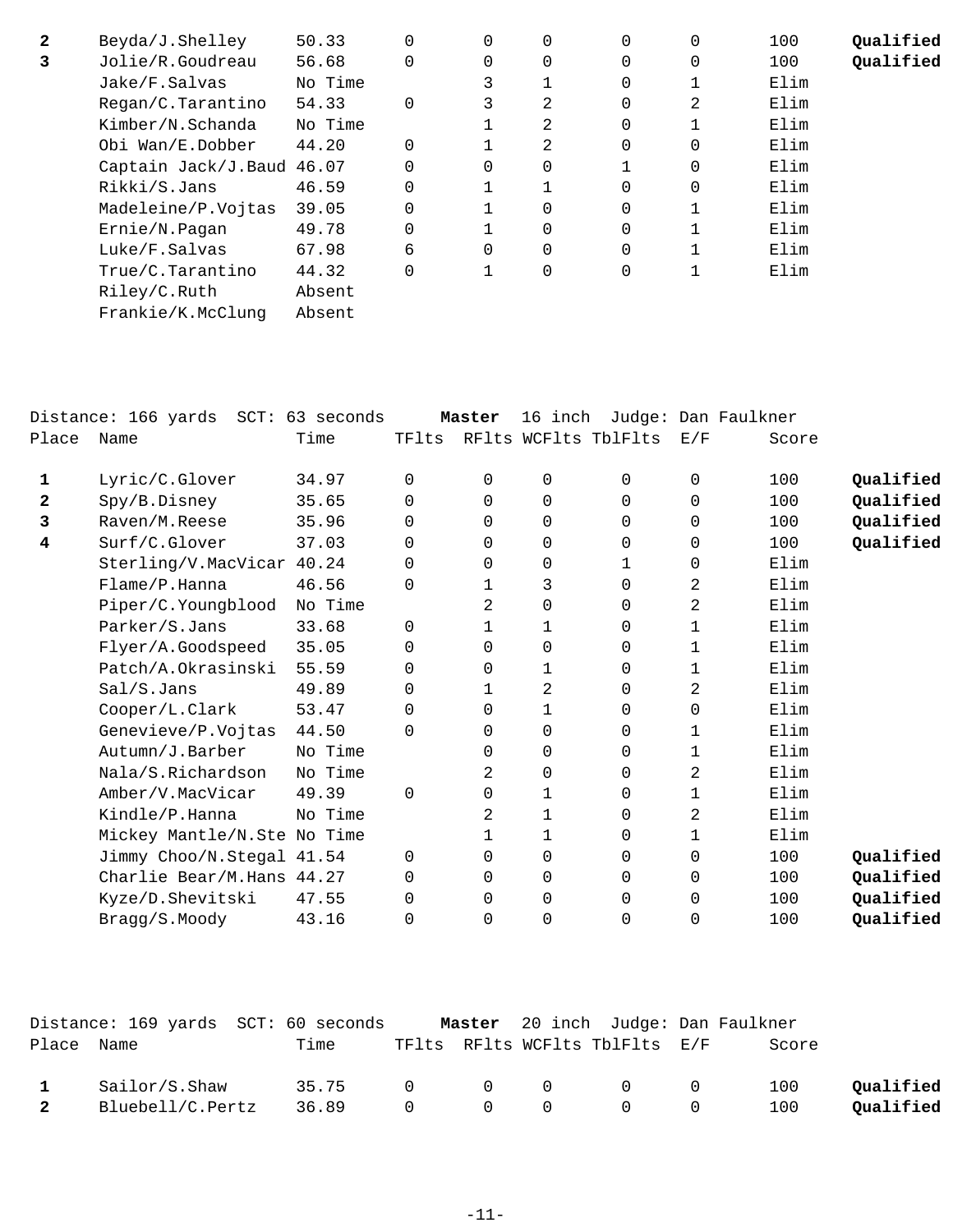| 3                       | Kaden/C.Kaiser              | 40.41   | $\Omega$    | 0              | 0              | $\Omega$    | 0           | 100  | Qualified |
|-------------------------|-----------------------------|---------|-------------|----------------|----------------|-------------|-------------|------|-----------|
| $\overline{\mathbf{4}}$ | Mackay/K.Fischer-Ha 40.62   |         | 0           | 0              | $\mathbf 0$    | $\mathbf 0$ | 0           | 100  | Qualified |
|                         | Magi/M.Monegue Barn 46.10   |         | $\Omega$    | 1              | 0              | 0           | 1           | Elim |           |
|                         | Maverick/J.Messersm No Time |         |             | $\mathbf{1}$   | $\mathbf 1$    | $\Omega$    | 1           | Elim |           |
|                         | Ava/J.Kern                  | 41.02   | $\mathbf 0$ | 1              | 1              | $\mathbf 0$ | 1           | Elim |           |
|                         | Aspen/N.Young               | No Time |             | $\overline{2}$ | $\mathbf{1}$   | 0           | 2           | Elim |           |
|                         | Lacy/I.Dauer                | 49.89   | $\Omega$    | 0              | $\overline{2}$ | $\Omega$    | 0           | Elim |           |
|                         | Zeev/B.Holbrook             | No Time |             | $\mathbf{1}$   | 0              | 0           | 1           | Elim |           |
|                         | Jet/P.Campbell              | 40.35   | $\Omega$    | 0              | $\mathbf{1}$   | $\Omega$    | $\mathbf 0$ | Elim |           |
|                         | Rayce/S.Gonchar             | No Time |             | 1              | $\mathbf 0$    | 0           | $\mathbf 1$ | Elim |           |
|                         | Spring/T.Johnson            | No Time |             | 5              | $\mathbf{1}$   | $\Omega$    | 2           | Elim |           |
|                         | Mick/D.McAtee               | 45.32   | $\Omega$    | $\Omega$       | $\mathbf 0$    | 1           | $\mathbf 0$ | Elim |           |
|                         | Nox/K.Short                 | No Time |             | 2              | $\overline{a}$ | $\Omega$    | 1           | Elim |           |
|                         | Phoenix/D.Lewis             | No Time |             | $\mathbf{1}$   | $\mathbf 0$    | $\Omega$    | 1           | Elim |           |
|                         | Bali/L.Halpin               | 41.77   | 0           | 0              | $\mathbf 0$    | $\mathbf 0$ | 1           | Elim |           |
|                         | Soarin'/T.Flitsch           | No Time |             | 2              | $\overline{a}$ | 0           | 2           | Elim |           |
|                         | Ravyn/F.Jones               | No Time |             | 0              | $\mathbf 1$    | $\Omega$    | $\mathbf 1$ | Elim |           |
|                         | D.O.G./M.Monegue Ba No Time |         |             | 1              | 0              | $\mathbf 0$ | 1           | Elim |           |
|                         | Gemma/S.Hyde                | 43.19   | $\mathbf 0$ | 0              | $\mathbf 0$    | $\mathbf 0$ | $\mathbf 0$ | 100  | Qualified |
|                         | Echo/F.Jones                | 44.41   | $\Omega$    | 0              | $\mathbf 0$    | $\Omega$    | 0           | 100  | Qualified |
|                         | Singer/P.Carlile            | 55.15   | $\Omega$    | 0              | 0              | 0           | $\mathbf 0$ | 100  | Qualified |
|                         | Ruffin/J.Harris             | 41.28   | $\Omega$    | 0              | $\mathbf 0$    | $\Omega$    | 0           | 100  | Qualified |
|                         | Joey/J.Russo                | 49.48   | 0           | 0              | $\mathbf 0$    | 0           | 0           | 100  | Qualified |
|                         | She-Ra/M.Backstrom          | 49.95   | $\Omega$    | 0              | $\mathbf 0$    | $\Omega$    | 0           | 100  | Qualified |
|                         | Buoy/J.Correnti             | 40.86   | $\Omega$    | 0              | $\mathbf 0$    | $\Omega$    | 0           | 100  | Qualified |
|                         | Skye/S.Holmes               | Absent  |             |                |                |             |             |      |           |
|                         | Thor/S.Calcano              | Absent  |             |                |                |             |             |      |           |
|                         | Kali/R.Grinsell             | 41.43   | $\Omega$    | $\Omega$       | $\mathbf 0$    | $\Omega$    | 0           | 100  | Qualified |
|                         | Harley/D.Philibert          | Absent  |             |                |                |             |             |      |           |
|                         | Aspen/A.Fluty               | 45.97   | $\Omega$    | $\Omega$       | $\mathbf 0$    | $\Omega$    | $\mathbf 0$ | 100  | Qualified |
|                         |                             |         |             |                |                |             |             |      |           |

|              | Distance: 169 yards  SCT: 63 seconds |         |          | Master   | 24 inch  |                      |     | Judge: Dan Faulkner |           |
|--------------|--------------------------------------|---------|----------|----------|----------|----------------------|-----|---------------------|-----------|
| Place        | Name                                 | Time    | TFlts    |          |          | RFlts WCFlts TblFlts | E/F | Score               |           |
|              | Rip/H.Horn                           | 41.47   |          | 0        | 0        | 0                    | 0   | 100                 | Qualified |
| $\mathbf{2}$ | Ocean/J.Valentovich 42.17            |         | $\Omega$ | $\Omega$ | 0        | $\Omega$             | 0   | 100                 | Qualified |
| 3            | Reagan/N.DiGiuseppe 42.64            |         | $\Omega$ | $\Omega$ | 0        | $\Omega$             | 0   | 100                 | Qualified |
| 4            | Tripoli/M.Briant                     | 49.77   | $\Omega$ | 0        | 0        | 0                    | 0   | 100                 | Qualified |
|              | Slash/J.Bauder-Heid No Time          |         |          | $\Omega$ | 0        | $\Omega$             | 3   | Elim                |           |
|              | Vira/J.Brettschneid No Time          |         |          | $\Omega$ |          | $\Omega$             | 2   | Elim                |           |
|              | Markus/P.Mueller                     | No Time |          | 4        | $\Omega$ | 0                    |     | Elim                |           |
|              | Glory/S.Gonchar                      | 48.75   | $\Omega$ | $\Omega$ |          | 0                    | 0   | Elim                |           |
|              | Rex/V.Bridgham                       | Absent  |          |          |          |                      |     |                     |           |
|              | Carson/C.Sterling                    | Absent  |          |          |          |                      |     |                     |           |
|              | Ahron/B.McDonald                     | Absent  |          |          |          |                      |     |                     |           |
|              |                                      |         |          |          |          |                      |     |                     |           |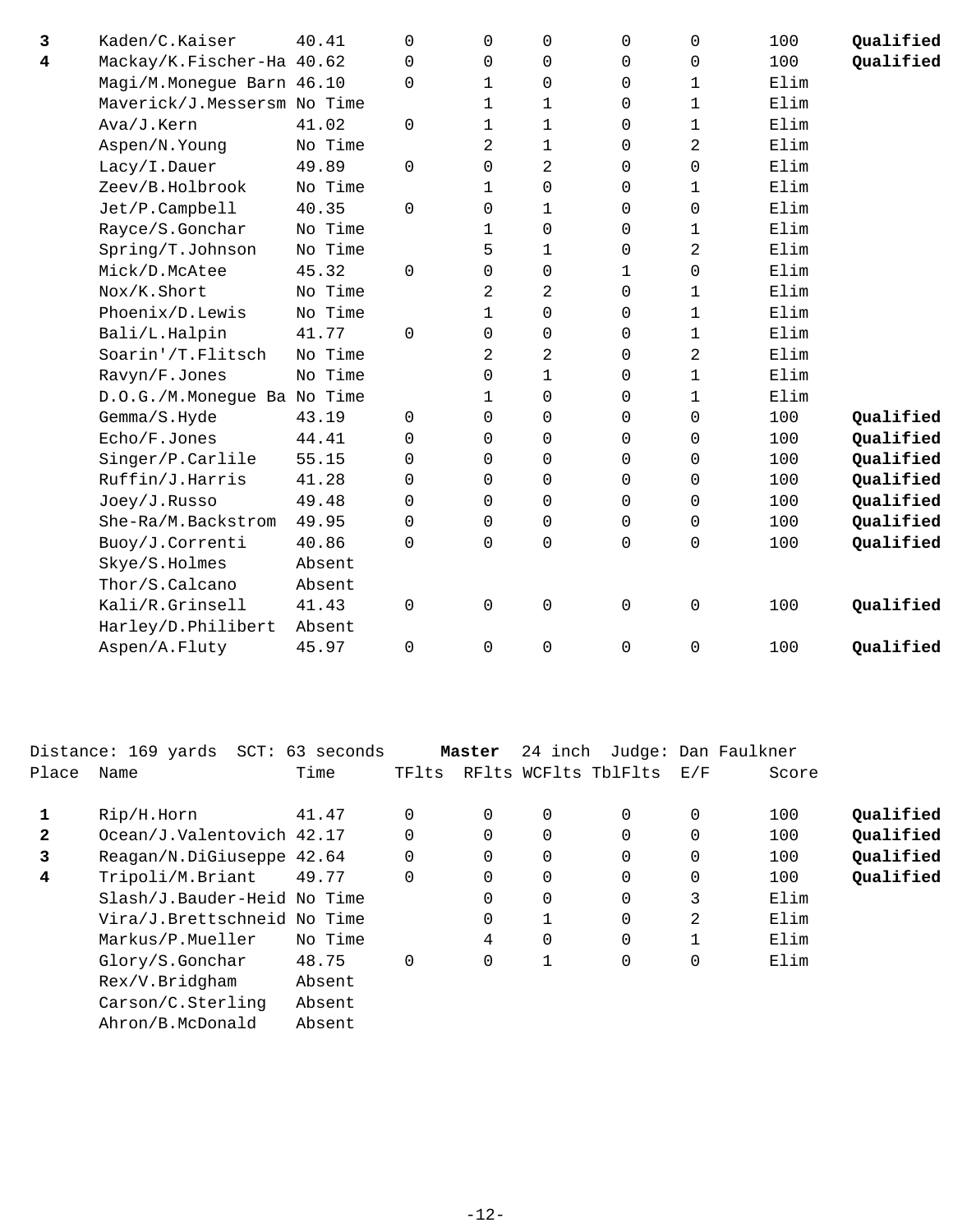Total Number of Dogs Showing: 81 Total Number of Dogs Absent: 8 Total Number of Dogs Withdrawn: 0 Total Number of Dogs Not Scored: 0 Total Number of Qualifiers: 31 Percent Qualified: 38.3%

|            | Distance: 163 yards SCT: 75 seconds |      |  |                                | <b>Excellent Pref</b> 4 inch Judge: Dan Faulkner |
|------------|-------------------------------------|------|--|--------------------------------|--------------------------------------------------|
| Place Name |                                     | Time |  | TFlts RFlts WCFlts TblFlts E/F | Score                                            |
|            |                                     |      |  |                                |                                                  |

|            | Distance: 163 yards SCT: 70 seconds |              |  |                                          | <b>Excellent Pref</b> 8 inch Judge: Dan Faulkner |  |
|------------|-------------------------------------|--------------|--|------------------------------------------|--------------------------------------------------|--|
| Place Name |                                     | Time         |  | TFlts RFlts WCFlts TblFlts E/F           | Score                                            |  |
|            | Pulse/C.Kemper                      | 79.28 27 2 4 |  | $\begin{array}{ccc}\n0 & 1\n\end{array}$ | Flim                                             |  |

|            |                 | Distance: 166 yards SCT: 68 seconds |                                |                                         | <b>Excellent Pref</b> 12 inch Judge: Dan Faulkner |
|------------|-----------------|-------------------------------------|--------------------------------|-----------------------------------------|---------------------------------------------------|
| Place Name |                 | Time                                | TFlts RFlts WCFlts TblFlts E/F |                                         | Score                                             |
|            | Breeze/J.Barber | No Time                             |                                | $\begin{matrix} 0 & 0 & 1 \end{matrix}$ | Elim                                              |

Distance: 169 yards SCT: 65 seconds **Excellent Pref** 16 inch Judge: Dan Faulkner Place Name Time TFlts RFlts WCFlts TblFlts E/F Score

Corie/D.Brisson Absent

|            | Distance: 169 yards SCT: 68 seconds |                   |  |                                | <b>Excellent Pref</b> 20 inch Judge: Dan Faulkner |
|------------|-------------------------------------|-------------------|--|--------------------------------|---------------------------------------------------|
| Place Name |                                     | Time              |  | TFlts RFlts WCFlts TblFlts E/F | Score                                             |
|            | Scorch/J.Jordan<br>Bond/L.Lane      | No Time<br>Absent |  | 4 0 0 1                        | Flim                                              |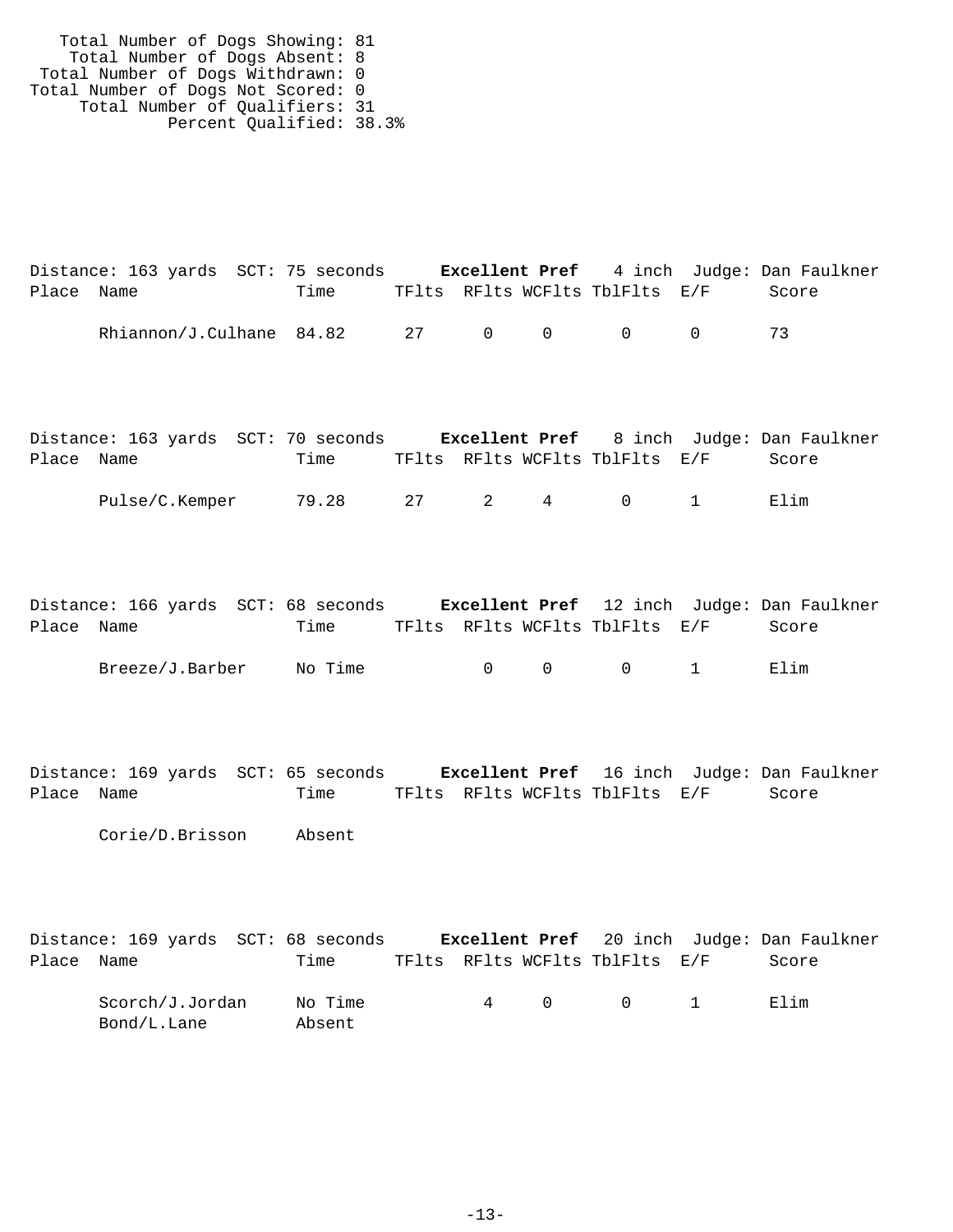| Total Number of Dogs Showing: 4    |  |
|------------------------------------|--|
| Total Number of Dogs Absent: 2     |  |
| Total Number of Dogs Withdrawn: 0  |  |
| Total Number of Dogs Not Scored: 0 |  |
| Total Number of Qualifiers: 0      |  |
| Percent Qualified: 0.0%            |  |

|       | Distance: 163 yards SCT: 75 seconds |         |          |          |          |                                | <b>Master Pref</b> 4 inch Judge: Dan Faulkner |           |
|-------|-------------------------------------|---------|----------|----------|----------|--------------------------------|-----------------------------------------------|-----------|
| Place | Name                                | Time    |          |          |          | TFlts RFlts WCFlts TblFlts E/F | Score                                         |           |
|       | Jaxx/S.Jackson                      | 52.44   | $\Omega$ | $\Omega$ | $\Omega$ | $\cup$                         | 100                                           | Qualified |
|       | Willow/K.Loman Chio 79.09           |         | 12       | $\Omega$ | $\Omega$ |                                | Elim                                          |           |
|       | Coco/R.Stille                       | 61.84   | 0        |          | $\Omega$ |                                | Elim                                          |           |
|       | Finley/S.Palcic                     | No Time |          |          | $\Omega$ | $\Omega$                       | Elim                                          |           |
|       | Maddie/M.Rulli                      | Absent  |          |          |          |                                |                                               |           |

|              | Distance: 163 yards<br>SCT: | 70 seconds |          | Master Pref |   | 8 inch                   |   | Judge: Dan Faulkner |           |
|--------------|-----------------------------|------------|----------|-------------|---|--------------------------|---|---------------------|-----------|
| Place        | Name                        | Time       | TFlts    |             |   | RFlts WCFlts TblFlts E/F |   | Score               |           |
|              | Banner/D.Aheimer            | 47.56      |          | 0           | 0 | 0                        |   | 100                 | Qualified |
| $\mathbf{2}$ | Gauge/L.Glick               | 50.02      | $\Omega$ | 0           | 0 | $\Omega$                 | 0 | 100                 | Qualified |
|              | Ditty/D.McFarlane           | 47.73      | $\Omega$ | $\Omega$    |   | 0                        | 3 | Elim                |           |
|              | Kermit/S.Murphy             | No Time    |          | $\Omega$    | 0 | 0                        | 2 | Elim                |           |
|              | Razzle/L.Larsen             | No Time    |          | $\Omega$    |   |                          |   | Elim                |           |
|              | Opie/L.Budnick              | 44.71      |          | $\Omega$    |   | 0                        |   | Elim                |           |
|              |                             |            |          |             |   |                          |   |                     |           |

|              | Distance: 166 yards<br>SCT: | 68 seconds |       | Master Pref |          |                          |   | 12 inch Judge: Dan Faulkner |           |
|--------------|-----------------------------|------------|-------|-------------|----------|--------------------------|---|-----------------------------|-----------|
| Place        | Name                        | Time       | TFlts |             |          | RFlts WCFlts TblFlts E/F |   | Score                       |           |
|              | Diamond/V.MacVicar          | 31.78      | 0     | $\Omega$    | $\Omega$ |                          | 0 | 100                         | Oualified |
| $\mathbf{2}$ | Stella/J.Salemi             | 48.18      | 0     | $\Omega$    | 0        |                          | 0 | 100                         | Oualified |
|              | Jinx/B.Anderson             | 50.70      | 0     | $\Omega$    | 0        |                          | 0 | 100                         | Qualified |
|              | Frankie/M.Hansen            | 51.50      | 0     |             | 0        |                          |   | Elim                        |           |
|              | Dallas/J.Gorbas             | No Time    |       |             | 0        |                          |   | Elim                        |           |

|              |              | Distance: 169 yards  SCT: 65 seconds |  |                                |  | <b>Master Pref</b> 16 inch Judge: Dan Faulkner |           |
|--------------|--------------|--------------------------------------|--|--------------------------------|--|------------------------------------------------|-----------|
| Place Name   |              | Time                                 |  | TFlts RFlts WCFlts TblFlts E/F |  | Score                                          |           |
| $\mathbf{1}$ | Desi/D.Dubow | 46.98 0 0 0 0 0                      |  |                                |  | 100                                            | Qualified |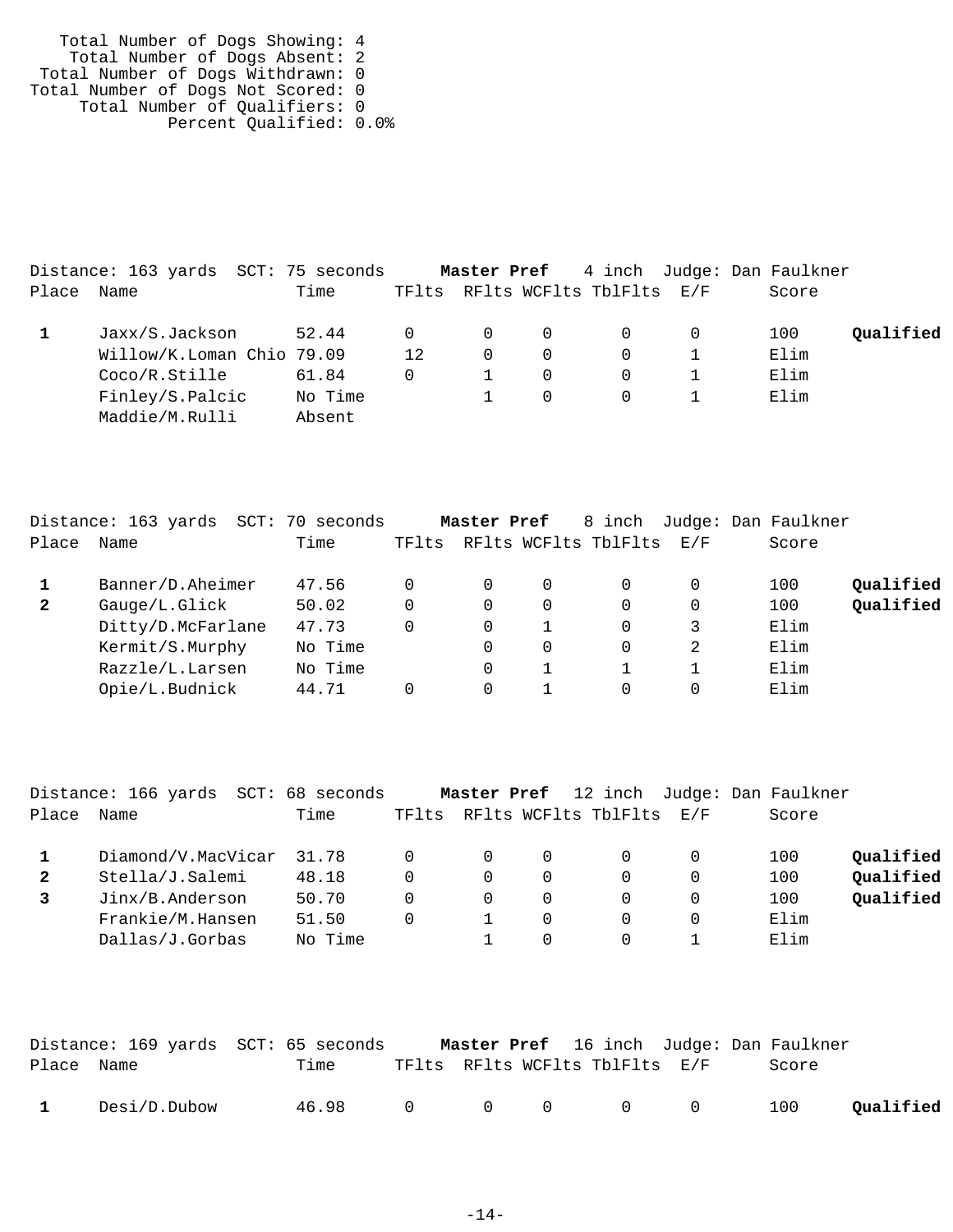| $\mathbf{2}$ | Journey/D.Calivas         | 47.89   | 0        | 0        | 0 | 0           | 100  | Qualified |
|--------------|---------------------------|---------|----------|----------|---|-------------|------|-----------|
| 3            | Party/M.Burton            | 49.06   | 0        | 0        | 0 | 0           | 100  | Qualified |
| 4            | Garnet/P.Miloglav-R 49.70 |         | $\Omega$ | 0        | 0 | 0           | 100  | Qualified |
|              | Hope/S.Rosensteel         | No Time | 2        | 0        | 0 | 2           | Elim |           |
|              | Dazzle/J.Valloze          | 37.88   | 0        | 0        | 0 |             | Elim |           |
|              | Reach/B.Disney            | No Time | 2        | 0        | 0 |             | Elim |           |
|              | Brighton/M.Burton         | 60.94   |          | $\Omega$ | 0 | 0           | Elim |           |
|              | Peaches/N.DePetris        | 52.01   | 0        | 0        | 0 | $\mathbf 0$ | 100  | Qualified |
|              | Gypsy Rose/S.Goncha 58.48 |         | $\Omega$ | 0        | 0 | 0           | 100  | Qualified |
|              | Taze/N.Young              | Absent  |          |          |   |             |      |           |
|              | Max/S.Horwitz             | Absent  |          |          |   |             |      |           |

| Place        | Distance: 169 yards<br>Name | SCT: 68 seconds<br>Time | TFlts    | Master Pref |   | 20 inch<br>RFlts WCFlts TblFlts | E/F      | Judge: Dan Faulkner<br>Score |           |
|--------------|-----------------------------|-------------------------|----------|-------------|---|---------------------------------|----------|------------------------------|-----------|
| 1            | Axel/P.Carlile              | 55.01                   | $\Omega$ | 0           | 0 | 0                               | $\Omega$ | 100                          | Qualified |
| $\mathbf{2}$ | Zema/C.Schwick              | 57.66                   | $\Omega$ | 0           | 0 | 0                               | $\Omega$ | 100                          | Qualified |
|              | Electra/J.Marco             | 43.92                   | $\Omega$ | 0           |   | $\mathbf 0$                     |          | Elim                         |           |
|              | Mojo/L.Wetherell            | 52.88                   | $\Omega$ |             | 0 | $\Omega$                        |          | Elim                         |           |
|              | Jolie-Ko/M.Spence           | 51.07                   | 0        |             |   | $\mathbf 0$                     |          | Elim                         |           |
|              | BOSS429/M.Timken            | No Time                 |          | $\Omega$    |   | $\Omega$                        |          | Elim                         |           |
|              | Vienna/C.Sterling           | Absent                  |          |             |   |                                 |          |                              |           |

| Total Number of Dogs Showing: 31   |  |
|------------------------------------|--|
| Total Number of Dogs Absent: 4     |  |
| Total Number of Dogs Withdrawn: 0  |  |
| Total Number of Dogs Not Scored: 0 |  |
| Total Number of Qualifiers: 14     |  |
| Percent Qualified: 45.2%           |  |
|                                    |  |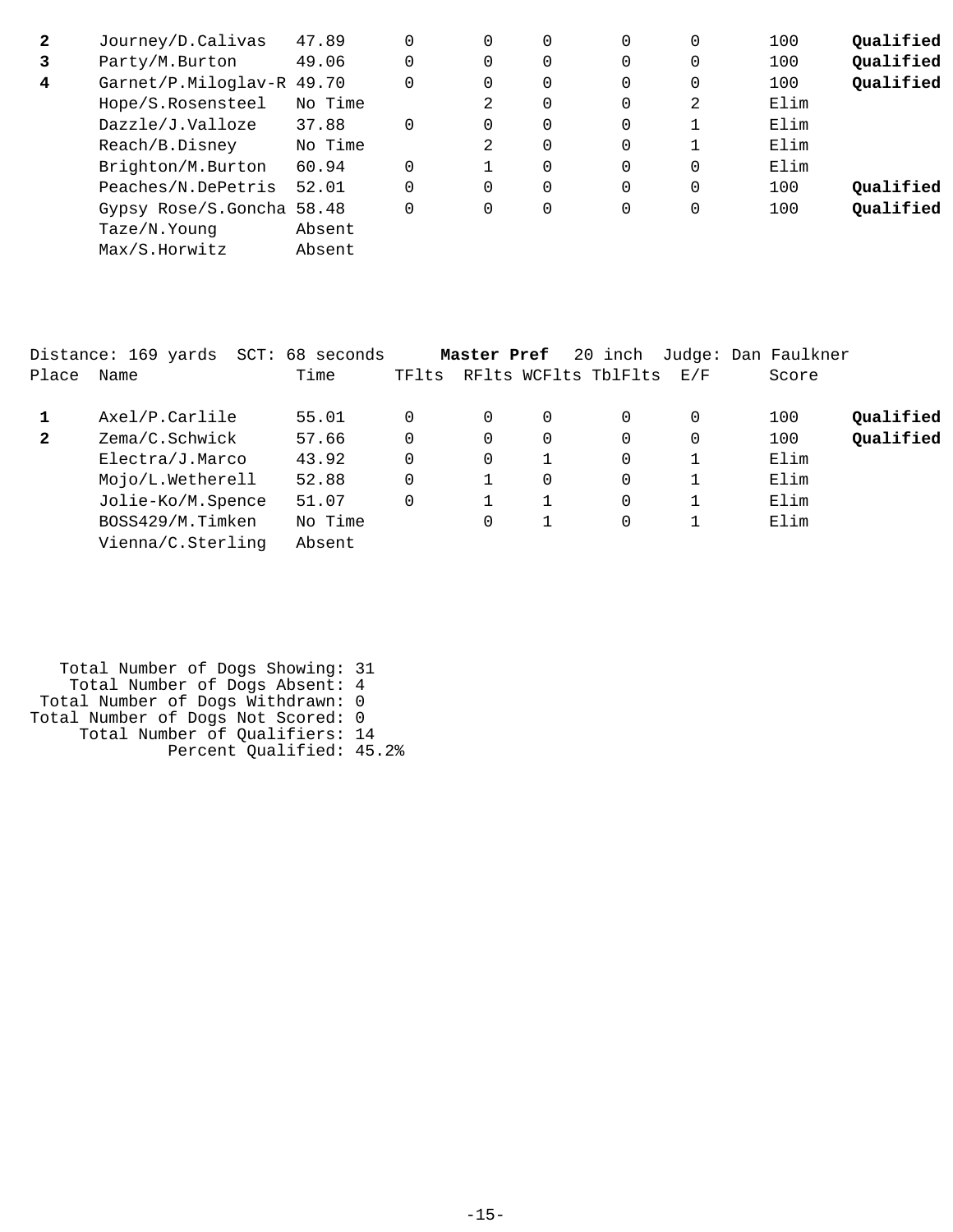## **Saturday, March 19, 2022 Greater Ocala Dog Club, Inc Premier Standard**

|              | MCT: 65 seconds    | Premier Standard |       |          | 12 inch Judge: Dan Faulkner |     |             |           |
|--------------|--------------------|------------------|-------|----------|-----------------------------|-----|-------------|-----------|
| Place        | Name               | Time             | RFlts | WCFlts   | E/F                         |     | Score Top25 |           |
|              | Madeleine/P.Vojtas | 35.80            |       | $\Omega$ | $\Omega$                    | 100 | Yes         | Qualified |
| $\mathbf{2}$ | Obi Wan/E.Dobber   | 36.45            |       | $\Omega$ | $\Omega$                    | 100 |             | Qualified |
|              | Kimber/N.Schanda   | 37.48            |       | $\Omega$ |                             | 100 |             | Qualified |
|              | Spiffy/S.Price     | Absent           |       |          |                             |     |             |           |
|              | Frankie/K.McClung  | Absent           |       |          |                             |     |             |           |

|              | MCT: 60 seconds             | Premier Standard | 16 inch |       |        | Judge: Dan Faulkner                                       |       |       |           |
|--------------|-----------------------------|------------------|---------|-------|--------|-----------------------------------------------------------|-------|-------|-----------|
| Place        | Name                        | Time             |         | RFlts | WCFlts | $\mathop{\rm E{}}\nolimits$ / $\mathop{\rm F{}}\nolimits$ | Score | Top25 |           |
|              | Lyric/C.Glover              | 35.06            |         |       | 0      | $\Omega$                                                  | 100   | Yes   | Qualified |
| $\mathbf{2}$ | Surf/C.Glover               | 35.85            |         |       | 0      | 0                                                         | 100   | Yes   | Qualified |
| 3            | Sterling/V.MacVicar 38.96   |                  |         | 0     | 0      | $\Omega$                                                  | 100   |       | Qualified |
| 4            | Patch/A.Okrasinski          | 46.26            |         | 0     | 0      | 0                                                         | 100   |       | Qualified |
|              | Parker/S.Jans               | 36.77            |         | 0     | 0      | 4                                                         | Elim  |       |           |
|              | Charlie Bear/M.Hans No Time |                  |         | 0     |        | 2                                                         | Elim  |       |           |
|              | Raven/M.Reese               | No Time          |         | 0     |        |                                                           | Elim  |       |           |
|              | Kyze/D.Shevitski            | Absent           |         |       |        |                                                           |       |       |           |

|              | MCT: 55 seconds           | Premier Standard | 20 inch |          | Judge: Dan Faulkner                                       |       |       |           |
|--------------|---------------------------|------------------|---------|----------|-----------------------------------------------------------|-------|-------|-----------|
| Place        | Name                      | Time             | RFlts   | WCFlts   | $\mathop{\rm E{}}\nolimits$ / $\mathop{\rm F{}}\nolimits$ | Score | Top25 |           |
|              | Kali/R.Grinsell           | 41.54            | 0       | $\Omega$ | 0                                                         | 100   | Yes   | Qualified |
| $\mathbf{2}$ | Flick/A.Boyazis-Rod 45.12 |                  | 0       | 0        | 0                                                         | 100   |       | Qualified |
|              | Nox/K.Short               | 40.09            | 0       |          | 0                                                         | Elim  |       |           |
|              | Echo/F.Jones              | Absent           |         |          |                                                           |       |       |           |
|              | Aspen/N. Young            | Absent           |         |          |                                                           |       |       |           |
|              | Zeev/B.Holbrook           | Absent           |         |          |                                                           |       |       |           |
|              | Ravyn/F.Jones             | Absent           |         |          |                                                           |       |       |           |
|              |                           |                  |         |          |                                                           |       |       |           |

| Place Name | MCT: 60 seconds           | <b>Premier Standard</b> 24 inch Judge: Dan Faulkner<br>Time |        | RFlts WCFlts E/F |           | Score Top25 |           |
|------------|---------------------------|-------------------------------------------------------------|--------|------------------|-----------|-------------|-----------|
|            | Ocean/J.Valentovich 47.05 |                                                             | $\cap$ | $\cap$           | $\bigcap$ | 100         | Qualified |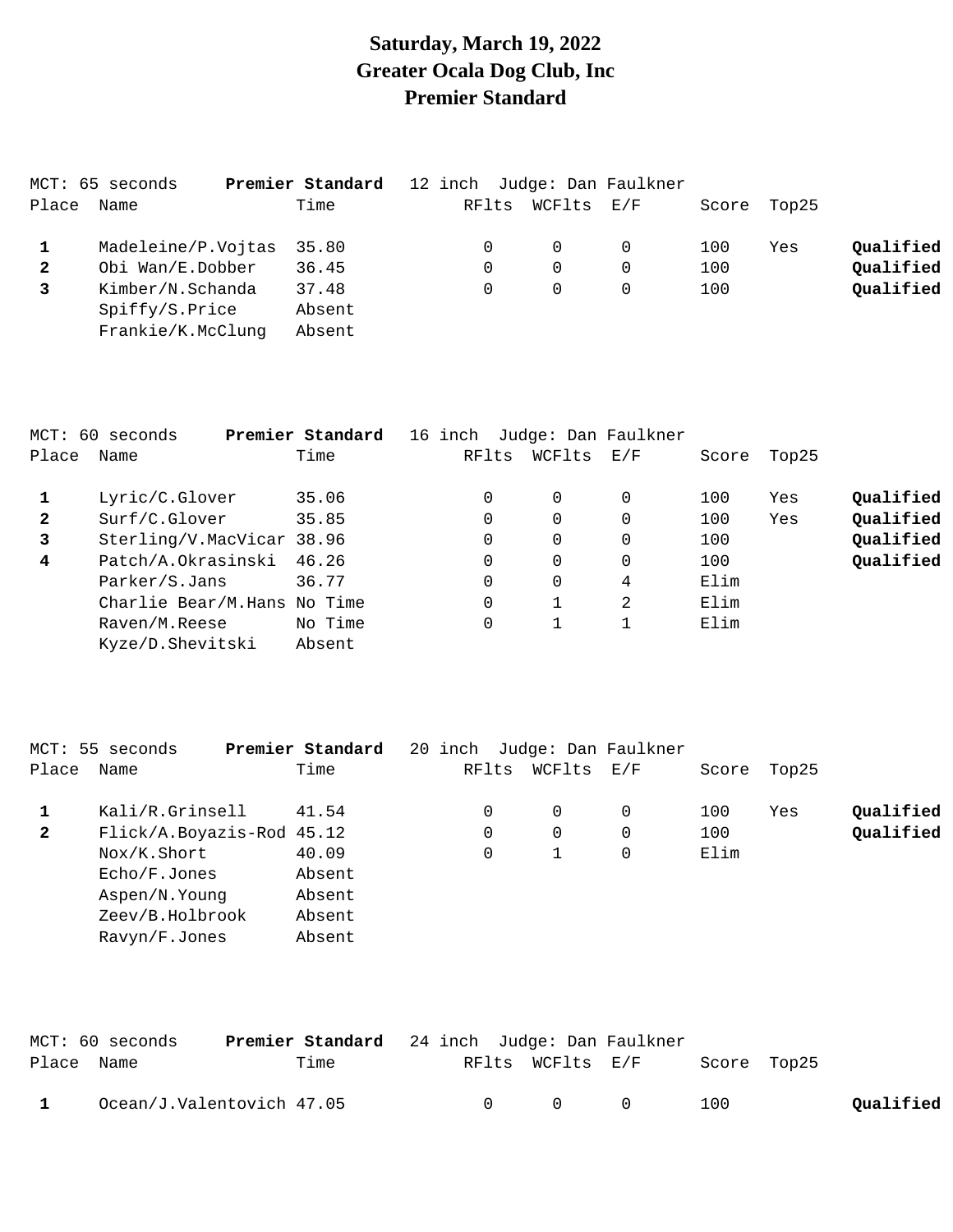Total Number of Dogs Showing: 14 Total Number of Dogs Absent: 8 Total Number of Dogs Withdrawn: 0 Total Number of Dogs Not Scored: 0 Total Number of Qualifiers: 10 Percent Qualified: 71.4%

|   | MCT: 70 seconds   | Premier Standard Pref                                    |                | 8 inch Judge: Dan Faulkner |              |             |     |           |
|---|-------------------|----------------------------------------------------------|----------------|----------------------------|--------------|-------------|-----|-----------|
|   | Place Name        | Time                                                     |                | RFlts WCFlts E/F           |              | Score Top25 |     |           |
| 1 | Ditty/D.McFarlane | 50.66                                                    | $\overline{0}$ | $\overline{0}$             | 0            | 100         | Yes | Qualified |
|   | Kermit/S.Murphy   | 41.05                                                    | $\Omega$       | 0                          | $\mathbf{1}$ | Elim        |     |           |
|   |                   |                                                          |                |                            |              |             |     |           |
|   |                   |                                                          |                |                            |              |             |     |           |
|   | MCT: 65 seconds   | <b>Premier Standard Pref</b> 12 inch Judge: Dan Faulkner |                |                            |              |             |     |           |
|   | Place Name        | Time                                                     |                | RFlts WCFlts E/F           |              | Score Top25 |     |           |

| $\texttt{r}$ |                         | ------ | $11L + 10L$ $11L + 10L$ | buurt rupas |           |
|--------------|-------------------------|--------|-------------------------|-------------|-----------|
|              | 1 Stella/J.Salemi 48.45 |        | 0 0 0 100               |             | Qualified |

|            | MCT: 60 seconds                     |        |  |                                                      | Premier Standard Pref 16 inch Judge: Dan Faulkner |  |
|------------|-------------------------------------|--------|--|------------------------------------------------------|---------------------------------------------------|--|
| Place Name |                                     | Time   |  | RFlts WCFlts E/F                                     | Score Top25                                       |  |
|            | Dazzle/J.Valloze<br>Corie/D.Brisson | 46.82  |  | $\begin{array}{ccccccc}\n0 & & 1 & & 1\n\end{array}$ | Elim                                              |  |
|            |                                     | Absent |  |                                                      |                                                   |  |

|            | MCT: 65 seconds             | Premier Standard Pref 20 inch Judge: Dan Faulkner |        |                                        |             |  |
|------------|-----------------------------|---------------------------------------------------|--------|----------------------------------------|-------------|--|
| Place Name |                             | Time                                              |        | RFlts WCFlts E/F                       | Score Top25 |  |
|            | Slash/J.Bauder-Heid No Time |                                                   | $\cap$ | $\begin{array}{ccc} 0 & 2 \end{array}$ | Elim        |  |
|            | Jolie-Ko/M.Spence Absent    |                                                   |        |                                        |             |  |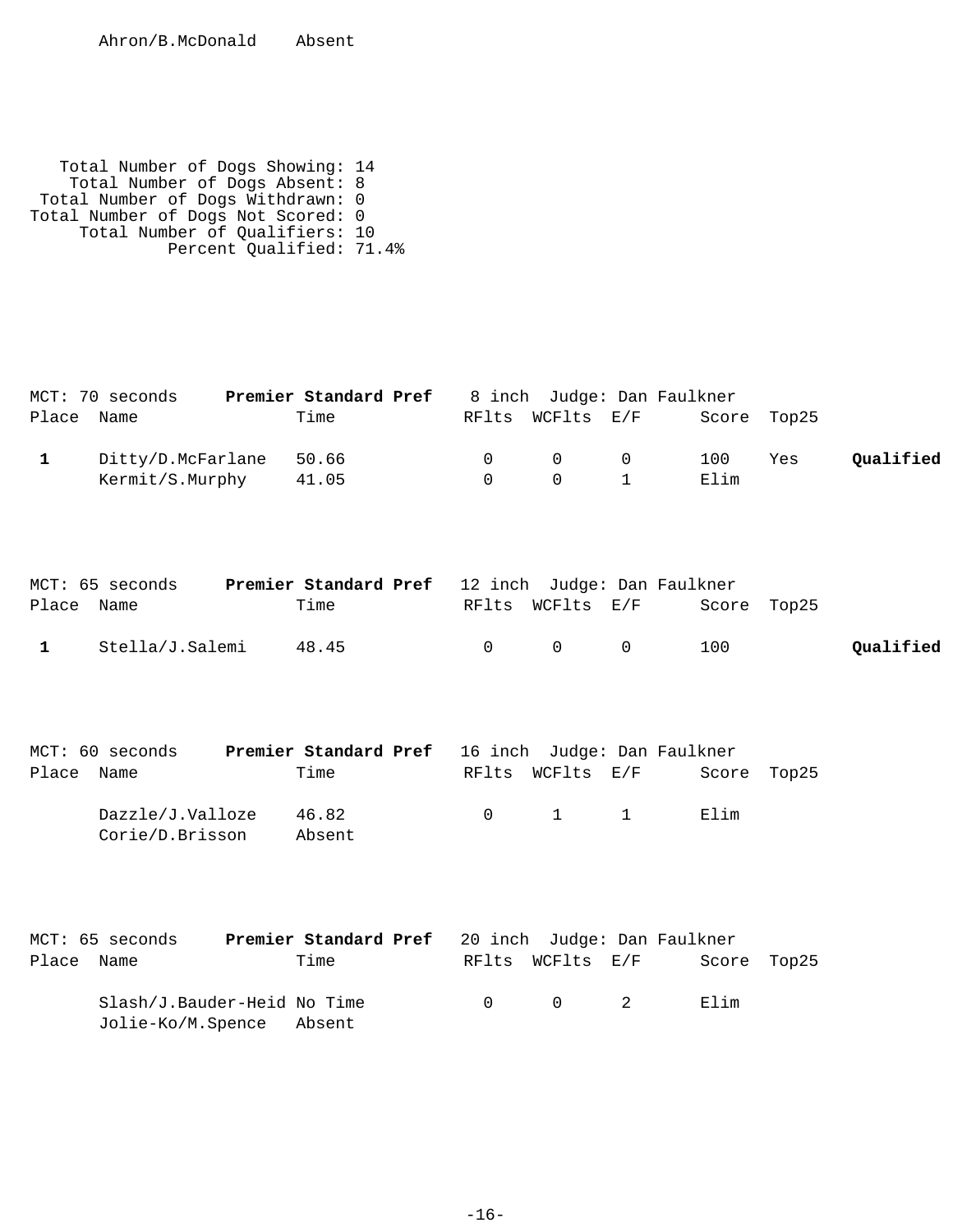Total Number of Dogs Showing: 5 Total Number of Dogs Absent: 2 Total Number of Dogs Withdrawn: 0 Total Number of Dogs Not Scored: 0 Total Number of Qualifiers: 2 Percent Qualified: 40.0%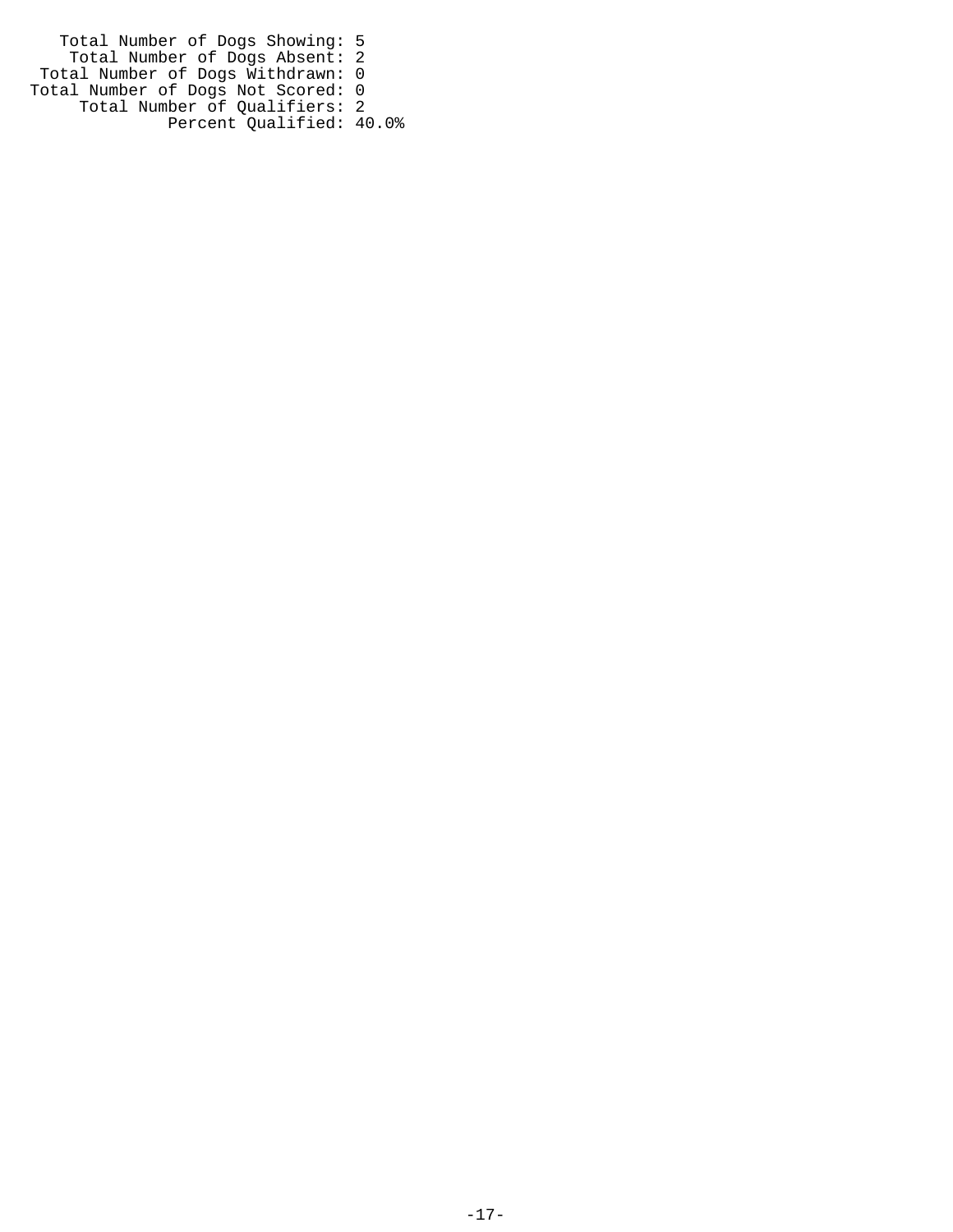### **Saturday, March 19, 2022 Greater Ocala Dog Club, Inc Time 2 Beat**

|       | MCT: 60 seconds<br>Time 2 Beat |         | 8 inch Judge: Beth Willingham |     |                 |
|-------|--------------------------------|---------|-------------------------------|-----|-----------------|
| Place | Name                           | Time    | WCFlts                        | E/F | Points          |
|       | $Chase/C.Schmidt-Owe 52.66$    |         | 0                             | 0   | Qualified<br>10 |
|       | Geni/J.Culhane                 | No Time | 0                             |     | Elim            |
|       | Jiffy/J.Blum                   | 49.73   |                               |     | Elim            |
|       | Piper/L.Budnick                | 50.88   |                               | 4   | Elim            |
|       |                                |         |                               |     |                 |

|       | MCT: 60 seconds<br>Time 2 Beat |         | 12 inch Judge: Beth Willingham |     |                 |
|-------|--------------------------------|---------|--------------------------------|-----|-----------------|
| Place | Name                           | Time    | WCFlts                         | E/F | Points          |
|       | Jolie/R.Goudreau               | 50.58   | 0                              | 0   | Qualified<br>10 |
|       | Obi Wan/E.Dobber               | 40.88   |                                | 0   | Elim            |
|       | Rave/J.Valloze                 | No Time | 1                              | 4   | Elim            |
|       | Tia/K.Day                      | 54.86   |                                |     | Elim            |
|       | Tonka/C.Little                 | No Time | 0                              |     | Elim            |
|       | Spiffy/S.Price                 | Absent  |                                |     |                 |
|       | Riley/C.Ruth                   | Absent  |                                |     |                 |
|       | Frankie/K.McClung              | Absent  |                                |     |                 |

|       | MCT: 55 seconds<br>Time 2 Beat | 16 inch | Judge: Beth Willingham |          |                 |
|-------|--------------------------------|---------|------------------------|----------|-----------------|
| Place | Name                           | Time    | WCFlts                 | E/F      | Points          |
|       | Spy/B.Disney                   | 28.29   | 0                      | $\Omega$ | Qualified<br>10 |
|       | Charlie Bear/M.Hans 29.36      |         | 0                      | $\Omega$ | Qualified<br>9  |
|       | Piper/C.Youngblood             | No Time | 0                      | 2        | Elim            |
|       | Flyer/A.Goodspeed              | 44.05   | 0                      |          | Elim            |
|       | Patch/A.Okrasinski             | 53.41   | 0                      |          | Elim            |
|       | Bragg/S.Moody                  | No Time |                        |          | Elim            |
|       | Jackson/D.Hamm                 | No Time | 2                      | 3        | Elim            |
|       | Jitter/K.Flitsch               | No Time | 2                      | 4        | Elim            |
|       | Frankie/D.McCarley             | 51.70   | 3                      | 2        | Elim            |
|       | Tess/C.Youngblood              | 43.32   |                        |          | Elim            |
|       |                                |         |                        |          |                 |

|            | MCT: 50 seconds |       | <b>Time 2 Beat</b> 20 inch Judge: Beth Willingham |        |        |           |
|------------|-----------------|-------|---------------------------------------------------|--------|--------|-----------|
| Place Name |                 | Time  | WCFlts                                            | F. / F | Points |           |
|            | Phoenix/D.Lewis | 24.26 |                                                   |        | 10     | Qualified |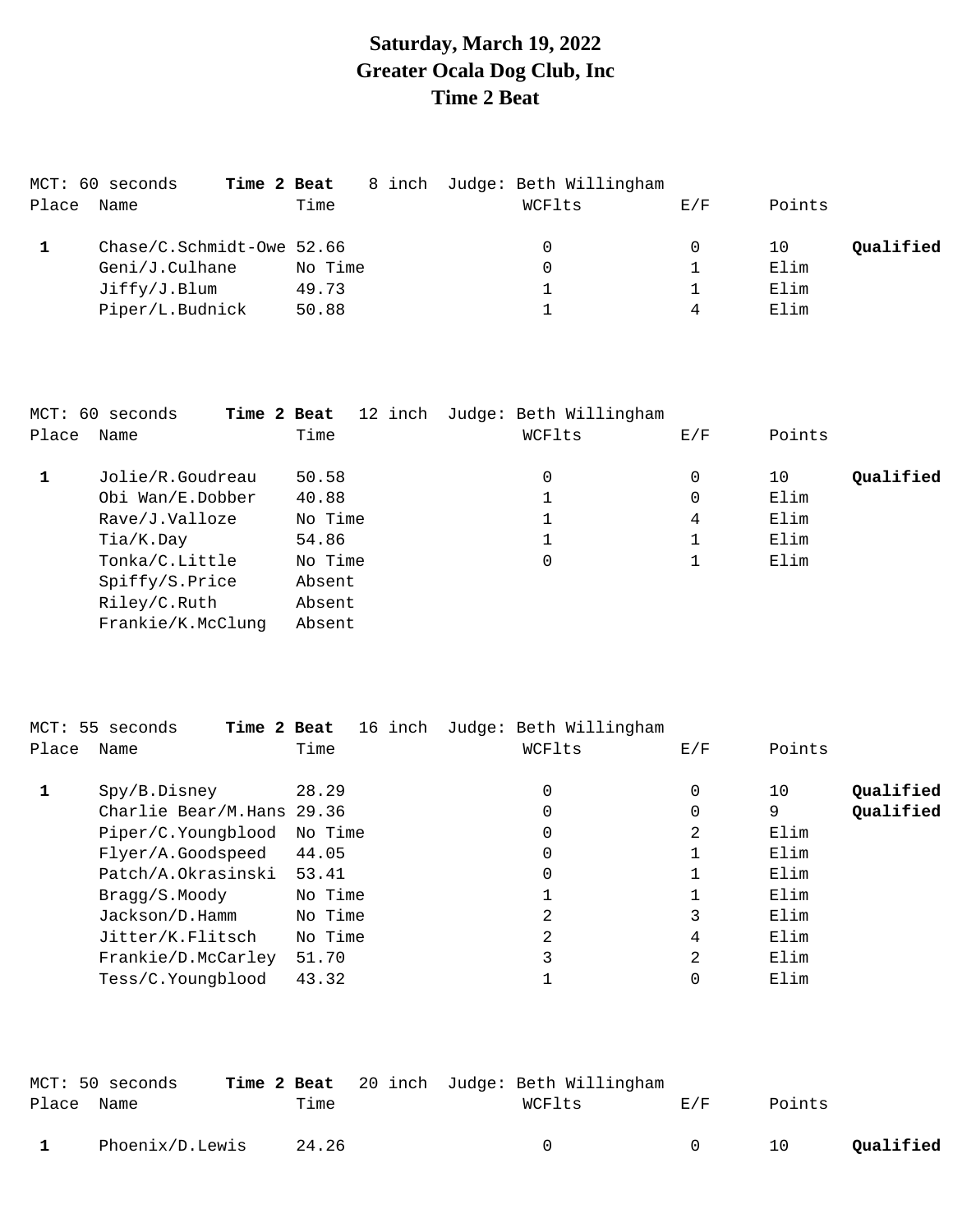| Kali/R.Grinsell             | 27.66   | $\overline{0}$ | 0            | 8    | Qualified |
|-----------------------------|---------|----------------|--------------|------|-----------|
| Soarin'/T.Flitsch           | 27.76   | $\mathbf 0$    | $\Omega$     | 8    | Qualified |
| Rayce/S.Gonchar             | 31.15   | $\Omega$       | $\Omega$     | 7    | Qualified |
| Echo/F.Jones                | 37.59   |                | 1            | Elim |           |
| Axl Rose/J.O'Neill          | No Time | $\Omega$       | 1            | Elim |           |
| Roxy/P.Carlile              | No Time | $\mathbf 0$    |              | Elim |           |
| Mick/D.McAtee               | 35.97   | $\mathbf 0$    |              | Elim |           |
| Kit/L.Perry                 | No Time | $\mathbf 0$    | 1            | Elim |           |
| Flick/A.Boyazis-Rod 43.29   |         | $\mathbf 0$    | 2            | Elim |           |
| Scarlett/D.McCarley 42.51   |         | $\mathbf 0$    | 1            | Elim |           |
| DJ/A.Ziesmer                | No Time | $\mathbf 0$    |              | Elim |           |
| Dodger/L.Glick No Time      |         | $\mathbf 0$    |              | Elim |           |
| Checkers/E.Hartsfie No Time |         | $\mathbf 0$    | $\mathbf{1}$ | Elim |           |
| Ravyn/F.Jones               | No Time | $\mathbf 0$    | 2            | Elim |           |
| She-Ra/M.Backstrom          | 32.70   | $\overline{0}$ | $\Omega$     | 6    | Oualified |
| Skye/S.Holmes               | Absent  |                |              |      |           |
| Harley/D.Philibert          | Absent  |                |              |      |           |
| Vesper/L.Lane               | Absent  |                |              |      |           |
| Kiwi/B.Green                | Absent  |                |              |      |           |
|                             |         |                |              |      |           |

|       | MCT: 50 seconds<br>Time 2 Beat |       | 24 inch Judge: Beth Willingham |     |        |           |
|-------|--------------------------------|-------|--------------------------------|-----|--------|-----------|
| Place | Name                           | Time  | WCFlts                         | E/F | Points |           |
|       | Glory/S.Gonchar                | 31.33 | 0                              | 0   | 10     | Qualified |
|       | Ripaa/V.Corley                 | 42.23 | 0                              | 0   | 6      | Qualified |
|       | Ocean/J.Valentovich 42.90      |       | 0                              | 0   | 6      | Qualified |
|       | Markus/P.Mueller               | 42.15 | 0                              |     | Elim   |           |
|       | Ahron/B.McDonald               | 21.51 |                                |     | Elim   |           |

 Total Number of Dogs Showing: 40 Total Number of Dogs Absent: 7 Total Number of Dogs Withdrawn: 0 Total Number of Dogs Not Scored: 0 Total Number of Qualifiers: 12 Percent Qualified: 30.0%

| MCT: 60 seconds             |       | Time 2 Beat Pref 12 inch Judge: Beth Willingham |        |        |           |
|-----------------------------|-------|-------------------------------------------------|--------|--------|-----------|
| Place Name                  | Time  | WCFlts                                          | F/F    | Points |           |
| Frankie/M.Hansen            | 32.40 |                                                 | $\cap$ | 10     | Oualified |
| Sterling/V.MacVicar No Time |       |                                                 |        | Elim   |           |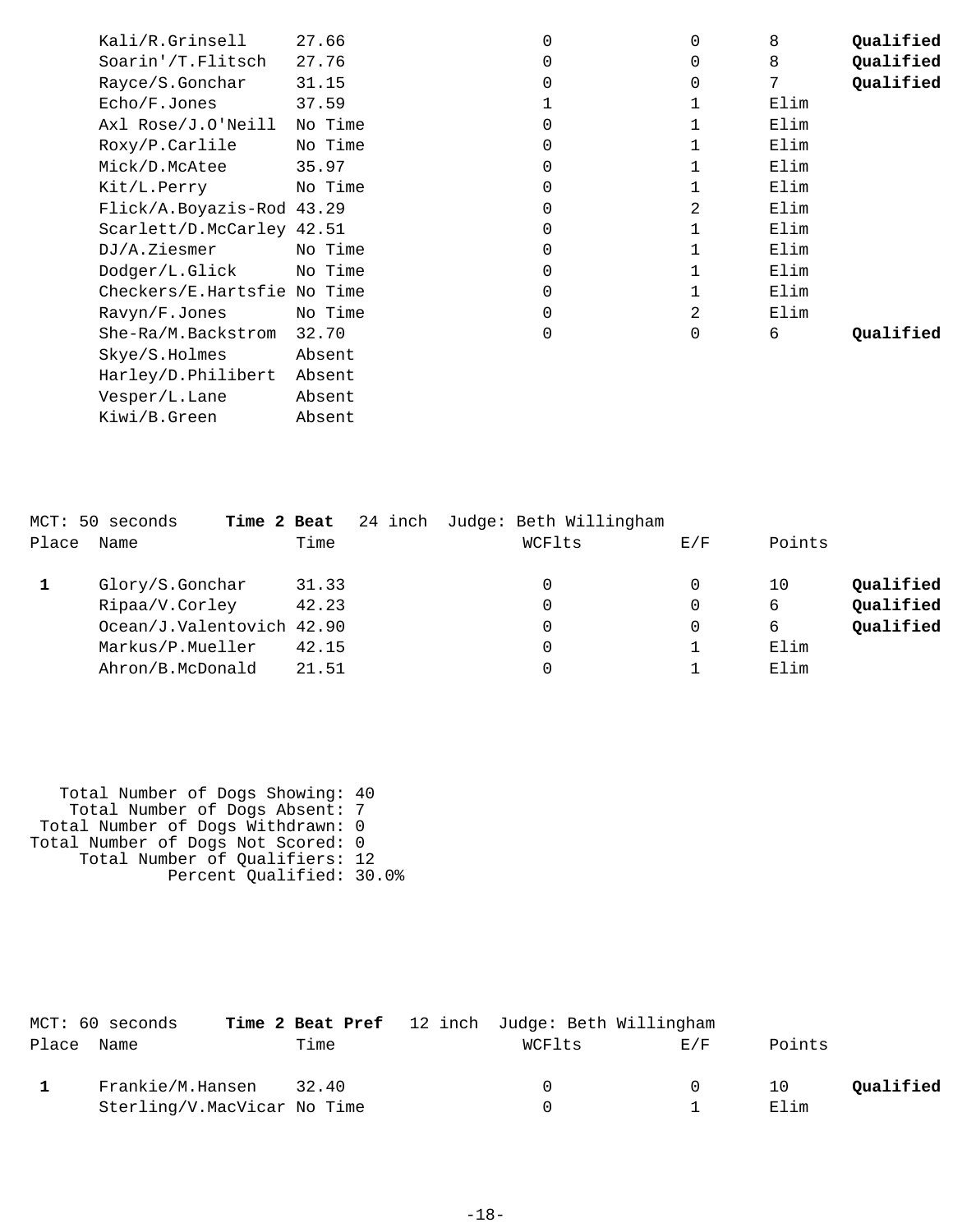|       | MCT: 55 seconds           |       | Time 2 Beat Pref 16 inch Judge: Beth Willingham |          |        |           |
|-------|---------------------------|-------|-------------------------------------------------|----------|--------|-----------|
| Place | Name                      | Time  | WCFlts                                          | E/F      | Points |           |
|       | Reach/B.Disney            | 28.17 | 0                                               | $\Omega$ | 10     | Qualified |
|       | Garnet/P.Miloglav-R 36.30 |       | 0                                               | $\Omega$ | 7      | Qualified |
|       | Deacon/L.Coleman          | 46.18 | 0                                               | $\Omega$ |        | Qualified |
|       | Rocket/J.Jordan           | 43.23 |                                                 |          | Elim   |           |

|            | MCT: 50 seconds            |      | Time 2 Beat Pref 20 inch Judge: Beth Willingham |          |        |           |
|------------|----------------------------|------|-------------------------------------------------|----------|--------|-----------|
| Place Name |                            | Time | WCFlts                                          | F/K      | Points |           |
|            | Mojo/L.Wetherell 32.85     |      |                                                 | $\Omega$ | 10     | Oualified |
|            | Kaiser/P.Henderson No Time |      |                                                 |          | Elim   |           |

 Total Number of Dogs Showing: 8 Total Number of Dogs Absent: 0 Total Number of Dogs Withdrawn: 0 Total Number of Dogs Not Scored: 0 Total Number of Qualifiers: 5 Percent Qualified: 62.5%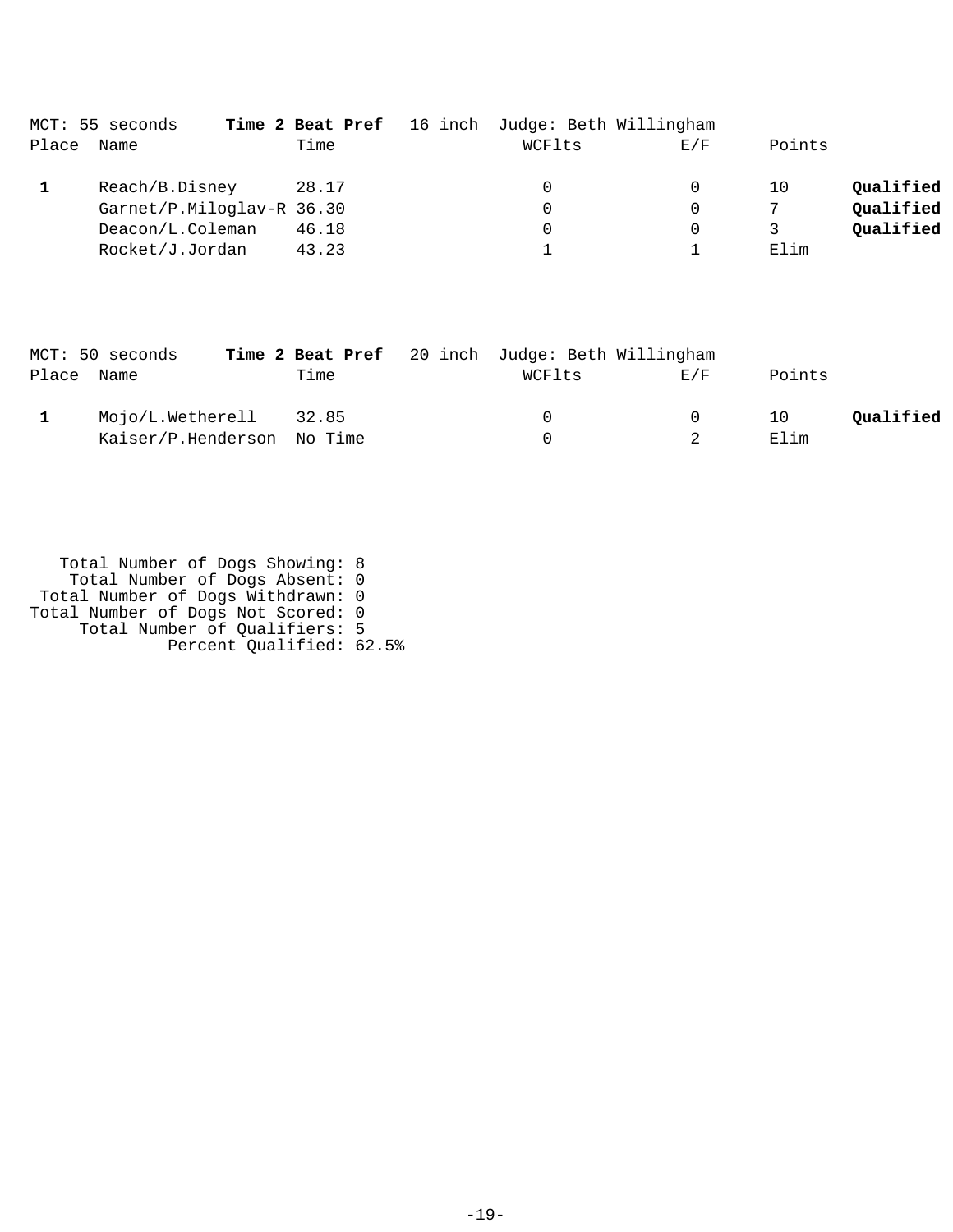## **Saturday, March 19, 2022 Greater Ocala Dog Club, Inc Premier JWW**

|       | MCT: 50 seconds<br>Place Name | Premier JWW        | Time | 8 inch  | RFlts | Judge: Beth Willingham<br>WCFlts E/F |             | Score | Top25 |
|-------|-------------------------------|--------------------|------|---------|-------|--------------------------------------|-------------|-------|-------|
|       | Rhythm/K.Loman Chio 40.74     |                    |      |         | 0     | $\mathbf{1}$                         | $\mathbf 0$ | Elim  |       |
|       | MCT: 48 seconds               | <b>Premier JWW</b> |      | 12 inch |       | Judge: Beth Willingham               |             |       |       |
| Place | Name                          |                    | Time |         | RFlts | WCFlts E/F                           |             | Score | Top25 |
|       | Kimber/N.Schanda 33.25        |                    |      |         |       |                                      |             | Elim  |       |

| Obi Wan/E.Dobber  | 28.85   |  | Elim |
|-------------------|---------|--|------|
| Jet/D.Aheimer     | No Time |  | Elim |
| Spiffy/S.Price    | Absent  |  |      |
| Frankie/K.McClung | Absent  |  |      |

|              | MCT: 45 seconds<br>Premier JWW | 16 inch | Judge: Beth Willingham |          |     |       |       |           |
|--------------|--------------------------------|---------|------------------------|----------|-----|-------|-------|-----------|
| Place        | Name                           | Time    | RFlts                  | WCFlts   | E/F | Score | Top25 |           |
|              | Charlie Bear/M.Hans 33.80      |         | 0                      | $\Omega$ | 0   | 100   | Yes   | Qualified |
| $\mathbf{2}$ | Kyze/D.Shevitski               | 35.14   | 0                      | $\Omega$ | 0   | 100   | Yes   | Oualified |
|              | Parker/S.Jans                  | 33.51   | 0                      | 3        |     | Elim  |       |           |
|              | Patch/A.Okrasinski             | 43.51   |                        | $\Omega$ | 0   | Elim  |       |           |
|              | Spy/B.Disney                   | 26.63   | 0                      | 0        |     | Elim  |       |           |
|              | Raven/M.Reese                  | 33.93   |                        | $\Omega$ | 2   | Elim  |       |           |
|              | Autumn/J.Barber                | No Time | $\Omega$               |          |     | Elim  |       |           |
|              | Amber/V.MacVicar               | No Time |                        |          |     | Elim  |       |           |

|              | MCT: 42 seconds<br>Premier JWW | 20 inch |       | Judge: Beth Willingham |     |       |       |           |
|--------------|--------------------------------|---------|-------|------------------------|-----|-------|-------|-----------|
| Place        | Name                           | Time    | RFlts | WCFlts                 | E/F | Score | Top25 |           |
|              | Buoy/J.Correnti                | 38.87   |       | 0                      | 0   | 100   | Yes   | Qualified |
| $\mathbf{2}$ | Aspen/N.Young                  | 39.81   |       | 0                      | 0   | 100   | Yes   | Qualified |
|              | Echo/F.Jones                   | 42.67   |       | 0                      | 0   | Elim  |       |           |
|              | Zeev/B.Holbrook                | 34.18   |       |                        |     | Elim  |       |           |
|              | Kali/R.Grinsell                | 33.54   |       |                        |     | Elim  |       |           |
|              | Nox/K.Short                    | 34.97   |       | 0                      | 0   | Elim  |       |           |
|              | Flick/A.Boyazis-Rod 47.50      |         |       |                        |     | Elim  |       |           |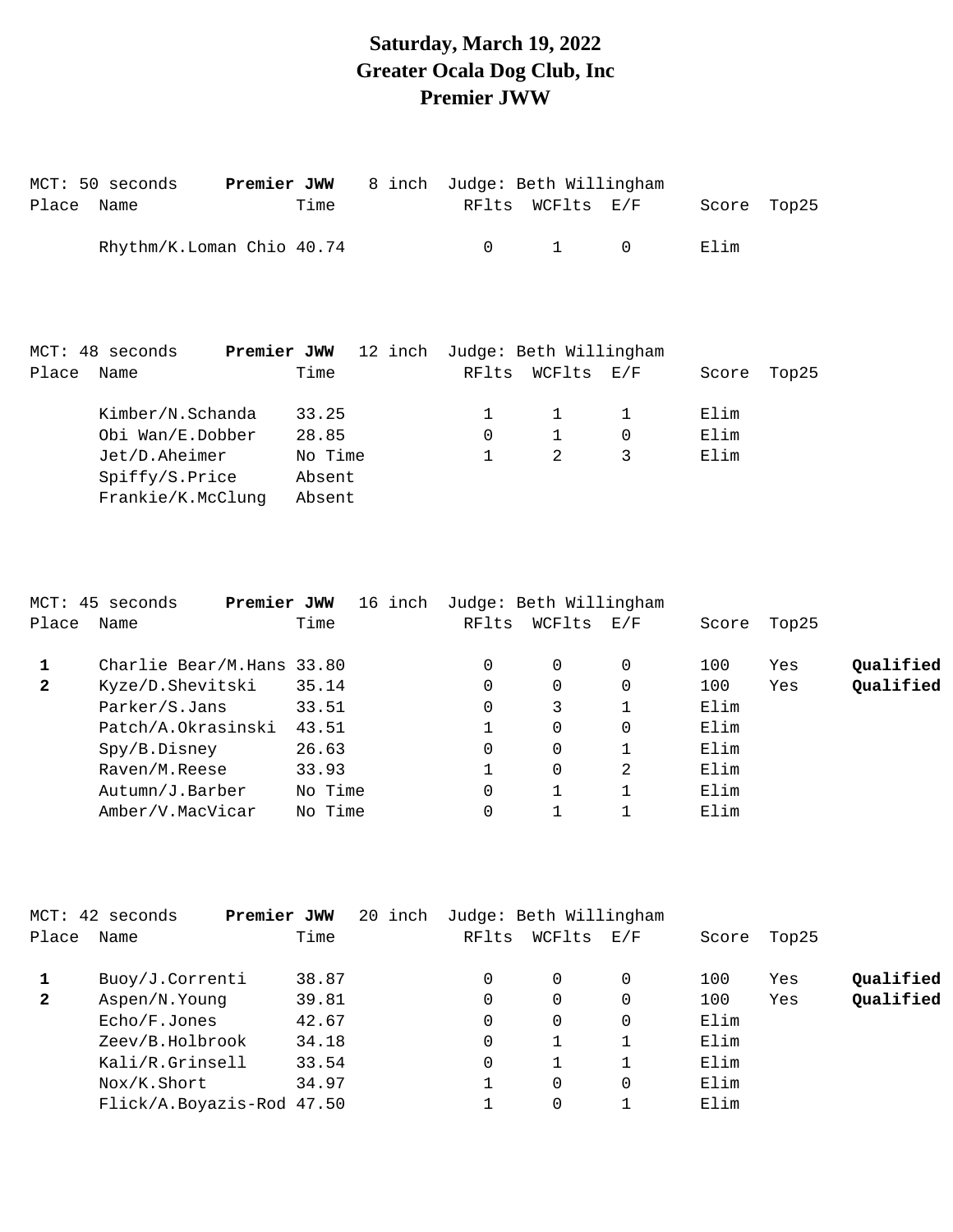| Soarin'/T.Flitsch 35.66    |         |  | Elim |
|----------------------------|---------|--|------|
| Ravyn/F.Jones              | No Time |  | Elim |
| Mackay/K.Fischer-Ha Absent |         |  |      |

|       | MCT: 46 seconds<br>Premier JWW | 24 inch Judge: Beth Willingham |                  |          |      |             |           |
|-------|--------------------------------|--------------------------------|------------------|----------|------|-------------|-----------|
| Place | Name                           | Time                           | RFlts WCFlts E/F |          |      | Score Top25 |           |
|       | Ahron/B.McDonald               | 45.47                          | $\Omega$         | $\Omega$ | 100  | Yes         | Qualified |
|       | Rip/H.Horn                     | 34.59                          | $\Omega$         |          | Elim |             |           |
|       | Ocean/J.Valentovich 52.03      |                                | $\Omega$         |          | Elim |             |           |
|       | Ripaa/V.Corley                 | 42.44                          |                  |          | Elim |             |           |

 Total Number of Dogs Showing: 25 Total Number of Dogs Absent: 3 Total Number of Dogs Withdrawn: 0 Total Number of Dogs Not Scored: 0 Total Number of Qualifiers: 5 Percent Qualified: 20.0%

|       | MCT: 53 seconds   | <b>Premier JWW Pref</b> 8 inch Judge: Beth Willingham |  |           |                                        |             |  |
|-------|-------------------|-------------------------------------------------------|--|-----------|----------------------------------------|-------------|--|
| Place | Name              | Time                                                  |  |           | RFlts WCFlts E/F                       | Score Top25 |  |
|       | Ditty/D.McFarlane | 38.88                                                 |  | $\bigcap$ | $\begin{array}{ccc} 0 & 2 \end{array}$ | Elim        |  |
|       | Kermit/S.Murphy   | 39.70                                                 |  |           | $\cap$                                 | Elim        |  |

|              | MCT: 50 seconds | <b>Premier JWW Pref</b> 12 inch Judge: Beth Willingham |                                         |                              |           |
|--------------|-----------------|--------------------------------------------------------|-----------------------------------------|------------------------------|-----------|
| Place Name   |                 | Time                                                   |                                         | RFlts WCFlts E/F Score Top25 |           |
| $\mathbf{1}$ | Stella/J.Salemi | 39.68                                                  | $\begin{matrix} 0 & 0 & 0 \end{matrix}$ | 100                          | Qualified |

| MCT: 47 seconds |                                  | <b>Premier JWW Pref</b> 16 inch Judge: Beth Willingham |  |                       |             |  |
|-----------------|----------------------------------|--------------------------------------------------------|--|-----------------------|-------------|--|
| Place Name      |                                  | Time                                                   |  | RFlts WCFlts E/F      | Score Top25 |  |
|                 | Dazzle/J.Valloze<br>Gemma/S.Hyde | 36.10<br>Absent                                        |  | $0 \qquad 1 \qquad 0$ | Elim        |  |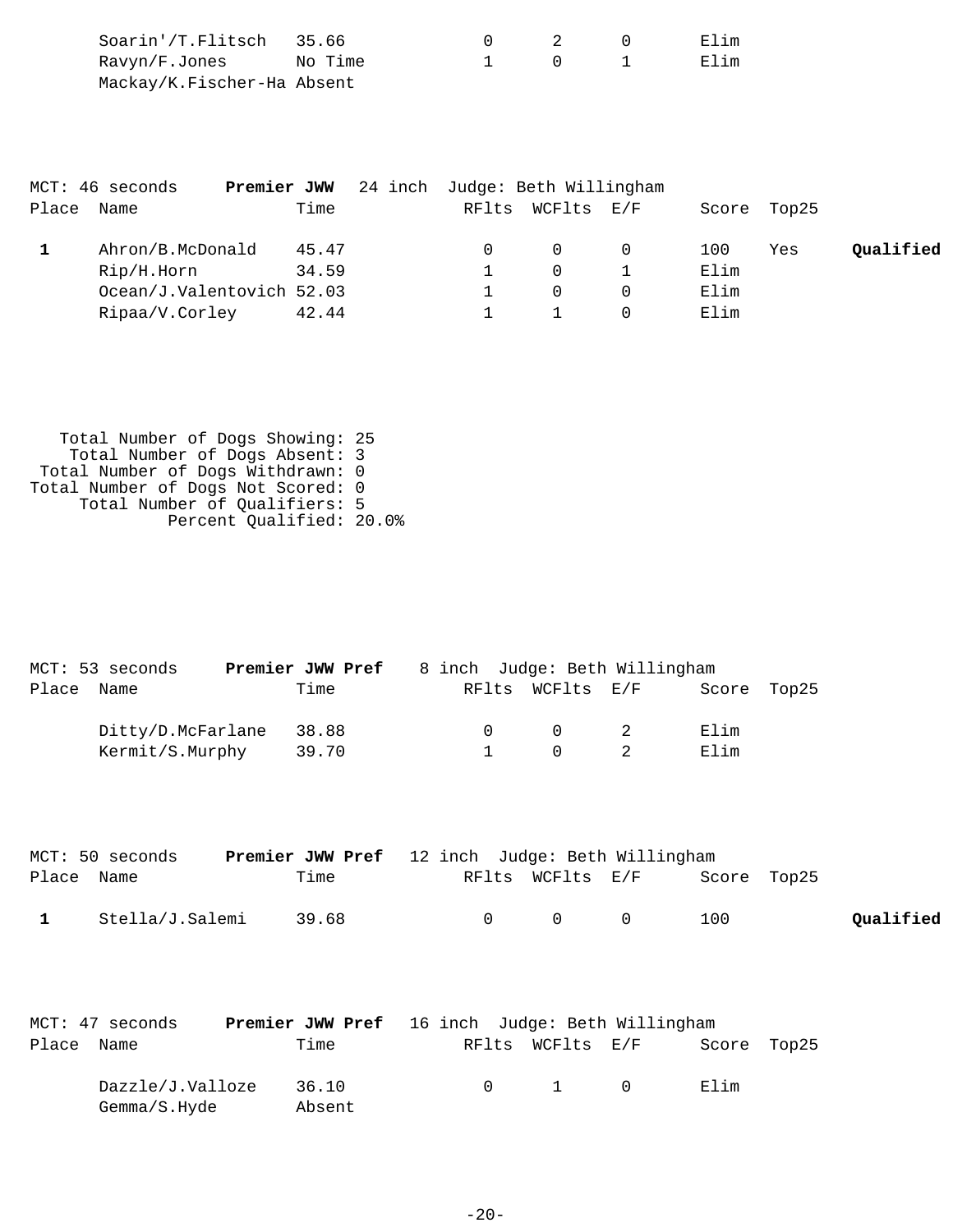|            | MCT: 51 seconds                             | <b>Premier JWW Pref</b> 20 inch Judge: Beth Willingham |  |                                         |             |           |
|------------|---------------------------------------------|--------------------------------------------------------|--|-----------------------------------------|-------------|-----------|
| Place Name |                                             | Time                                                   |  | RFlts WCFlts E/F                        | Score Top25 |           |
|            | Slash/J.Bauder-Heid 33.88<br>Rex/V.Bridgham | Absent                                                 |  | $\begin{matrix} 0 & 0 & 0 \end{matrix}$ | 100         | Qualified |

 Total Number of Dogs Showing: 5 Total Number of Dogs Absent: 3 Total Number of Dogs Withdrawn: 0 Total Number of Dogs Not Scored: 0 Total Number of Qualifiers: 2 Percent Qualified: 40.0%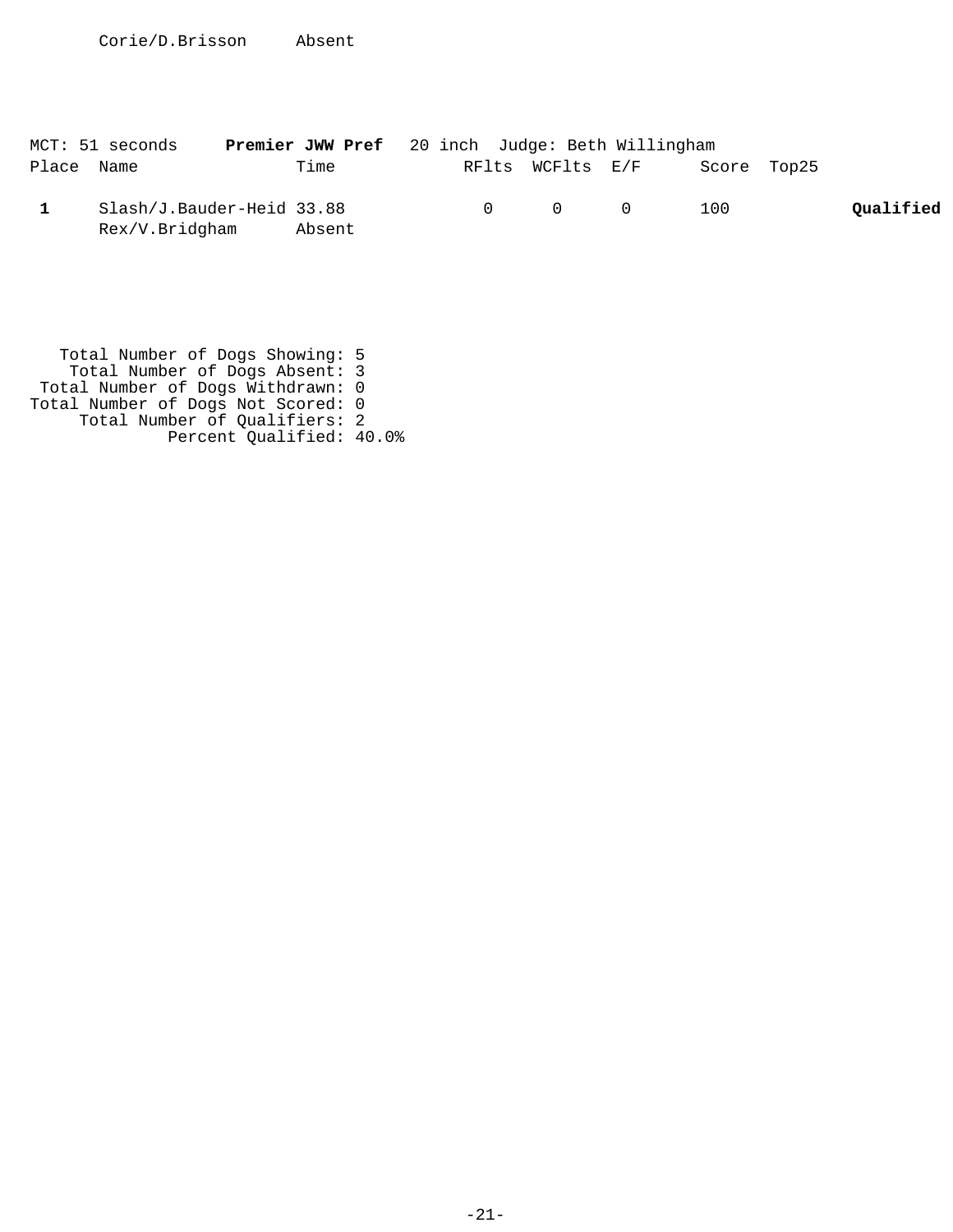### **Saturday, March 19, 2022 Greater Ocala Dog Club, Inc Master/Excellent JWW**

|              | Distance: 157 yards SCT: 51 seconds                                                                      |                           |                         | Excellent                                        |                                                         |                                           |                                                         | 8 inch Judge: Beth Willingham                     |           |
|--------------|----------------------------------------------------------------------------------------------------------|---------------------------|-------------------------|--------------------------------------------------|---------------------------------------------------------|-------------------------------------------|---------------------------------------------------------|---------------------------------------------------|-----------|
| Place Name   |                                                                                                          | Time                      |                         |                                                  |                                                         | TFlts RFlts WCFlts TblFlts E/F            |                                                         | Score                                             |           |
| $\mathbf{1}$ | Ranger/E.Hurley                                                                                          | 56.03                     | 15                      | $\mathbf 0$                                      | 0                                                       | 0                                         | $\mathbf 0$                                             | 85                                                | Qualified |
|              | Distance: 157 yards SCT: 48 seconds Excellent 12 inch Judge: Beth Willingham                             |                           |                         |                                                  |                                                         |                                           |                                                         |                                                   |           |
| Place Name   |                                                                                                          | Time                      |                         |                                                  |                                                         | TFlts RFlts WCFlts TblFlts E/F            |                                                         | Score                                             |           |
| $\mathbf{1}$ | Jet/D.Aheimer<br>Rave/J.Valloze                                                                          | 50.36<br>58.59            | 6<br>30                 | 0<br>2                                           | 0<br>$\mathbf 0$                                        | 0<br>$\mathsf{O}$                         | 0<br>$\mathbf 0$                                        | 94<br>Elim                                        | Qualified |
| Place Name   | Distance: 163 yards SCT: 47 seconds Excellent 16 inch Judge: Beth Willingham                             | Time                      |                         |                                                  |                                                         | TFlts RFlts WCFlts TblFlts E/F            |                                                         | Score                                             |           |
| $\mathbf{1}$ | Megan/D.Hengsteler 42.40<br>Parker/S.Jans<br>Smitty/J.Miller<br>Mickey Mantle/N.Ste 28.51                | 23.54<br>37.66            | 0<br>0<br>0<br>$\Omega$ | 0<br>$\mathbf 0$<br>$\mathbf{1}$<br>$\mathbf{1}$ | 0<br>0<br>$\mathbf{1}$<br>$\Omega$                      | $\mathsf{O}$<br>0<br>$\Omega$<br>$\Omega$ | 0<br>1<br>$\overline{2}$<br>$\mathbf{1}$                | 100<br>Elim<br>Elim<br>Elim                       | Qualified |
| Place Name   | Distance: 168 yards SCT: 45 seconds Excellent                                                            | Time                      |                         |                                                  |                                                         | TFlts RFlts WCFlts TblFlts E/F            |                                                         | 20 inch Judge: Beth Willingham<br>Score           |           |
| $\mathbf{1}$ | Flick/A.Boyazis-Rod 34.44<br>Pippa/N.DePetris<br>Della/C.Pelz 49.53<br>Ms. Tank/C.Schwick<br>Juno/J.Bair | 52.45<br>56.25<br>No Time | 0<br>21<br>12<br>33     | 0<br>2<br>1<br>1<br>1                            | 0<br>$\mathbf{1}$<br>$\overline{0}$<br>1<br>$\mathbf 0$ | 0<br>0<br>$\overline{0}$<br>0<br>0        | 0<br>$\mathbf{1}$<br>$\overline{0}$<br>0<br>$\mathbf 1$ | 100<br>Elim<br>Elim<br>Elim<br>Elim               | Qualified |
| Place        | Distance: 168 yards SCT: 47 seconds<br>Name                                                              | Time                      |                         |                                                  |                                                         | TFlts RFlts WCFlts TblFlts E/F            |                                                         | Excellent 24 inch Judge: Beth Willingham<br>Score |           |
|              | Ripaa/V.Corley<br>Carson/N.Grossman                                                                      | 44.24<br>43.94            | 0<br>0                  | 3<br>3                                           | 0<br>1                                                  | 0<br>0                                    | 1<br>1                                                  | Elim<br>Elim                                      |           |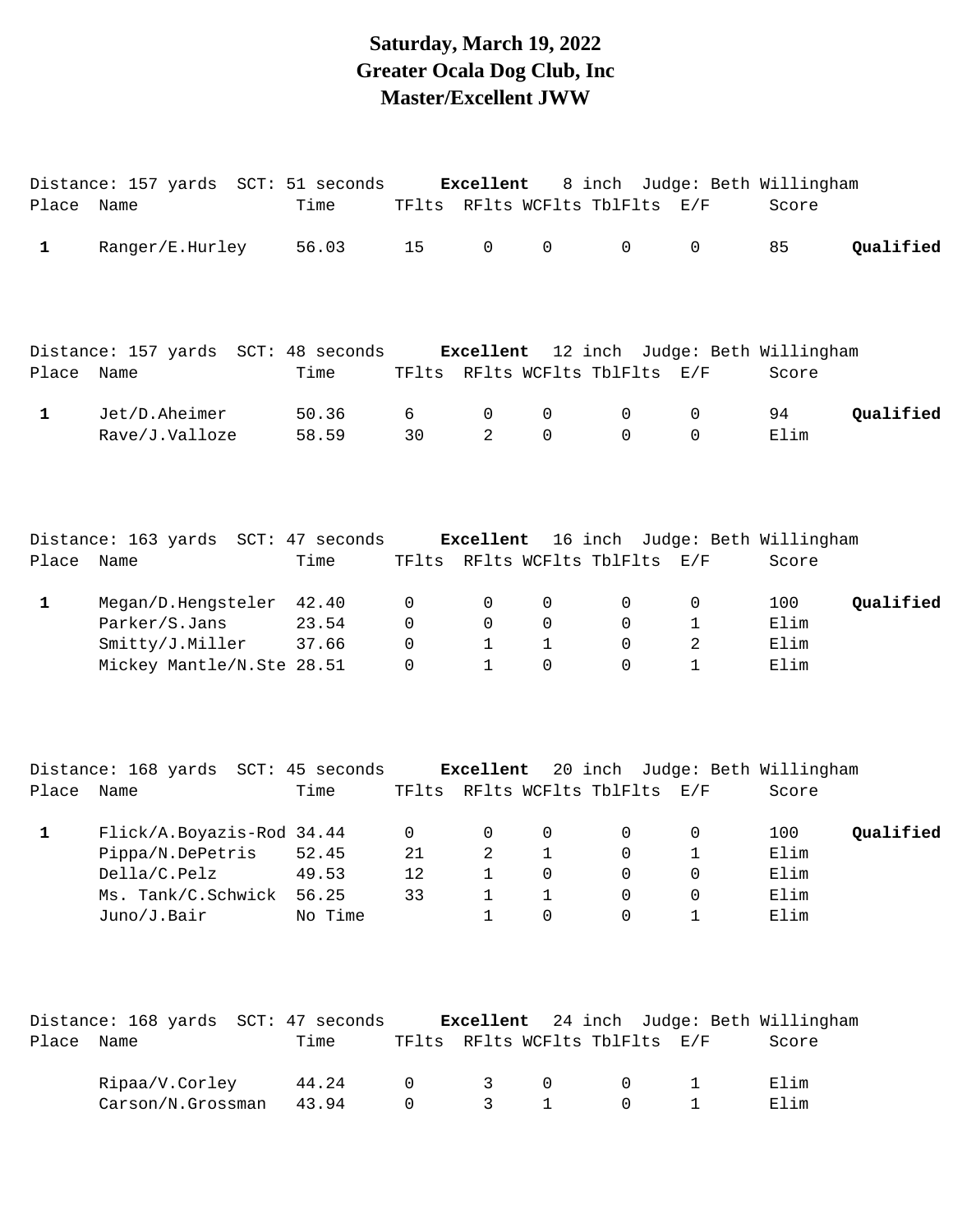Total Number of Dogs Showing: 14 Total Number of Dogs Absent: 0 Total Number of Dogs Withdrawn: 0 Total Number of Dogs Not Scored: 0 Total Number of Qualifiers: 4 Percent Qualified: 28.6%

|              | Distance: 157 yards<br>$SCT$ : | 51 seconds |       | Master   | inch<br>8            |          |          | Judge: Beth Willingham |           |
|--------------|--------------------------------|------------|-------|----------|----------------------|----------|----------|------------------------|-----------|
| Place        | Name                           | Time       | TFlts |          | RFlts WCFlts TblFlts |          | E/F      | Score                  |           |
|              | Rhythm/K.Loman Chio 31.96      |            | 0     | $\Omega$ | $\Omega$             |          | $\Omega$ | 100                    | Qualified |
| $\mathbf{2}$ | Zap/J.Taugher                  | 33.85      | 0     | $\Omega$ | $\Omega$             | $\Omega$ | $\Omega$ | 100                    | Qualified |
| 3            | Winston/T.Crumpler             | 36.11      | 0     | $\Omega$ | $\Omega$             |          | $\Omega$ | 100                    | Qualified |
| 4            | Lexi/C.Tolson                  | 36.61      | 0     | 0        | 0                    |          | $\Omega$ | 100                    | Qualified |
|              | Diva/L.Saputo                  | 39.54      | 0     |          | $\Omega$             | $\Omega$ | $\Omega$ | Elim                   |           |
|              | $Chase/C.Schmidt-Owe$          | 61.64      | 30    |          |                      |          |          | Elim                   |           |
|              | Jiffry/J.Blum                  | 31.80      | 0     |          | $\Omega$             |          | $\Omega$ | Elim                   |           |
|              | Bindi/R.Stille                 | 48.41      | 0     | 0        | $\mathbf{1}$         |          | $\Omega$ | Elim                   |           |
|              | Jeli/S.Jackson                 | 42.28      | 0     | 0        | $\Omega$             |          | 2        | Elim                   |           |
|              | Geni/J.Culhane                 | 73.86      | 66    |          | $\overline{0}$       |          | $\Omega$ | Elim                   |           |
|              | Finley/S.Palcic                | Absent     |       |          |                      |          |          |                        |           |
|              | Ember/C.Froman                 | 47.34      | 0     | $\Omega$ | $\Omega$             | $\Omega$ | $\Omega$ | 100                    | Qualified |
|              | Libby/L.Clark                  | 47.92      | 0     | 0        |                      |          | 0        | 100                    | Qualified |
|              |                                |            |       |          |                      |          |          |                        |           |

|       | Distance: 157 yards<br>SCT: | 48 seconds |          | Master   | 12 inch        |                      |             | Judge: Beth Willingham |           |
|-------|-----------------------------|------------|----------|----------|----------------|----------------------|-------------|------------------------|-----------|
| Place | Name                        | Time       | TFlts    |          |                | RFlts WCFlts TblFlts | E/F         | Score                  |           |
| 1     | Spiffy/S.Price              | 32.08      | 0        | 0        | $\mathbf 0$    | $\Omega$             | $\mathbf 0$ | 100                    | Qualified |
| 2     | Jake/F.Salvas               | 34.10      | $\Omega$ | $\Omega$ | $\mathbf 0$    | $\Omega$             | $\mathbf 0$ | 100                    | Qualified |
| 3     | Captain Jack/J.Baud 34.17   |            | $\Omega$ | $\Omega$ | $\mathbf 0$    | $\Omega$             | $\mathbf 0$ | 100                    | Qualified |
| 4     | Ernie/N.Pagan               | 34.69      | $\Omega$ | $\Omega$ | $\mathbf 0$    | $\Omega$             | $\mathbf 0$ | 100                    | Qualified |
|       | Regan/C.Tarantino           | No Time    |          | 0        |                | 0                    | 1           | Elim                   |           |
|       | Kimber/N.Schanda            | 29.01      | $\Omega$ | 0        |                | $\Omega$             | 1           | Elim                   |           |
|       | Obi Wan/E.Dobber            | 31.43      | 0        | 0        |                | $\Omega$             | 0           | Elim                   |           |
|       | Rikki/S.Jans                | 42.55      | $\Omega$ |          | $\mathbf 0$    | $\Omega$             | $\mathbf 0$ | Elim                   |           |
|       | Madeleine/P.Vojtas          | 32.29      | $\Omega$ |          | $\overline{0}$ | 0                    | 0           | Elim                   |           |
|       | Luke/F.Salvas               | No Time    |          | 2        | $\mathbf 0$    | 0                    | 1           | Elim                   |           |
|       | True/C.Tarantino            | 29.38      | 0        | 0        | $\mathbf 0$    | $\mathbf 0$          |             | Elim                   |           |
|       | Beyda/J.Shelley             | 39.73      | $\Omega$ | 0        | $\overline{0}$ | 0                    | $\mathbf 0$ | 100                    | Qualified |
|       | Riley/C.Ruth                | Absent     |          |          |                |                      |             |                        |           |
|       | Jolie/R.Goudreau            | 46.20      | $\Omega$ | $\Omega$ | $\mathbf 0$    | 0                    | 0           | 100                    | Oualified |
|       | Frankie/K.McClung           | Absent     |          |          |                |                      |             |                        |           |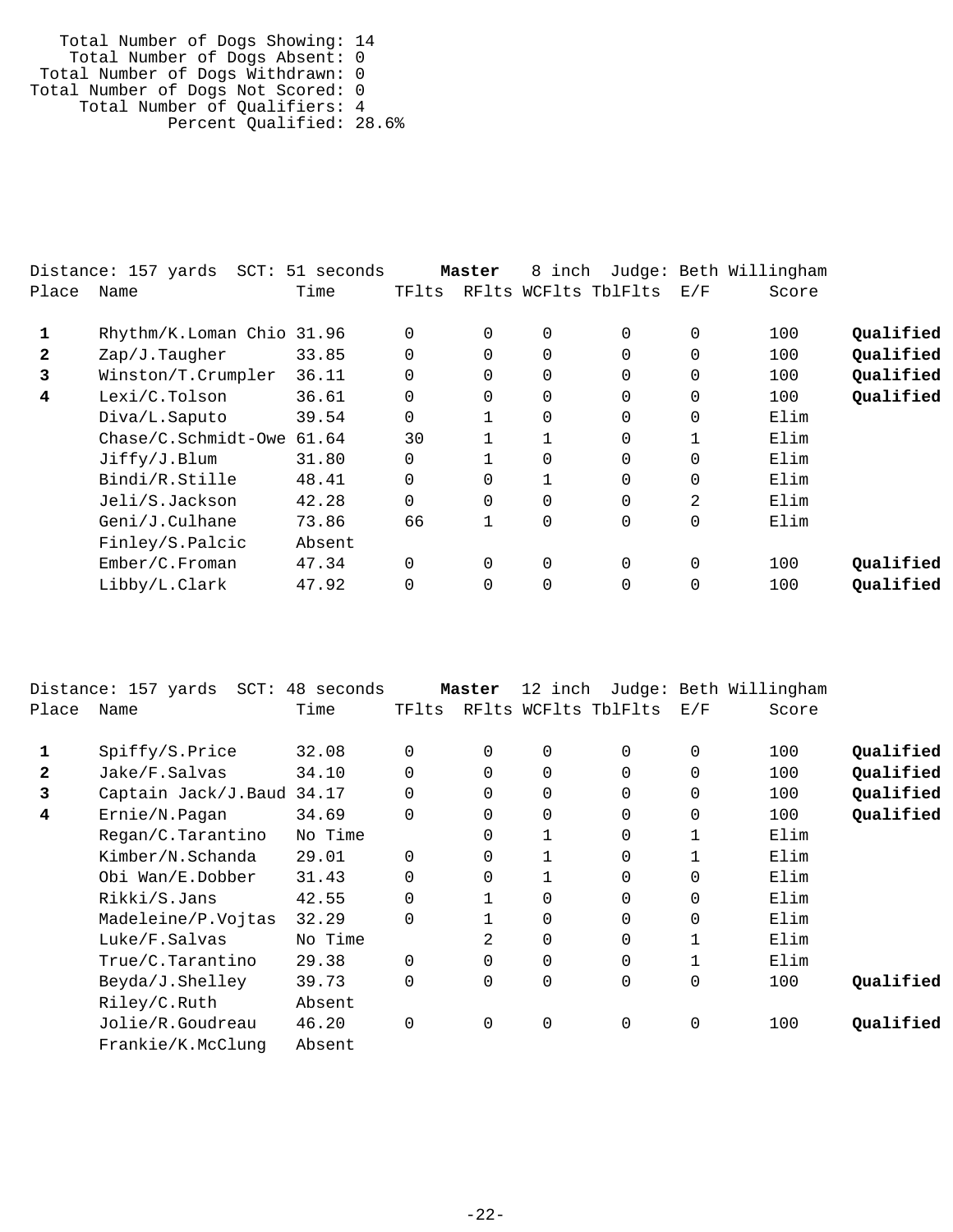|       | Distance: 163 yards SCT: 47 seconds |         |          | Master       | 16 inch     |                      |          | Judge: Beth Willingham |           |
|-------|-------------------------------------|---------|----------|--------------|-------------|----------------------|----------|------------------------|-----------|
| Place | Name                                | Time    | TFlts    |              |             | RFlts WCFlts TblFlts | E/F      | Score                  |           |
| 1     | Spy/B.Disney                        | 23.64   | 0        | $\Omega$     | $\mathbf 0$ | $\Omega$             | $\Omega$ | 100                    | Qualified |
| 2     | Flyer/A.Goodspeed                   | 24.26   | $\Omega$ | $\Omega$     | 0           | $\Omega$             | $\Omega$ | 100                    | Qualified |
| 3     | Autumn/J.Barber                     | 26.24   | $\Omega$ | 0            | 0           | $\Omega$             | 0        | 100                    | Qualified |
| 4     | Surf/C.Glover                       | 27.43   | $\Omega$ | $\Omega$     | $\mathbf 0$ | $\Omega$             | $\Omega$ | 100                    | Qualified |
|       | Sterling/V.MacVicar No Time         |         |          | $\Omega$     | 0           | 0                    | 1        | Elim                   |           |
|       | Flame/P.Hanna                       | No Time |          | 0            | 2           | 0                    | 2        | Elim                   |           |
|       | Patch/A.Okrasinski                  | 41.79   | $\Omega$ | 2            | 0           | $\Omega$             | 0        | Elim                   |           |
|       | Sal/S.Jans                          | 43.38   | 0        | 1            | 1           | $\Omega$             | 1        | Elim                   |           |
|       | Piper/C.Youngblood                  | 54.66   | 21       | $\mathbf{1}$ | 0           | 0                    | $\Omega$ | Elim                   |           |
|       | Cooper/L.Clark                      | 40.05   | 0        | $\Omega$     | 1           | 0                    | $\Omega$ | Elim                   |           |
|       | Genevieve/P.Vojtas                  | 36.74   | 0        | 0            | 2           | 0                    | 0        | Elim                   |           |
|       | Raven/M.Reese                       | 31.13   | $\Omega$ | 2            | $\mathbf 0$ | $\Omega$             | $\Omega$ | Elim                   |           |
|       | Nala/S.Richardson                   | 70.24   | 69       | 3            | 1           | 0                    | $\Omega$ | Elim                   |           |
|       | Amber/V.MacVicar                    | No Time |          | $\mathbf{1}$ | 0           | 0                    | 2        | Elim                   |           |
|       | Kindle/P.Hanna                      | 43.24   | $\Omega$ | 1            | 1           | 0                    | 0        | Elim                   |           |
|       | Jimmy Choo/N.Stegal 31.22           |         | 0        | $\Omega$     | $\mathbf 0$ | $\Omega$             | 0        | 100                    | Qualified |
|       | Charlie Bear/M.Hans 30.18           |         | $\Omega$ | $\Omega$     | 0           | 0                    | 0        | 100                    | Qualified |
|       | Kyze/D.Shevitski                    | 34.81   | 0        | 0            | $\mathbf 0$ | 0                    | 0        | 100                    | Qualified |
|       | Bragg/S.Moody                       | 29.02   | 0        | 0            | 0           | 0                    | 0        | 100                    | Qualified |
|       | Lyric/C.Glover                      | 27.80   | 0        | 0            | 0           | 0                    | 0        | 100                    | Qualified |
|       |                                     |         |          |              |             |                      |          |                        |           |

|       | Distance: 168 yards SCT: 45 seconds |         |          | Master      | 20<br>inch |                      |                | Judge: Beth Willingham |           |
|-------|-------------------------------------|---------|----------|-------------|------------|----------------------|----------------|------------------------|-----------|
| Place | Name                                | Time    | TFlts    |             |            | RFlts WCFlts TblFlts | E/F            | Score                  |           |
|       | Phoenix/D.Lewis                     | 25.00   | 0        | $\mathbf 0$ | 0          | $\Omega$             | $\Omega$       | 100                    | Qualified |
| 2     | Kali/R.Grinsell                     | 27.59   | 0        | $\Omega$    | 0          | 0                    | $\Omega$       | 100                    | Qualified |
| 3     | Lacy/I.Dauer                        | 27.66   | 0        | 0           | 0          | 0                    | 0              | 100                    | Qualified |
| 4     | Magi/M.Monegue Barn 28.28           |         |          | 0           | 0          | 0                    | 0              | 100                    | Qualified |
|       | Axl Rose/J.O'Neill                  | 47.30   | 6        | 2           | 1          | 0                    | 0              | Elim                   |           |
|       | Gemma/S.Hyde                        | 38.53   | 0        |             | 0          | 0                    | 1              | Elim                   |           |
|       | Singer/P.Carlile                    | 41.78   | 0        | $\Omega$    | 0          | 0                    |                | Elim                   |           |
|       | Ava/J.Kern                          | No Time |          |             | 0          | 0                    | 2              | Elim                   |           |
|       | $Jet/P$ . Campbell                  | 32.14   | $\Omega$ | 2           | 1          | 0                    |                | Elim                   |           |
|       | Kaden/C.Kaiser                      | No Time |          |             | 0          | 0                    | 2              | Elim                   |           |
|       | Buoy/J.Correnti                     | 31.56   | $\Omega$ |             |            | 0                    | 1              | Elim                   |           |
|       | Mackay/K.Fischer-Ha No Time         |         |          |             | 1          | 0                    | 3              | Elim                   |           |
|       | Sailor/S.Shaw                       | 39.72   | $\Omega$ | 0           | 0          | 0                    | 1              | Elim                   |           |
|       | Spring/T.Johnson                    | 53.23   | 24       |             | 0          | 0                    | 0              | Elim                   |           |
|       | Mick/D.McAtee                       | 32.04   | $\Omega$ | $\Omega$    | 1          | 0                    | $\overline{2}$ | Elim                   |           |
|       | Nox/K.Short                         | No Time |          |             | 0          | 0                    | 3              | Elim                   |           |
|       | Bluebell/C.Pertz                    | No Time |          | $\Omega$    | 2          | $\Omega$             | 2              | Elim                   |           |
|       | Kit/L.Perry                         | 41.15   | 0        | 3           |            | 0                    |                | Elim                   |           |
|       |                                     |         |          |             |            |                      |                |                        |           |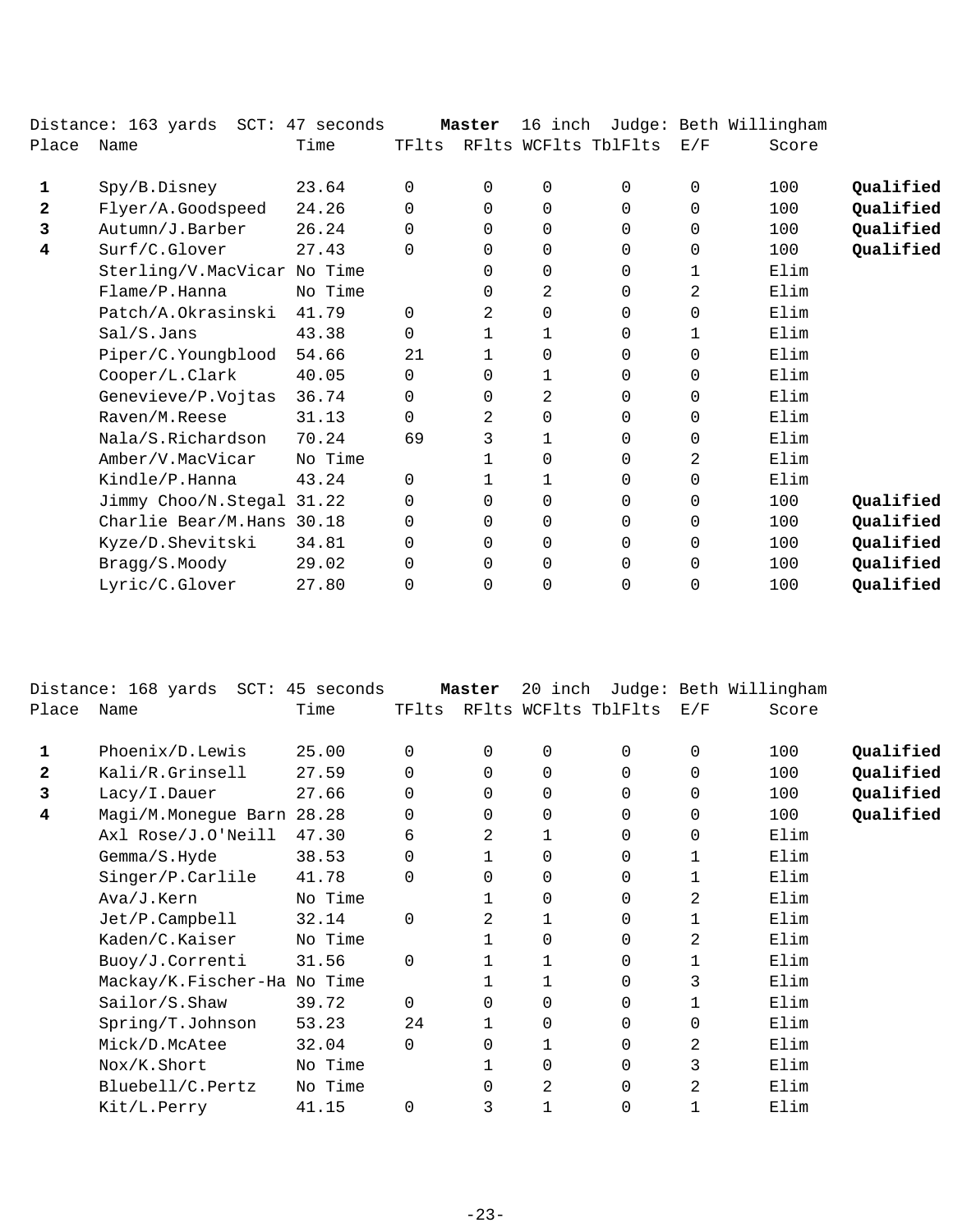| Looxx/J.Hamilton          | No Time |             | 2 | 0        | 0           | 2 | Elim |           |
|---------------------------|---------|-------------|---|----------|-------------|---|------|-----------|
| Soarin'/T.Flitsch         | 27.54   | $\Omega$    |   | 0        | 0           | 0 | Elim |           |
| Echo/F.Jones              | 38.25   | $\mathbf 0$ | 0 | 0        | 0           | 0 | 100  | Qualified |
| Ruffin/J.Harris           | 28.72   | $\mathbf 0$ | 0 | 0        | 0           | 0 | 100  | Qualified |
| Maverick/J.Messersm       | 34.57   | $\mathbf 0$ | 0 | $\Omega$ | 0           | 0 | 100  | Qualified |
| Aspen/N.Young             | 36.32   | $\mathbf 0$ | 0 | 0        | 0           | 0 | 100  | Qualified |
| Joey/J.Russo              | 31.90   | $\mathbf 0$ | 0 | $\Omega$ | 0           | 0 | 100  | Qualified |
| She-Ra/M.Backstrom        | 30.89   | $\mathbf 0$ | 0 | 0        | 0           | 0 | 100  | Qualified |
| Zeev/B.Holbrook           | 29.75   | $\mathbf 0$ | 0 | $\Omega$ | 0           | 0 | 100  | Qualified |
| Rayce/S.Gonchar           | 37.77   | $\mathbf 0$ | 0 | 0        | $\mathbf 0$ | 0 | 100  | Qualified |
| Skye/S.Holmes             | Absent  |             |   |          |             |   |      |           |
| Thor/S.Calcano            | Absent  |             |   |          |             |   |      |           |
| Harley/D.Philibert        | Absent  |             |   |          |             |   |      |           |
| Aspen/A.Fluty             | 36.91   | $\Omega$    | 0 | 0        | 0           | 0 | 100  | Qualified |
| Bali/L.Halpin             | 29.48   | $\mathbf 0$ | 0 | 0        | 0           | 0 | 100  | Qualified |
| Petty/J.Bauder-Heid       | Absent  |             |   |          |             |   |      |           |
| Ravyn/F.Jones             | 39.33   | $\mathbf 0$ | 0 | 0        | 0           | 0 | 100  | Qualified |
| D.O.G./M.Monegue Ba 31.02 |         | $\mathbf 0$ | 0 | 0        | 0           | 0 | 100  | Qualified |
| Vesper/L.Lane             | Absent  |             |   |          |             |   |      |           |

|                | Distance: 168 yards  SCT: 47 seconds |         |          | Master      | 24 inch  |                      |              | Judge: Beth Willingham |           |
|----------------|--------------------------------------|---------|----------|-------------|----------|----------------------|--------------|------------------------|-----------|
| Place          | Name                                 | Time    | TFlts    |             |          | RFlts WCFlts TblFlts | E/F          | Score                  |           |
| 1              | Slash/J.Bauder-Heid 28.66            |         |          | $\Omega$    | 0        | $\Omega$             | 0            | 100                    | Qualified |
| $\mathbf{2}$   | Reagan/N.DiGiuseppe 29.16            |         | $\Omega$ | $\Omega$    | $\Omega$ | 0                    | $\mathbf{0}$ | 100                    | Qualified |
| 3              | Vira/J.Brettschneid 34.03            |         |          | $\mathbf 0$ | 0        | 0                    | $\mathbf{0}$ | 100                    | Qualified |
| $\overline{4}$ | Glory/S.Gonchar                      | 35.75   | $\Omega$ | $\Omega$    | $\Omega$ | $\Omega$             | $\mathbf{0}$ | 100                    | Qualified |
|                | Tripoli/M.Briant                     | 36.69   | $\Omega$ |             |          | $\Omega$             |              | Elim                   |           |
|                | Rip/H.Horn                           | No Time |          |             |          | 0                    | 2            | Elim                   |           |
|                | Ocean/J.Valentovich No Time          |         |          |             | $\Omega$ | 0                    | 2            | Elim                   |           |
|                | Ahron/B.McDonald                     | No Time |          |             | 0        | 0                    |              | Elim                   |           |
|                | Rex/V.Bridgham                       | Absent  |          |             |          |                      |              |                        |           |
|                | Markus/P.Mueller                     | 42.45   | $\Omega$ | 0           | 0        | $\mathbf 0$          | 0            | 100                    | Qualified |
|                | Carson/C.Sterling                    | Absent  |          |             |          |                      |              |                        |           |

|            |               | Distance: 168 yards SCT: 45 seconds |  |                                | Master 24 inch Choice Judge: Beth Willingham |
|------------|---------------|-------------------------------------|--|--------------------------------|----------------------------------------------|
| Place Name |               | Time                                |  | TFlts RFlts WCFlts TblFlts E/F | Score                                        |
|            | Lewie/M.Lewin | 54.05 27 3 1 0 1                    |  |                                | Elim                                         |

 Total Number of Dogs Showing: 87 Total Number of Dogs Absent: 10 Total Number of Dogs Withdrawn: 0 Total Number of Dogs Not Scored: 0 Total Number of Qualifiers: 42 Percent Qualified: 48.3%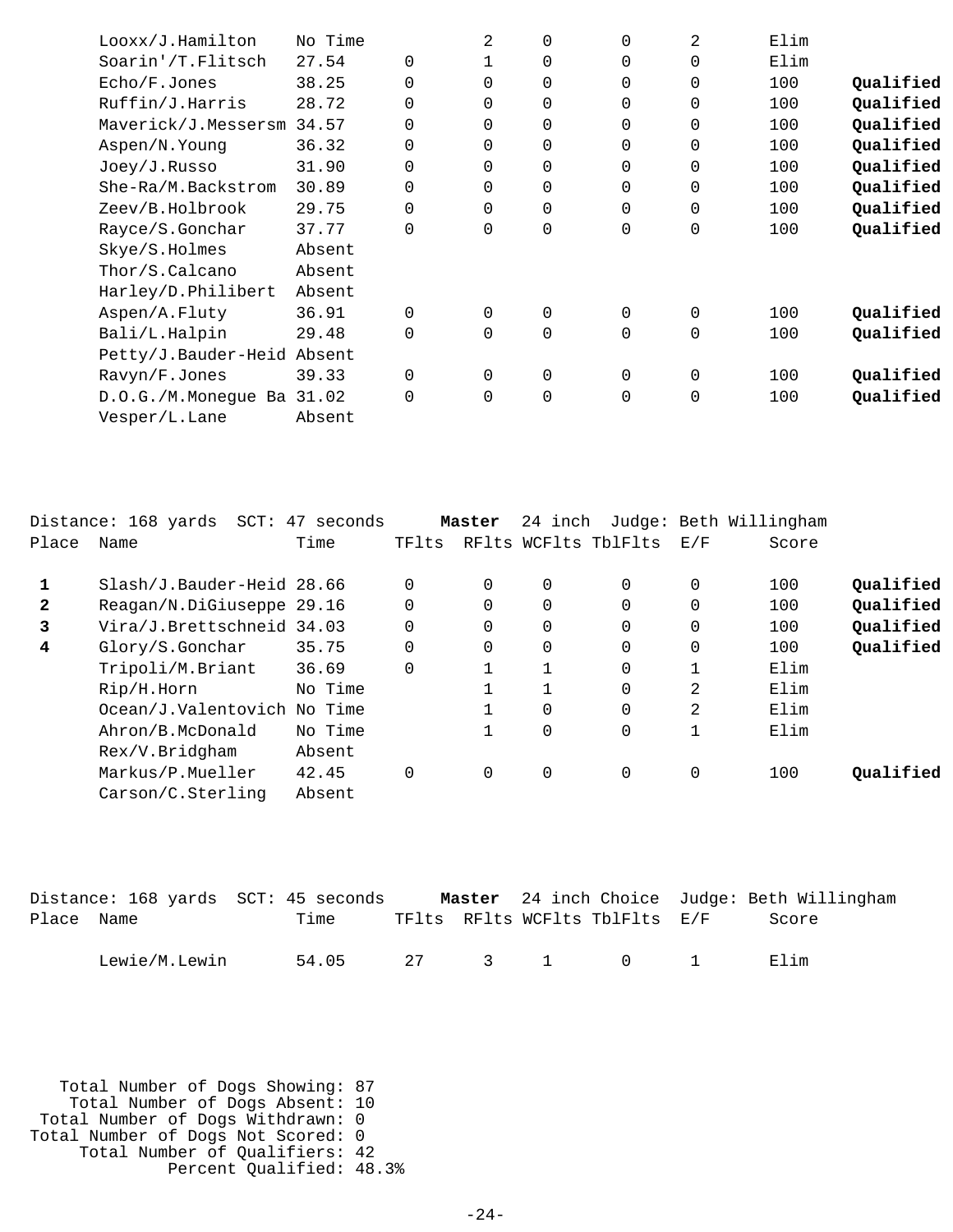|            | Distance: 157 yards SCT: 56 seconds Excellent Pref 4 inch Judge: Beth Willingham  |                 |                |                        |                |                                |              |       |
|------------|-----------------------------------------------------------------------------------|-----------------|----------------|------------------------|----------------|--------------------------------|--------------|-------|
| Place Name |                                                                                   | Time            |                |                        |                | TFlts RFlts WCFlts TblFlts E/F |              | Score |
|            | Rhiannon/J.Culhane No Time                                                        |                 |                | $1 \quad \blacksquare$ | $\mathbf{1}$   | $\mathsf{O}$                   | $\mathbf{1}$ | Elim  |
|            |                                                                                   |                 |                |                        |                |                                |              |       |
| Place Name | Distance: 157 yards SCT: 53 seconds Excellent Pref 8 inch Judge: Beth Willingham  | Time            |                |                        |                | TFlts RFlts WCFlts TblFlts E/F |              | Score |
|            | Pulse/C.Kemper 52.28                                                              |                 | $\overline{0}$ | $\overline{2}$         | $\mathbf{1}$   | $\mathsf{O}$                   | $\mathbf{1}$ | Elim  |
|            | Distance: 163 yards SCT: 52 seconds Excellent Pref 12 inch Judge: Beth Willingham |                 |                |                        |                |                                |              |       |
| Place Name |                                                                                   | Time            |                |                        |                | TFlts RFlts WCFlts TblFlts E/F |              | Score |
|            | $Breeze/J.Barber$ 31.60                                                           |                 | $\mathsf{O}$   | $\Omega$               | $\mathbf{1}$   | $\overline{0}$                 | $\mathbf{1}$ | Elim  |
|            | Distance: 168 yards SCT: 50 seconds Excellent Pref 16 inch Judge: Beth Willingham |                 |                |                        |                |                                |              |       |
| Place Name |                                                                                   | Time            |                |                        |                | TFlts RFlts WCFlts TblFlts E/F |              | Score |
|            | Deacon/L.Coleman                                                                  | 56.73           | 18             | $\mathbf{1}$           | 0              | 0                              | 0            | Elim  |
|            | Brighton/M.Burton<br>Corie/D.Brisson                                              | 48.94<br>Absent | $\mathsf{O}$   | $\mathbf{3}$           | $\overline{2}$ | $\Omega$                       | $\mathbf{1}$ | Elim  |

|            | Distance: 168 yards SCT: 52 seconds |                                |  | <b>Excellent Pref</b> 20 inch Judge: Beth Willingham |
|------------|-------------------------------------|--------------------------------|--|------------------------------------------------------|
| Place Name | Time                                | TFlts RFlts WCFlts TblFlts E/F |  | Score                                                |

Bond/L.Lane Absent

 Total Number of Dogs Showing: 5 Total Number of Dogs Absent: 2 Total Number of Dogs Withdrawn: 0 Total Number of Dogs Not Scored: 0 Total Number of Qualifiers: 0 Percent Qualified: 0.0%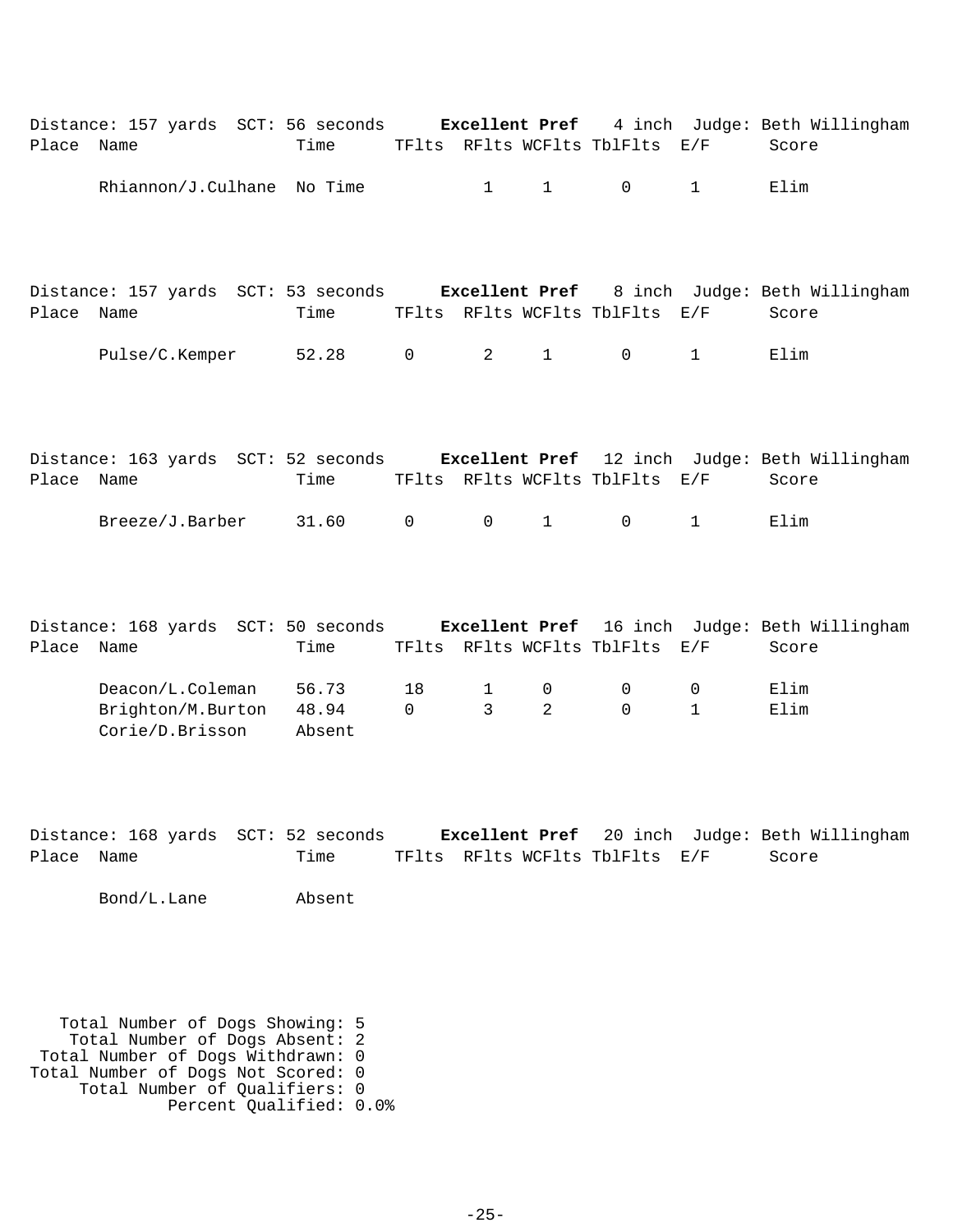|              | Distance: 157 yards SCT: 56 seconds |        |          |          |          |                                             | Master Pref 4 inch Judge: Beth Willingham |           |
|--------------|-------------------------------------|--------|----------|----------|----------|---------------------------------------------|-------------------------------------------|-----------|
| Place        | Name                                | Time   |          |          |          | TFlts RFlts WCFlts TblFlts E/F              | Score                                     |           |
|              | Jaxx/S.Jackson                      | 42.06  |          |          |          | $\begin{matrix} 0 & 0 & 0 & 0 \end{matrix}$ | 100                                       | Oualified |
| $\mathbf{2}$ | Coco/R.Stille                       | 43.12  | $\Omega$ | $\Omega$ | $\Omega$ | $\Omega$                                    | 100                                       | Oualified |
|              | Willow/K.Loman Chio No Time         |        |          | $\Omega$ | $\Omega$ | $\Omega$                                    | Elim                                      |           |
|              | Maddie/M.Rulli                      | Absent |          |          |          |                                             |                                           |           |

|              | Distance: 157 yards<br>SCT: | 53 seconds |          | Master Pref |   | 8 inch               |     | Judge: Beth Willingham |           |
|--------------|-----------------------------|------------|----------|-------------|---|----------------------|-----|------------------------|-----------|
| Place        | Name                        | Time       | TFlts    |             |   | RFlts WCFlts TblFlts | E/F | Score                  |           |
|              | Opie/L.Budnick              | 32.94      |          | $\Omega$    | 0 |                      |     | 100                    | Qualified |
| $\mathbf{2}$ | Banner/D.Aheimer            | 42.62      | $\Omega$ | $\Omega$    | 0 | 0                    | 0   | 100                    | Qualified |
|              | Ditty/D.McFarlane           | 38.60      | $\Omega$ |             | 2 | $\Omega$             | 2   | Elim                   |           |
|              | Kermit/S.Murphy             | 30.28      | $\Omega$ | $\Omega$    | 0 | $\Omega$             | 2   | Elim                   |           |
|              | Razzle/L.Larsen             | 45.36      |          | $\Omega$    | 0 | $\Omega$             |     | Elim                   |           |
|              | Gauge/L.Glick               | 47.01      |          | $\Omega$    |   |                      |     | Elim                   |           |
|              |                             |            |          |             |   |                      |     |                        |           |

|                | Distance: 163 yards<br>SCT: | 52 seconds |       | Master Pref |          | 12 inch              |     | Judge: Beth Willingham |           |
|----------------|-----------------------------|------------|-------|-------------|----------|----------------------|-----|------------------------|-----------|
| Place          | Name                        | Time       | TFlts |             |          | RFlts WCFlts TblFlts | E/F | Score                  |           |
|                | Stella/J.Salemi             | 37.79      | 0     |             | $\Omega$ |                      |     | 100                    | Qualified |
| $\mathbf{2}$   | Dallas/J.Gorbas             | 43.87      | 0     | 0           | $\Omega$ | $\Omega$             |     | 100                    | Qualified |
| 3              | Jinx/B.Anderson             | 45.39      | 0     | 0           | $\Omega$ | $\Omega$             |     | 100                    | Qualified |
| $\overline{4}$ | Bryden/S.Hyde               | 50.32      | 0     | 0           | $\Omega$ | $\Omega$             | 0   | 100                    | Qualified |
|                | Frankie/M.Hansen            | No Time    |       |             |          | $\Omega$             | 2   | Elim                   |           |
|                | Diamond/V.MacVicar          | 34.49      |       |             | $\Omega$ |                      |     | Elim                   |           |
|                |                             |            |       |             |          |                      |     |                        |           |

|              | Distance: 168 yards<br>SCT: | 50 seconds |       | Master Pref |          | 16 inch              |     | Judge: Beth Willingham |           |
|--------------|-----------------------------|------------|-------|-------------|----------|----------------------|-----|------------------------|-----------|
| Place        | Name                        | Time       | TFlts |             |          | RFlts WCFlts TblFlts | E/F | Score                  |           |
|              | Dazzle/J.Valloze            | 29.68      |       | $\Omega$    | $\Omega$ | $\Omega$             | 0   | 100                    | Qualified |
| $\mathbf{2}$ | Peaches/N.DePetris          | 35.01      |       | $\Omega$    | $\Omega$ | $\Omega$             | 0   | 100                    | Qualified |
| 3            | Party/M.Burton              | 35.10      |       | 0           | 0        | 0                    | 0   | 100                    | Qualified |
| 4            | Journey/D.Calivas           | 37.38      |       | $\Omega$    | $\Omega$ | 0                    | 0   | 100                    | Qualified |
|              | Hope/S.Rosensteel           | 41.32      |       | $\Omega$    | 0        | 0                    |     | Elim                   |           |
|              | Desi/D.Dubow                | 39.05      |       |             |          | $\Omega$             |     | Elim                   |           |
|              | Ember/T.Hawks               | 42.59      |       | $\Omega$    |          | 0                    | 3   | Elim                   |           |
|              | Taze/N.Young                | 35.98      |       | 2           |          | 0                    | 2   | Elim                   |           |
|              |                             |            |       |             |          |                      |     |                        |           |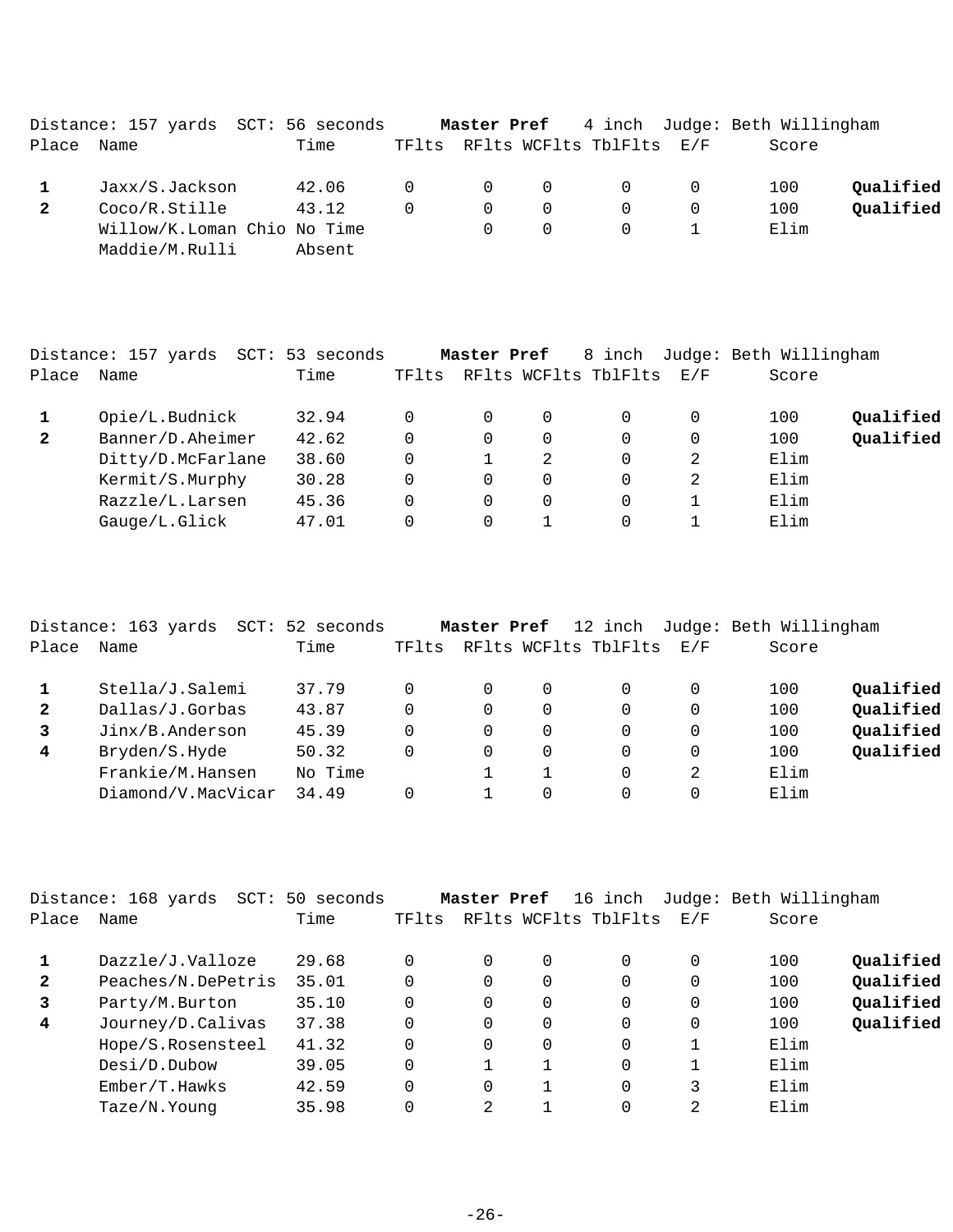| Reach/B.Disney            | No Time |  |  | Elim |           |
|---------------------------|---------|--|--|------|-----------|
| Gypsy Rose/S.Goncha 41.84 |         |  |  | 100  | Oualified |
| Garnet/P.Miloglav-R 40.23 |         |  |  | 100  | Oualified |
| Max/S.Horwitz             | Absent  |  |  |      |           |

|              | Distance: 168 yards | SCT: 52 seconds |       | Master Pref |          | 20 inch              |     | Judge: Beth Willingham |           |
|--------------|---------------------|-----------------|-------|-------------|----------|----------------------|-----|------------------------|-----------|
| Place        | Name                | Time            | TFlts |             |          | RFlts WCFlts TblFlts | E/F | Score                  |           |
| 1            | Mojo/L.Wetherell    | 32.90           | 0     | 0           | $\Omega$ | $\Omega$             |     | 100                    | Qualified |
| $\mathbf{2}$ | BOSS429/M.Timken    | 33.44           | 0     | 0           | $\Omega$ | $\Omega$             |     | 100                    | Qualified |
| 3            | Electra/J.Marco     | 38.90           | 0     | 0           | $\Omega$ | $\Omega$             |     | 100                    | Qualified |
| 4            | Zema/C.Schwick      | 43.79           | 0     | 0           | $\Omega$ | $\Omega$             |     | 100                    | Qualified |
|              | Jolie-Ko/M.Spence   | 52.05           | 0     |             | $\Omega$ | $\Omega$             |     | Elim                   |           |
|              | Vienna/C.Sterling   | Absent          |       |             |          |                      |     |                        |           |
|              | Axel/P.Carlile      | 47.15           |       | 0           | $\Omega$ |                      |     | 100                    | Oualified |

 Total Number of Dogs Showing: 32 Total Number of Dogs Absent: 3 Total Number of Dogs Withdrawn: 0 Total Number of Dogs Not Scored: 0 Total Number of Qualifiers: 19 Percent Qualified: 59.4%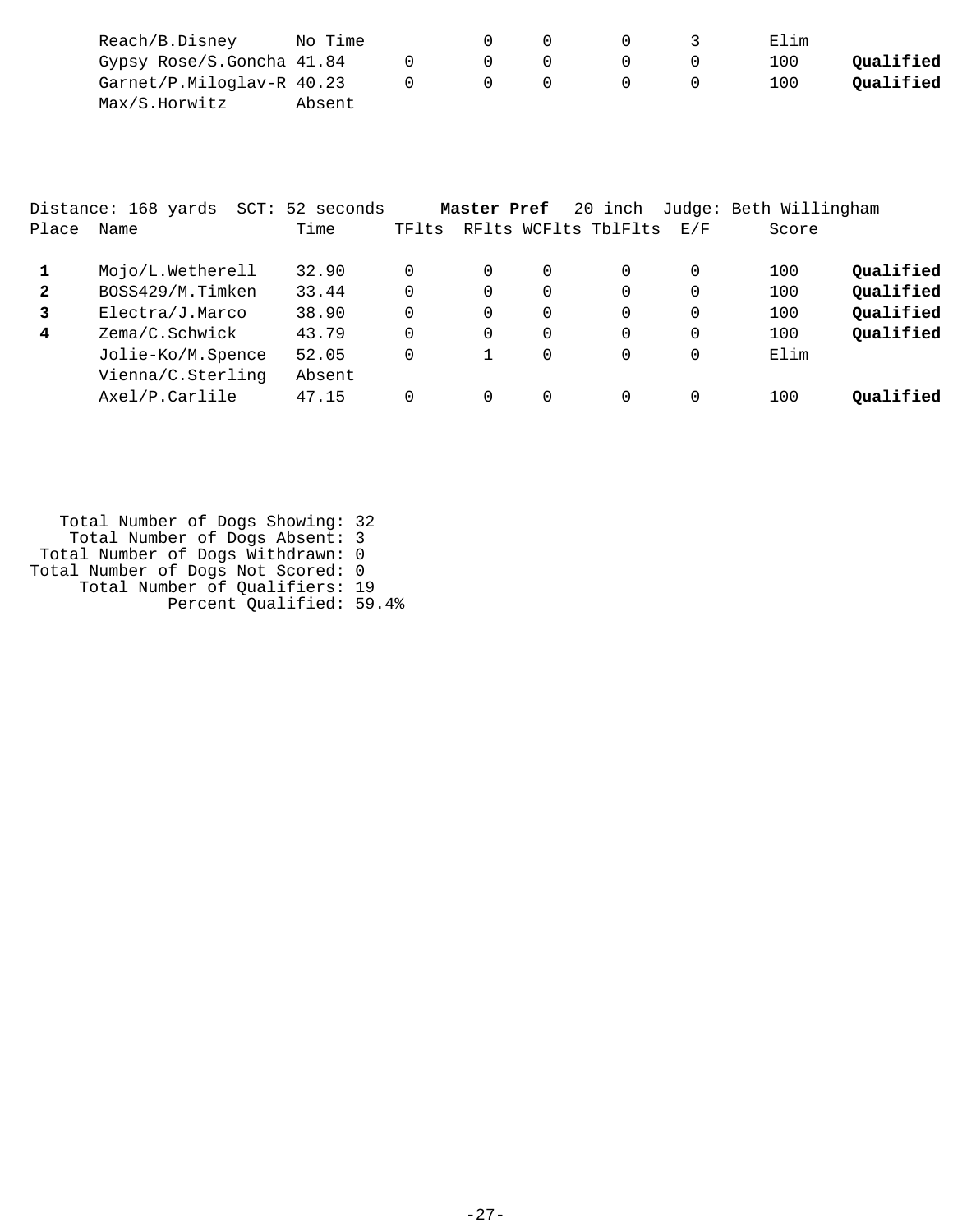### **Saturday, March 19, 2022 Greater Ocala Dog Club, Inc Open JWW**

|              | Distance: 131 yards SCT: 44 seconds |         |          | Open           |                |                                | 12 inch Judge: Beth Willingham |       |           |
|--------------|-------------------------------------|---------|----------|----------------|----------------|--------------------------------|--------------------------------|-------|-----------|
| Place Name   |                                     | Time    |          |                |                | TFlts RFlts WCFlts TblFlts E/F |                                | Score |           |
| 1            | Tia/K.Day                           | 45.09   | 2        | $\mathbf{1}$   | 0              | 0                              | 0                              | 93    | Qualified |
|              | Bella/D.Mason                       | No Time |          | $\overline{2}$ | $\overline{2}$ | $\Omega$                       | $\overline{a}$                 | Elim  |           |
|              |                                     |         |          |                |                |                                |                                |       |           |
|              | Distance: 137 yards SCT: 42 seconds |         |          | Open           |                |                                | 16 inch Judge: Beth Willingham |       |           |
| Place        | Name                                | Time    |          |                |                | TFlts RFlts WCFlts TblFlts E/F |                                | Score |           |
| $\mathbf{1}$ | Frankie/D.McCarley                  | 33.60   | 0        | 0              | 0              | 0                              | 0                              | 100   | Qualified |
|              | Tess/C.Youngblood                   | 44.60   | 4        | 2              | $\overline{a}$ | $\mathbf 0$                    | 1                              | Elim  |           |
|              | Abby/B.Bates                        | 56.04   | 28       | $\overline{2}$ | 0              | $\mathbf 0$                    | 0                              | Elim  |           |
|              | Whiskey/S.Richardso No Time         |         |          | 3              | $\mathbf{1}$   | $\Omega$                       | $\mathbf{1}$                   | Elim  |           |
|              | Jitter/K.Flitsch                    | No Time |          | $\Omega$       | 0              | $\Omega$                       | $\overline{2}$                 | Elim  |           |
| Place Name   | Distance: 143 yards SCT: 41 seconds | Time    |          | Open           |                | TFlts RFlts WCFlts TblFlts E/F | 20 inch Judge: Beth Willingham | Score |           |
| $\mathbf{1}$ | Scarlett/D.McCarley 38.21           |         | 0        | 1              | 0              | $\mathbf 0$                    | 0                              | 95    | Qualified |
|              | Tommy/E.Trueman                     | 50.05   | 18       | $\Omega$       | 2              | $\Omega$                       | 2                              | Elim  |           |
|              | Black Ice/S.Sandrey 21.18           |         | $\Omega$ | $\Omega$       | $\Omega$       | $\Omega$                       | 2                              | Elim  |           |
|              | DJ/A.Ziesmer                        | 41.67   | $\Omega$ | $\mathbf{1}$   | $\mathbf{1}$   | $\Omega$                       | $\Omega$                       | Elim  |           |
|              | Halo/B.McDonald                     | 63.51   | 44       | 3              | $\Omega$       | $\Omega$                       | $\Omega$                       | Elim  |           |
| Place Name   | Distance: 143 yards SCT: 43 seconds | Time    |          | Open           |                | TFlts RFlts WCFlts TblFlts E/F | 24 inch Judge: Beth Willingham | Score |           |
|              | Belle/M.Briant                      | No Time |          | 0              | $\mathbf{1}$   | $\mathbf 0$                    | 2                              | Elim  |           |

 Total Number of Dogs Showing: 13 Total Number of Dogs Absent: 0 Total Number of Dogs Withdrawn: 0 Total Number of Dogs Not Scored: 0 Total Number of Qualifiers: 3 Percent Qualified: 23.1%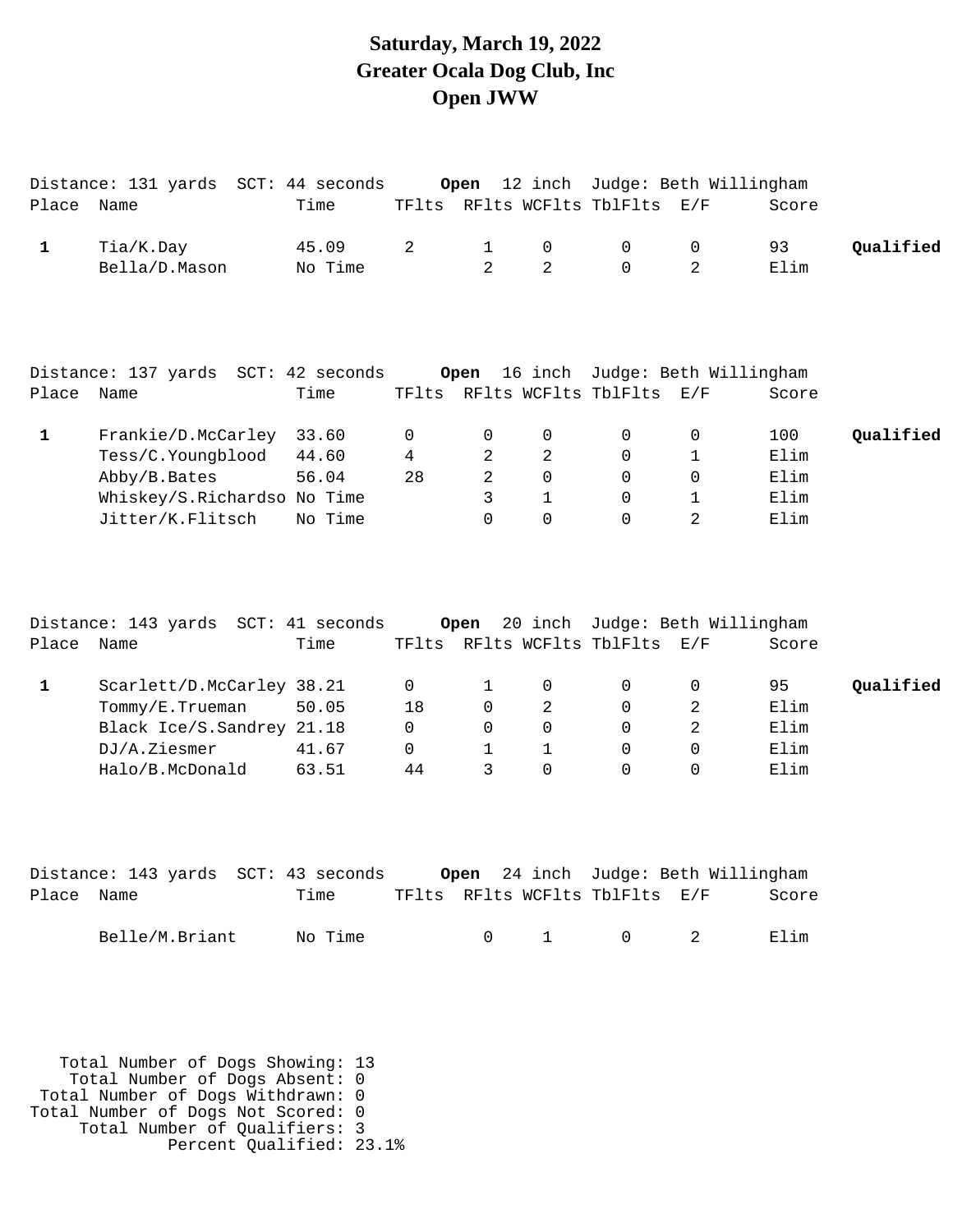Distance: 131 yards SCT: 52 seconds **Open Pref** 4 inch Judge: Beth Willingham Place Name Time TFlts RFlts WCFlts TblFlts E/F Score

Monroe/K.Seltzer, D Absent

|            | Distance: 143 yards SCT: 46 seconds |         |  |                          |                                        | Open Pref 16 inch Judge: Beth Willingham |
|------------|-------------------------------------|---------|--|--------------------------|----------------------------------------|------------------------------------------|
| Place Name |                                     | Time    |  |                          | TFlts RFlts WCFlts TblFlts E/F         | Score                                    |
|            | Libby/T.Hawks                       | No Time |  | $2 \qquad \qquad \Omega$ | $\begin{array}{ccc} & & 1 \end{array}$ | Elim                                     |

|            | Distance: 143 yards SCT: 48 seconds |       |           |              |                                | <b>Open Pref</b> 20 inch Judge: Beth Willingham |
|------------|-------------------------------------|-------|-----------|--------------|--------------------------------|-------------------------------------------------|
| Place Name |                                     | Time  |           |              | TFlts RFlts WCFlts TblFlts E/F | Score                                           |
|            | Scorch/J.Jordan                     | 43.26 | $\Omega$  |              | 4 0 0                          | F.Iim                                           |
|            | Rainbow/M.Timken                    | 45 19 | $\bigcap$ | $2 \qquad 0$ |                                | Elim                                            |

 Total Number of Dogs Showing: 3 Total Number of Dogs Absent: 1 Total Number of Dogs Withdrawn: 0 Total Number of Dogs Not Scored: 0 Total Number of Qualifiers: 0 Percent Qualified: 0.0%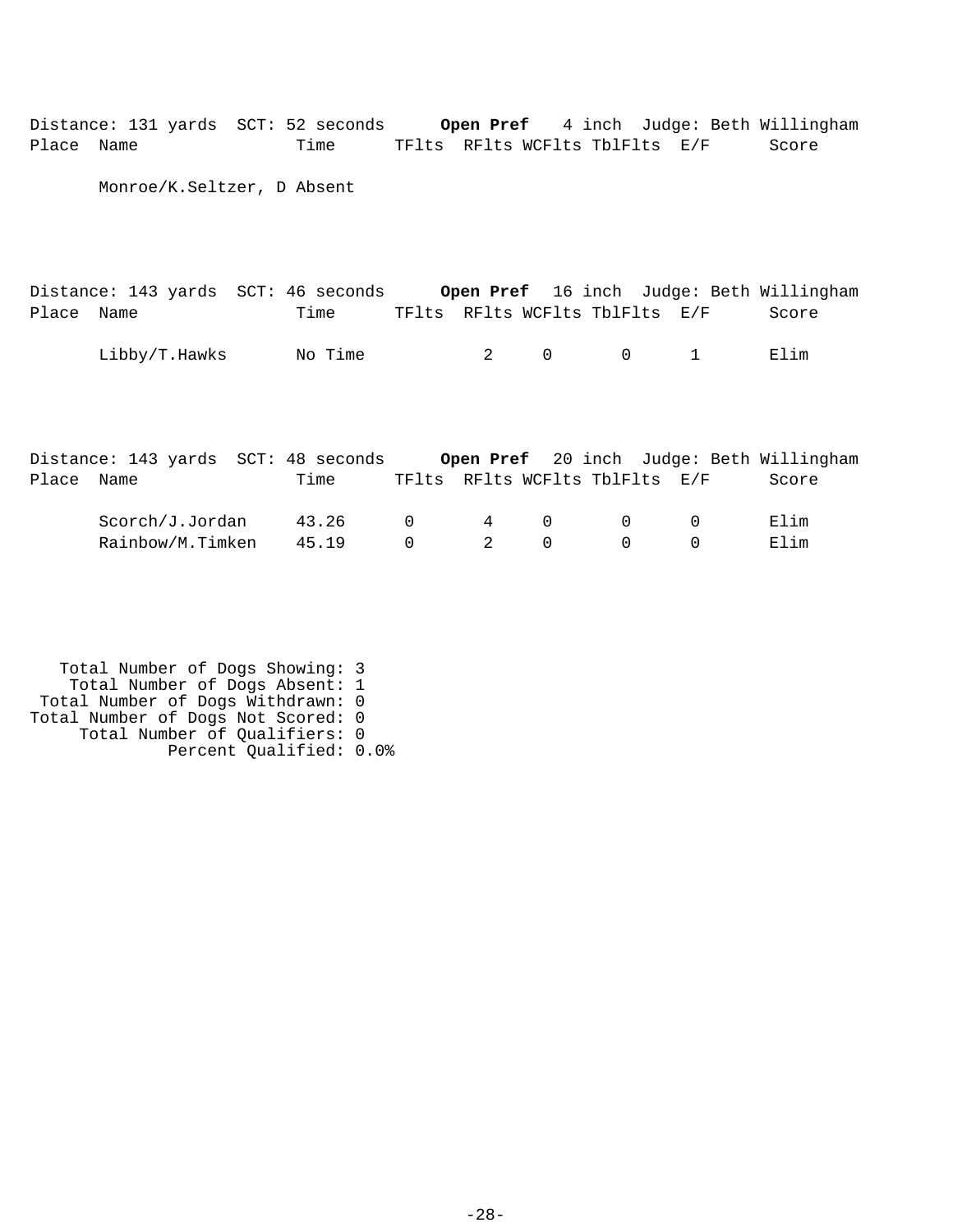#### **Saturday, March 19, 2022 Greater Ocala Dog Club, Inc Novice JWW**

| Place Name   | Distance: 101 yards SCT: 44 seconds Novice B 8 inch Judge: Beth Willingham  | Time TFlts RFlts WCFlts TblFlts E/F |       |                               |                                |                             |                     | Score                                            |           |
|--------------|-----------------------------------------------------------------------------|-------------------------------------|-------|-------------------------------|--------------------------------|-----------------------------|---------------------|--------------------------------------------------|-----------|
|              | Piper/L.Budnick                                                             | 40.22 0                             |       | $1 \quad \blacksquare$        | $\overline{0}$                 | $\overline{0}$              | $\overline{2}$      | Elim                                             |           |
| Place Name   | Distance: 101 yards SCT: 40 seconds Novice B 12 inch Judge: Beth Willingham | Time                                |       |                               | TFlts RFlts WCFlts TblFlts E/F |                             |                     | Score                                            |           |
|              | Tonka/C.Little<br>Bling/T.Crumpler                                          | No Time<br>56.16                    | 16 10 | 2<br>$\overline{2}$           | $\mathbf{1}$<br>$\mathsf{O}$   | $\mathsf{O}$<br>$\mathbf 0$ | 3<br>$\mathbf{1}$   | Elim<br>Elim                                     |           |
| Place Name   | Distance: 104 yards SCT: 38 seconds Novice B 16 inch Judge: Beth Willingham | Time                                |       |                               | TFlts RFlts WCFlts TblFlts E/F |                             |                     | Score                                            |           |
|              | Annie/M.Lewin                                                               | No Time                             |       | $\overline{2}$                | $\mathsf{O}$                   | $\overline{0}$              | $\mathbf{1}$        | Elim                                             |           |
| Place Name   | Distance: 107 yards SCT: 36 seconds Novice B 20 inch Judge: Beth Willingham | Time                                |       |                               | TFlts RFlts WCFlts TblFlts E/F |                             |                     | Score                                            |           |
|              | Kiwi/B.Green                                                                | Absent                              |       |                               |                                |                             |                     |                                                  |           |
| Place Name   | Distance: 107 yards SCT: 38 seconds                                         | Time                                |       |                               | TFlts RFlts WCFlts TblFlts E/F |                             |                     | Novice B 24 inch Judge: Beth Willingham<br>Score |           |
| $\mathbf{1}$ | Koda/B.Sundeman<br>Kodiak/J.Marco                                           | 40.69<br>No Time                    | 2     | $\mathbf 1$<br>$\overline{2}$ | $\mathsf{O}$<br>$\mathbf{1}$   | 0<br>$\Omega$               | 0<br>$\overline{4}$ | 93<br>Elim                                       | Qualified |
|              |                                                                             |                                     |       |                               |                                |                             |                     |                                                  |           |

 Total Number of Dogs Showing: 6 Total Number of Dogs Absent: 1 Total Number of Dogs Withdrawn: 0 Total Number of Dogs Not Scored: 0 Total Number of Qualifiers: 1 Percent Qualified: 16.7%